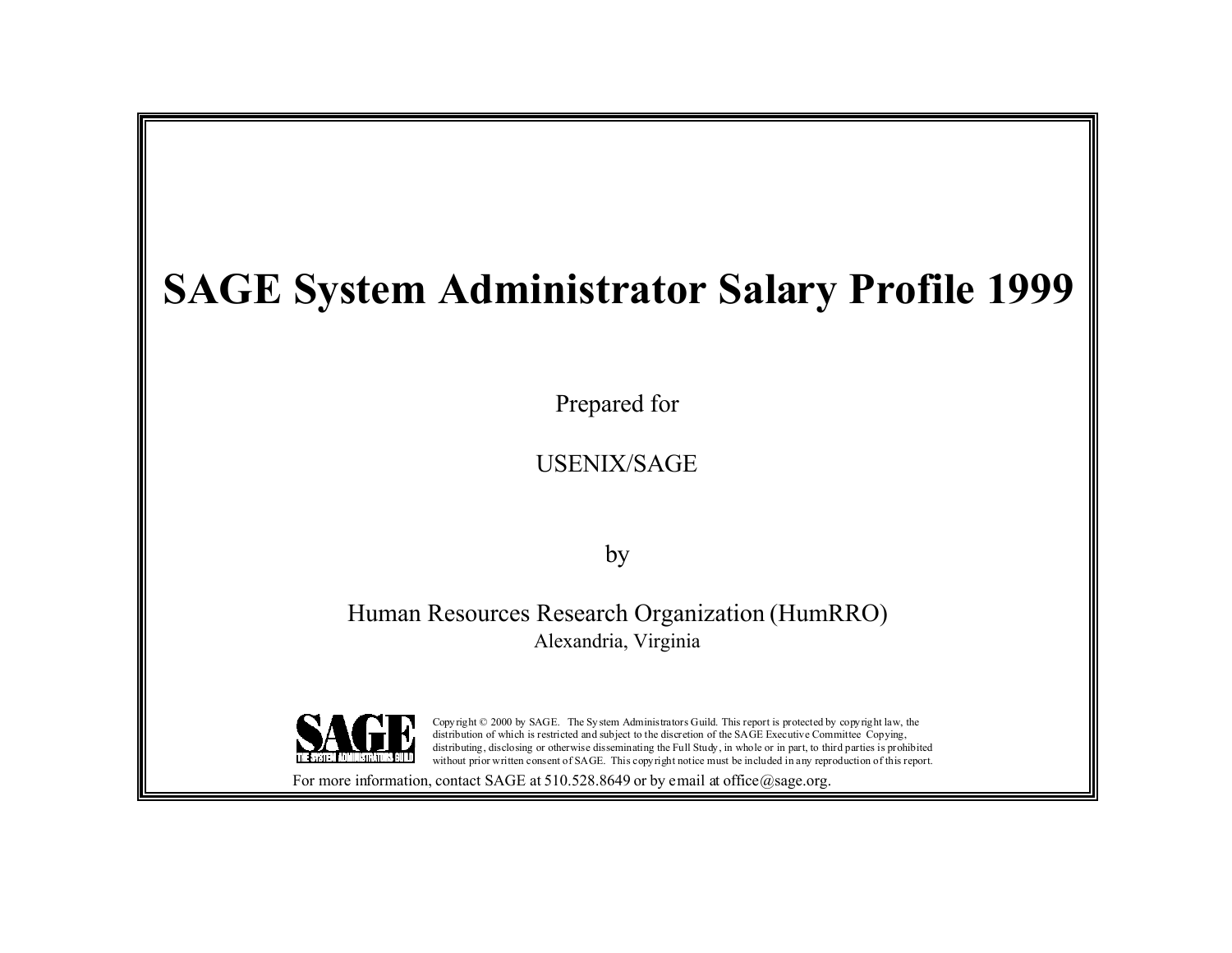# **TABLE OF CONTENTS**

| Membership in Professional Organizations and Working for More than One Employer 34 |  |
|------------------------------------------------------------------------------------|--|
|                                                                                    |  |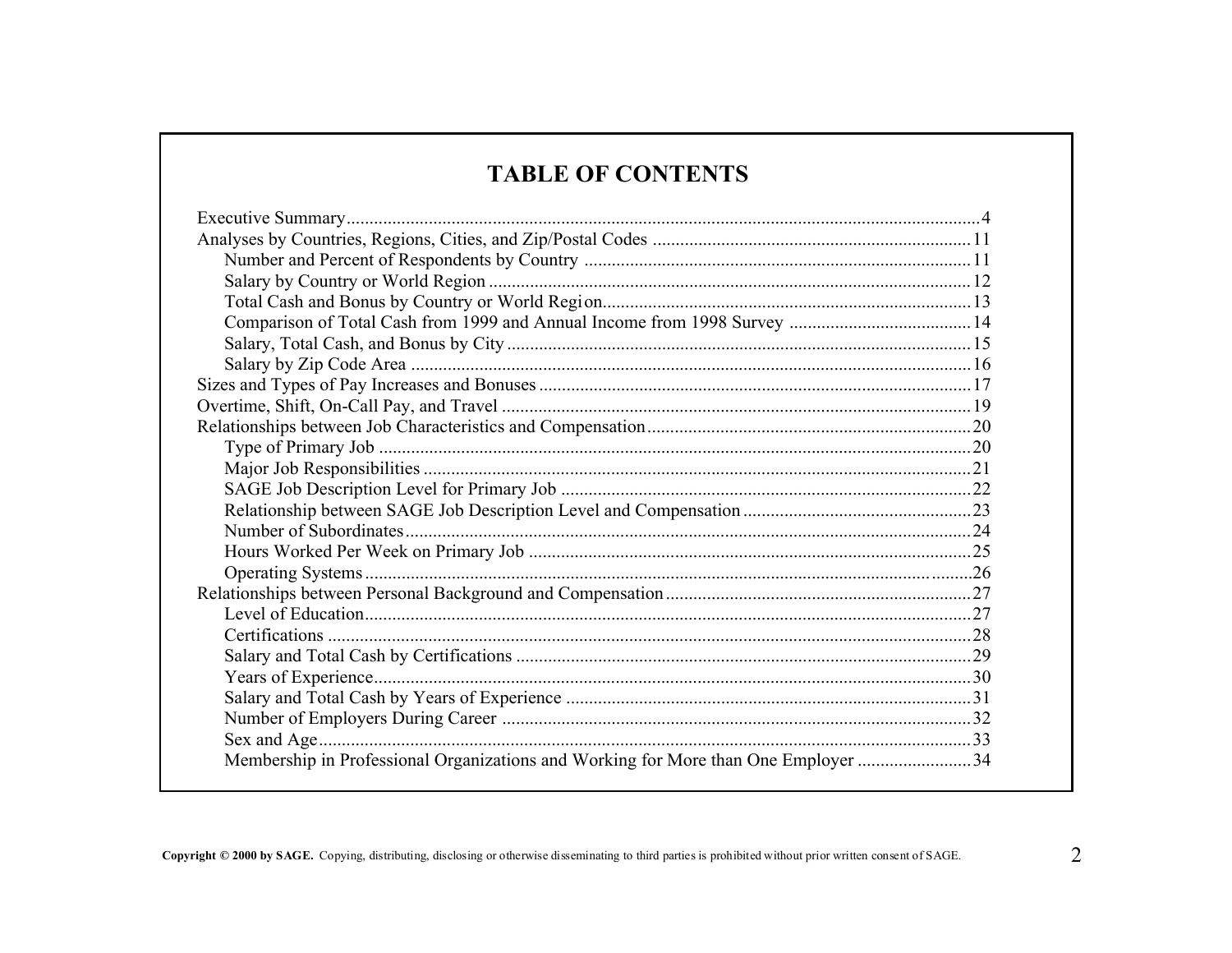#### **TABLE OF CONTENTS (continued)**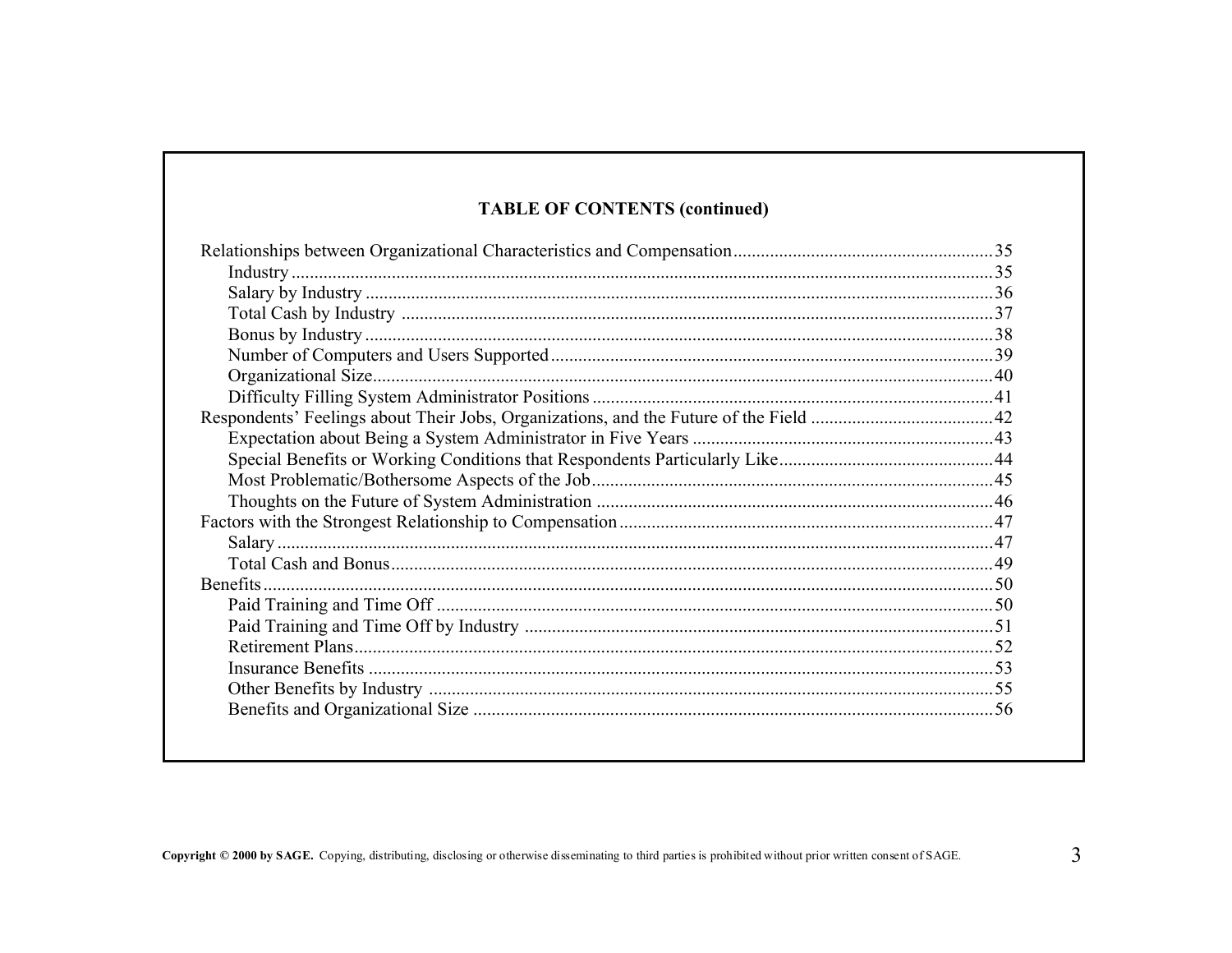# **EXECUTIVE SUMMARY**

SAGE, The System Administrators Guild, is a Special Technical Group of the USENIX Association. USENIX is the UNIX and advanced computing systems technical and professional association. SAGE is organized to advance the status of computer system administration as a profession, establish standards of professional excellence and recognize those who attain them, develop guidelines for improving the technical and managerial capabilities of members of the profession, and promote activities that advance the state of the art of the community. As part of its ongoing effort to gain recognition and advancement for system administrators, SAGE annually conducts a System Administrator Profile Survey. This report is based on results of the 1999 profile that was administered at the LISA Conference and on the USENIX/SAGE website during November and December, 1999.

The 2,314 respondents to the 1999 survey worked in 48 different countries. The majority (81.6%) worked in the U.S. The other most common countries were Canada (5.0%), Australia (3.8%), and the United Kingdom (1.9%). Most analyses on salary, bonuses, and total cash (total cash is salary, wages, bonuses, and other non-deferred cash payments) were based on only the U.S. respondents because of the small sample sizes for other countries.

Most respondents were salaried workers (90.1%), working for a single employer (90.9%), male (87.3%), and had a bachelor's degree (46.0%) or some college (21.5%) as their highest level of education. Most worked with Solaris (77.7%), Windows NT (63.7%), Linux (55.9%), and/or Windows 95/98 (47.8%). On average, respondents worked with 4.7 operating systems. The majority did not supervise any subordinates (72.0%) and were not certified on any operating system (65.4%). They averaged 11.3 days of travel per year, 47.0 hours of work per week, 7.9 years of experience in the field, 2.8 different employers while in the field, and 34 years of age. Half had worked for their current employer two years or less. The majority (89.1%) indicated that system administration was their primary line of work. Over one-fourth of respondents were in the computer/software/internet industry, over 15% worked in university or college education, and over 10% were in consulting/business services.

For U.S. system administrators, mean salary was \$64,271 and the median was \$62,500; mean total cash was \$70,565 and the median was \$65,200; the mean bonus was \$3,464 and the median was zero. Mean and median salaries were lower in other countries and areas of the world than in the U.S., particularly in Eastern Europe/Western Asia. Mean salaries were over \$75,000 for two New York City (10 and 11), one North Carolina (28), and the Sacramento and San Francisco area (94 and 95) zip codes.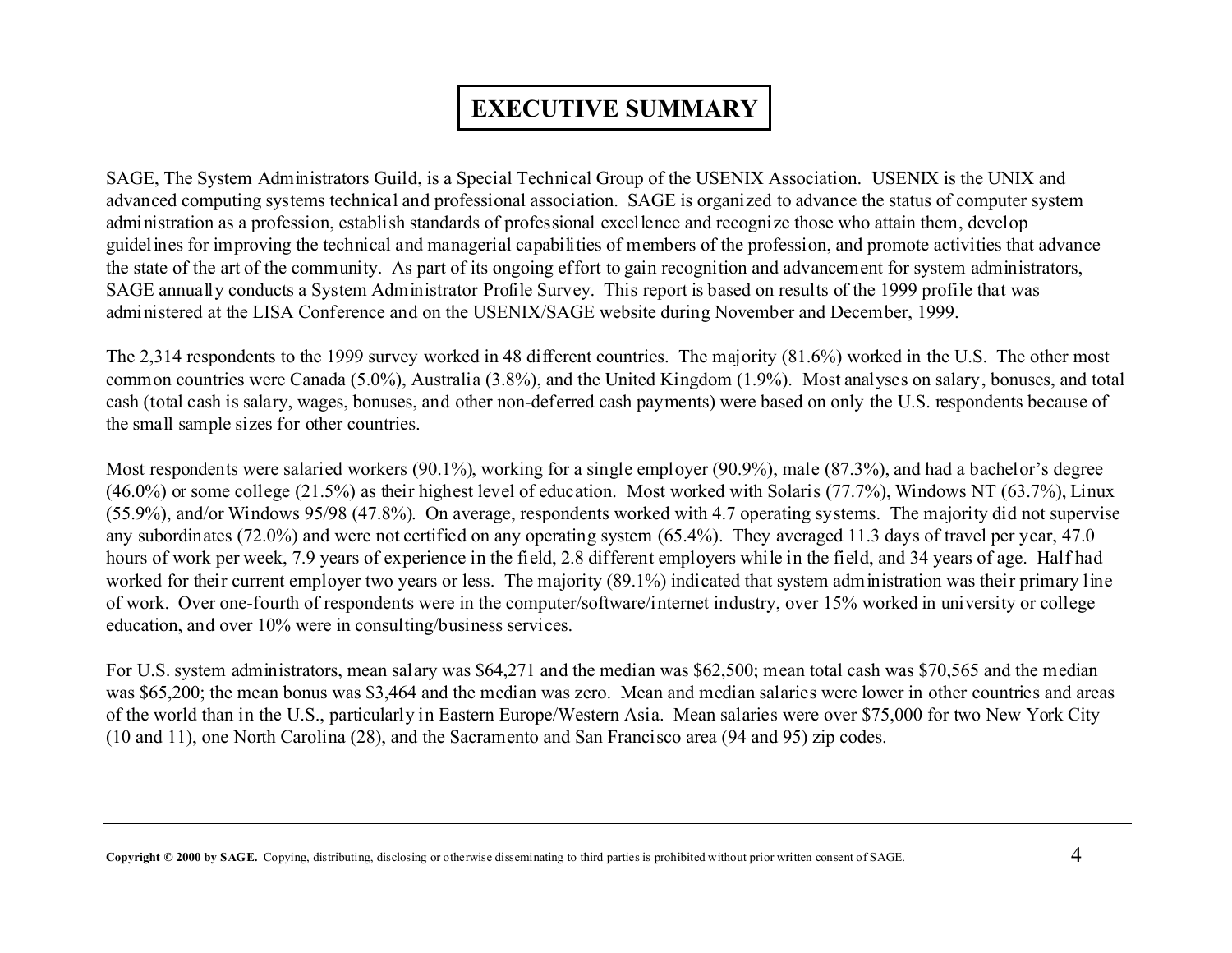For those in the U.S., the average 1999 pay increase from the same employer for the same job was 7.9%; from the same employer for a promotion, 14.9%; and from changing employers, 23.3%. Over 61% had received an increase from the same employer for the same job. More than one in six had received an increase from changing employers, and more than one in ten had received a promotional increase.

The graph on the left shows the percentage of respondents for each of the two years who had income in the ranges shown. The percentage with salary less than \$41,000 was the same in 1999 (15%) as in 1998 (15%) because the sample included a higher proportion of respondents from outside the U.S. (29.0% in 1999 compared with 14.4% in 1998) where salaries are lower, on average. Percentages in the middle salary ranges decreased, while the percentage making \$76,000 or more increased in 1999 (31%) compared to 1998 (22%), which demonstrates the trend of increasing salaries for system administrators.

Over half (52.1%) of the system administrators in the total sample did not receive a bonus. For those who did, the chart on the right shows the percentage of the sample who received each type of bonus. Over 22% received a bonus for individual performance; 17.1% received a bonus for organizational performance, 10.1% for group or unit performance, and 6.7% for a special project. The median bonus for individual and organizational performance was \$3,000, for group/unit performance it was \$2,000, and for a special project it was \$1,500. Of the 21 respondents who reported a bonus related to stock, the median was \$27,000.



**Copyright © 2000 by SAGE.** Copying, distributing, disclosing or otherwise disseminating to third parties is prohibited without prior written consent of SAGE.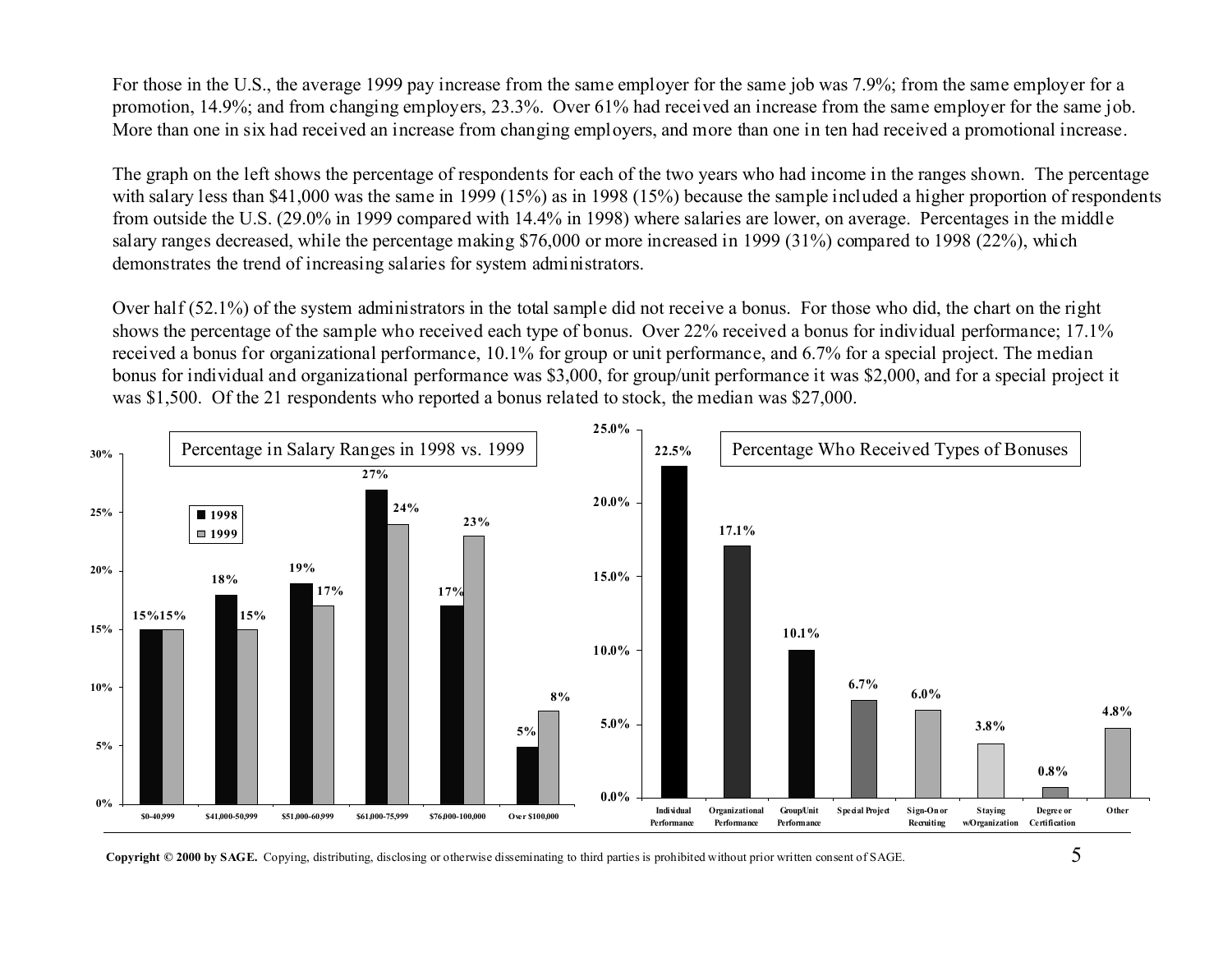Eight percent of the system administrators in the sample said they were contractors, and 1.9% said they were independent, selfemployed consultants. Mean salary was lower for salaried (\$62,152) than contractor (\$77,307) or consultant (\$96,121) system administrators in the U.S. The same pattern was found for mean total cash, as shown in the table on the top right.

Mean salary for those who "assist in the administration of a systems facility" and "perform routine tasks under the direct supervision of a more experienced system administrator" (Level 1 of the four SAGE Job Description Levels) was \$47,847. For those at Level 2, who "work under the general supervision of a computer system manager, carrying out more complex tasks with some independence," the mean was \$54,765. For those at Level 3, who "initiate some new responsibilities and help to plan for the future of the facility," "manage the work of novice system administrators," and "evaluate" and/or recommend purchases" the mean was \$61,703. And for those at Level 4, who "design and manage the computing infrastructure," "work under general direction from senior management," and "establish or recommend policies on system use and services" the mean was \$71,725. The same pattern of relationship between increasing level and increasing pay is seen for total cash in the table on the bottom right.

In the U.S., supervision of subordinates was related to the following average salaries: no subordinates, \$62,448; 1 to 2, \$63,297; 3 to 5, \$67,779; 6 to 10, \$70,044; and 11 or more, \$78,168.

For U.S. system administrators, salary also tended to increase with hours worked (e.g., \$41,848 average for 0-19 hours; \$54,449 for 20-34 hours; \$62,900 for 41-45 hours; \$66,156 for 51 to 60 hours).

#### Total Cash in 1999 by Type of Primary Job (U.S. system administrators)

| Job Type                                  | Number<br>of Respondents | Mean Total Cash<br>in U.S. Dollars |
|-------------------------------------------|--------------------------|------------------------------------|
| Salaried                                  | 1,470                    | \$68,742                           |
| Contractor                                | 135                      | \$78,346                           |
| Independent, self-<br>employed consultant | 24                       | \$106,746                          |

#### Total Cash in 1999 by SAGE Job Description Level (U.S. system administrators)

| Job Level  | Number<br>of Respondents | Mean Total Cash<br>in U.S. Dollars |
|------------|--------------------------|------------------------------------|
|            |                          |                                    |
| Level 1    | 43                       | \$50,766                           |
| Level 2    | 181                      | \$57,806                           |
| Level 3    | 851                      | \$66,578                           |
| Level 4    | 554                      | \$81,021                           |
| Mean for   |                          |                                    |
| All Levels | 1 629                    | \$70,098                           |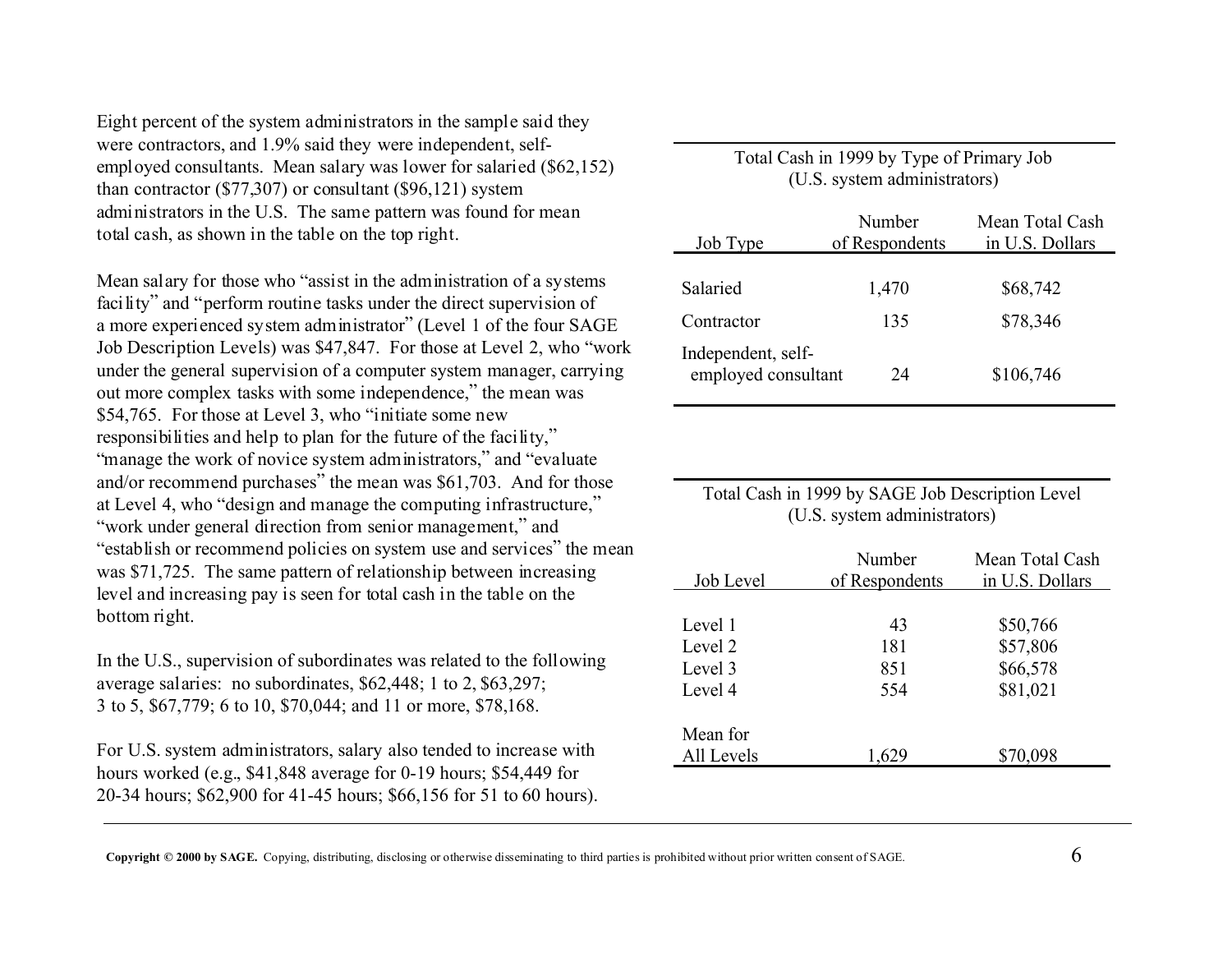For U.S. system administrator respondents, 15.4% reported receiving overtime pay, 10.1% shift pay, and 15.9% on-call/pager pay. Overtime pay for U.S. system administrators was most prevalent in aerospace, government, and the military. Shift pay was most prevalent in the aerospace industry and federal government (non-military). Over one-quarter of U.S. respondents in health care, state/local government, and transportation organizations said they get paid for being on call or wearing a pager.

Number of operating systems supported was not related to amount of pay, but those who worked with Solaris, BSDI, and HP-UX tended to have significantly higher salaries, while those who worked with Free BSD, Macos (non-Unix), Open BSD, or DOS/Win 3.1 tended to have lower salaries, on average. About a third of the sample (34.5%) had a certification for an operating system. Those with certifications for HP-UX, Solaris, and SunOS tended to earn more salary or total cash. Other operating systems and certifications, including Linux, Windows NT, did not have a statistically significant relationship with the amount of salary or total cash earned.

As shown in the table on the left, U.S. system administrators with high school as their highest level of education averaged \$58,055 in salary, while those with increasingly higher levels of education made increasingly higher average salaries. The number of certifications one had earned was related to salary in the U.S.: those with no certifications averaged \$62,992 in salary; those with one certification averaged \$64,116; and those with six or more averaged \$71,322. Members of SAGE tended to make more salary (\$65,818, on average) and total cash (\$73,990, on average) than those who were not members of a professional organization (average \$61,637 in salary and \$65,226 in total cash). As shown in the table on the bottom right, male system administrators reported higher average salary and total cash than the female system administrator respondents from the U.S. Regression equations including variables such as education, years of experience, and job level along with sex indicated that females make lower salaries, but higher bonuses, on average, and do not have significantly lower total cash when the other variables are taken into account.

|                       | 1999 Salary by Level of Education<br>(U.S. system administrators) |                                |            |                                                                   |                 |                 |  |
|-----------------------|-------------------------------------------------------------------|--------------------------------|------------|-------------------------------------------------------------------|-----------------|-----------------|--|
| Level of<br>Education | Number<br>of Respondents                                          | Mean Salary<br>in U.S. Dollars |            | 1999 Salary and Total Cash by Sex<br>(U.S. system administrators) |                 |                 |  |
| Certificate           | 6                                                                 | \$46,050                       |            |                                                                   |                 |                 |  |
| High School           | 44                                                                | \$58,055                       | Sex of     | Number                                                            | Mean Salary     | Mean Total Cash |  |
| Some Technical School | 77                                                                | \$60,533                       | Respondent | of Respondents                                                    | in U.S. Dollars | in U.S. Dollars |  |
| Some College          | 383                                                               | \$61,076                       | Male       | 1,435                                                             | \$64,883        | \$71,214        |  |
| Associate's Degree    | 123                                                               | \$61,585                       | Female     | 225                                                               | \$57,777        | \$62,863        |  |
| Bachelor's Degree     | 770                                                               | \$64,641                       |            |                                                                   |                 |                 |  |
| Master's Degree       | 237                                                               | \$67,998                       |            |                                                                   |                 |                 |  |
| Ph.D.                 | 20                                                                | \$72,160                       |            |                                                                   |                 |                 |  |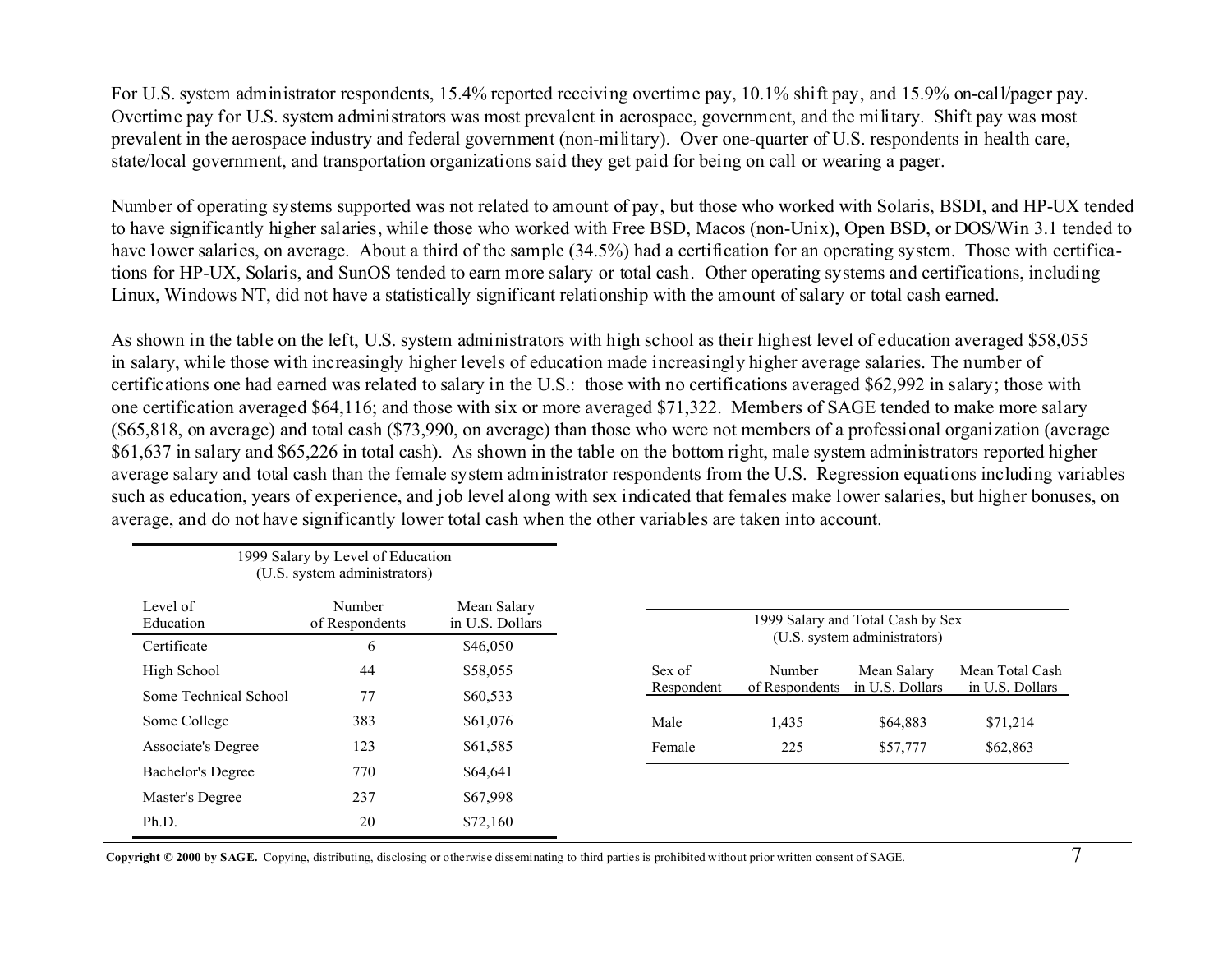Years of experience as a system administrator (or in similar work) was positively related to higher salaries and total cash (see the table on the bottom left), but years with one's current employer were not. Those with two years or less experience averaged less than \$50,000 salary; those with 3 to 10 years averaged between \$50,000 and \$60,000; those with 11 to 14 years averaged between \$70,000 and \$75,000; and those with over 15 years averaged more than \$76,000. Age was also positively related to compensation, although the relationship was not as strong as that between years of experience and compensation.

The table on the right illustrates how U.S. system administrators' compensation was positively related to the number of employers they had had during their career. This was not because those who had had more employers also had more experience; nor was it due to the fact that those with more employers were more likely to be contractors or consultants. In addition, those who worked for more than one employer at the time of the survey (i.e., more than one at the same time) averaged about \$5,000 more salary (\$68,573 vs. \$63,463) and about \$6,000 more total cash (\$75,622 vs. \$69,589) than those with one employer.

|                        | Salary by Years of Experience<br>(U.S. system administrators) |                                |           |                                                   |                              |                 |
|------------------------|---------------------------------------------------------------|--------------------------------|-----------|---------------------------------------------------|------------------------------|-----------------|
| Years of<br>Experience | Number<br>of Respondents                                      | Mean Salary<br>in U.S. Dollars |           | 1999 Salary and Total Cash by Number of Employers | (U.S. system administrators) |                 |
| 1 or less              | 58                                                            | \$38,163                       |           |                                                   |                              |                 |
| 2                      | 90                                                            | \$46,178                       | Number of | Number                                            | Mean Salary                  | Mean Total Cash |
| 3                      | 138                                                           | \$54,288                       | Employers | of Respondents                                    | in U.S. Dollars              | in U.S. Dollars |
| 4                      | 159                                                           | \$55,508                       |           | 291                                               | \$55,338                     | \$58,460        |
| 5                      | 204                                                           | \$60,246                       | 2         | 445                                               | \$58,925                     | \$62,537        |
| 6                      | 145                                                           | \$63,643                       | 3         | 419                                               | \$65,002                     | \$68,901        |
| $7 - 8$                | 224                                                           | \$67,814                       | 4         | 243                                               | \$70,397                     | \$77,853        |
| $9 - 10$               | 196                                                           | \$67,510                       | 5         | 123                                               | \$74,876                     | \$83,240        |
| $11 - 12$              | 142                                                           | \$72,167                       | 6         | 55                                                | \$71,836                     | \$92,523        |
| $13 - 14$              | 83                                                            | \$74,749                       | 7         | 26                                                | \$78,595                     | \$137,815       |
| $15 - 16$              | 109                                                           | \$76,958                       | 8 or more | 26                                                | \$87,667                     | \$108,536       |
| $17 - 20$              | 73                                                            | \$76,934                       |           |                                                   |                              |                 |
| $21 - 25$              | 29                                                            | \$77,950                       |           |                                                   |                              |                 |
| 26 or more             | $8\,$                                                         | \$77,780                       |           |                                                   |                              |                 |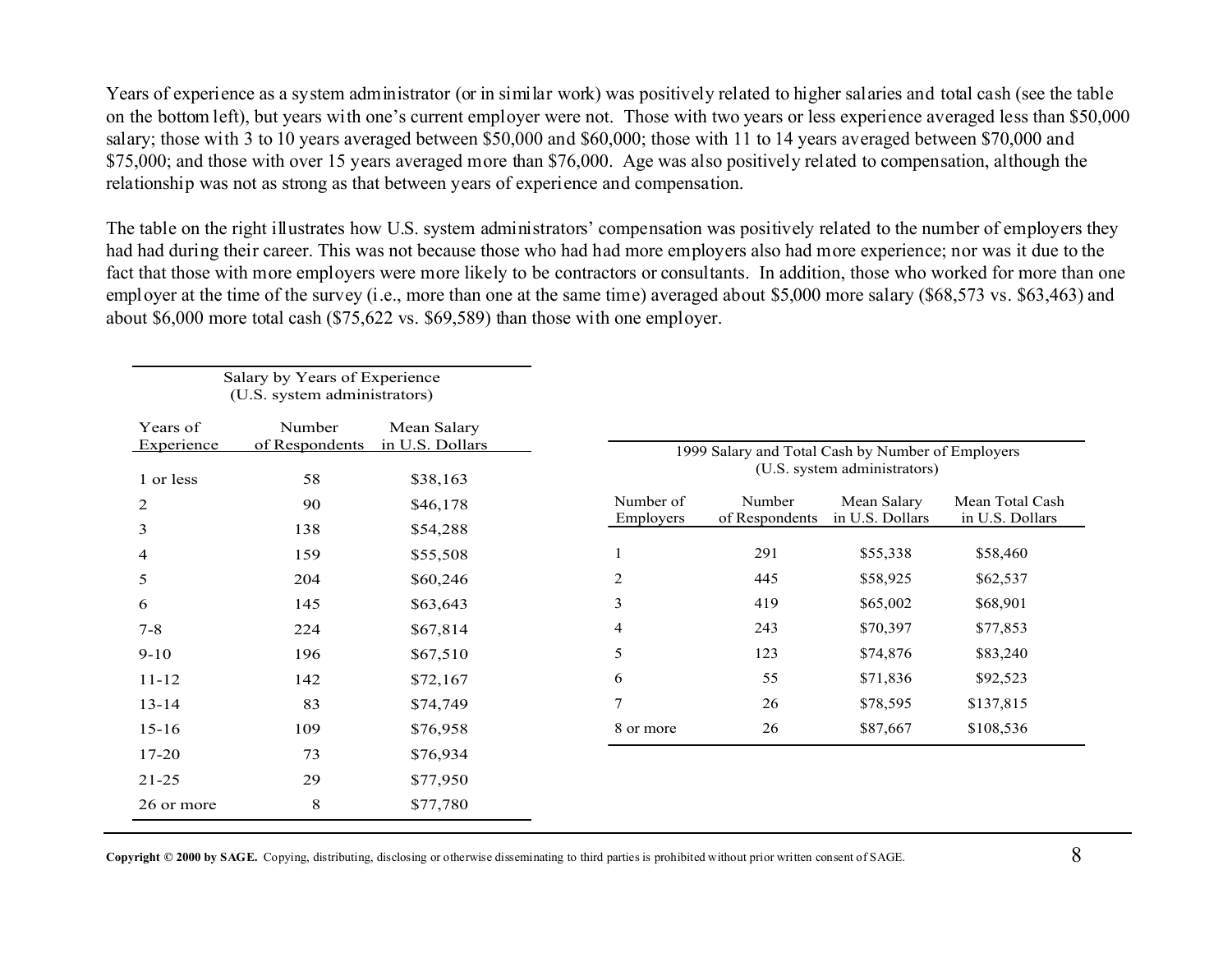Compensation varied considerably by industry for U.S. system administrators. The median salary was lowest in state or local government (\$49,000) and colleges or universities (\$50,000) and highest in finance, insurance, and real estate (\$71,500) and entertainment (\$80,000). These were also the industries with the lowest and highest median total cash, respectively. State/local Government, entertainment,and utilities were among the most generous in providing fully paid insurance, although this varied somewhat by type of insurance.

The numbers of computers supported, users supported, and system administrators employed where one worked were not related to pay levels. The number of computers or users per administrator in one's facility was also not related to compensation.

The number of employees in one's organization, worldwide, was significantly related to salary (see table at right). Salary tended to go up with the number of employees. The mean number of paid holidays, vacation days, and training days, and the percentage with a retirement plan, childcare assistance or tuition assistance also tended to increase with the number of employees in an organization. The percentage who could telecommute or use flextime was lower for those in organizations with 51 to 2,500 employees than in either smaller or larger organizations.

| 1999 Salary by Organization Size<br>(U.S. system administrators) |                         |                                |  |  |  |  |  |
|------------------------------------------------------------------|-------------------------|--------------------------------|--|--|--|--|--|
| Number of<br>Employees                                           | Percent<br>of Responses | Mean Salary<br>in U.S. Dollars |  |  |  |  |  |
| 1                                                                | $0.5\%$                 | \$58,788                       |  |  |  |  |  |
| $2 - 10$                                                         | $1.8\%$                 | \$48,032                       |  |  |  |  |  |
| $11 - 50$                                                        | $7.1\%$                 | \$61,356                       |  |  |  |  |  |
| 51-500                                                           | 25.9%                   | \$64,174                       |  |  |  |  |  |
| 501-10,000                                                       | 37.2%                   | \$62,478                       |  |  |  |  |  |
| $10,001$ or more                                                 | 27.5%                   | \$67,941                       |  |  |  |  |  |

U.S. system administrators averaged 15.4 days of paid vacation, 11.1 days of paid sick leave, 8.8 paid holidays, and 8.3 days of paid training per year. Paid time off tended to be highest in government, college/university, military, and not-for-profit organizations. Paid training days were highest in the military. The only industry for which U.S. respondents reported a higher percentage of defined benefit (i.e., pension) than defined contribution (e.g., 401k, 403b) retirement plans was state/local government.

The majority (71.9%) of U.S. respondents said that "yes," that their organization does have difficulty filling all of the system administrator positions it would like to fill; 17.9% said "no" and 10.2% said "not sure" to this question. The industries with percentages above 75% were retail and wholesale trade, consulting and business services, federal government-nonmilitary, aerospace, college/university education, and advertising/public relations/communication/marketing. Geographical areas with the highest percentages were San Diego, the Research Triangle of North Carolina, and the San Francisco area.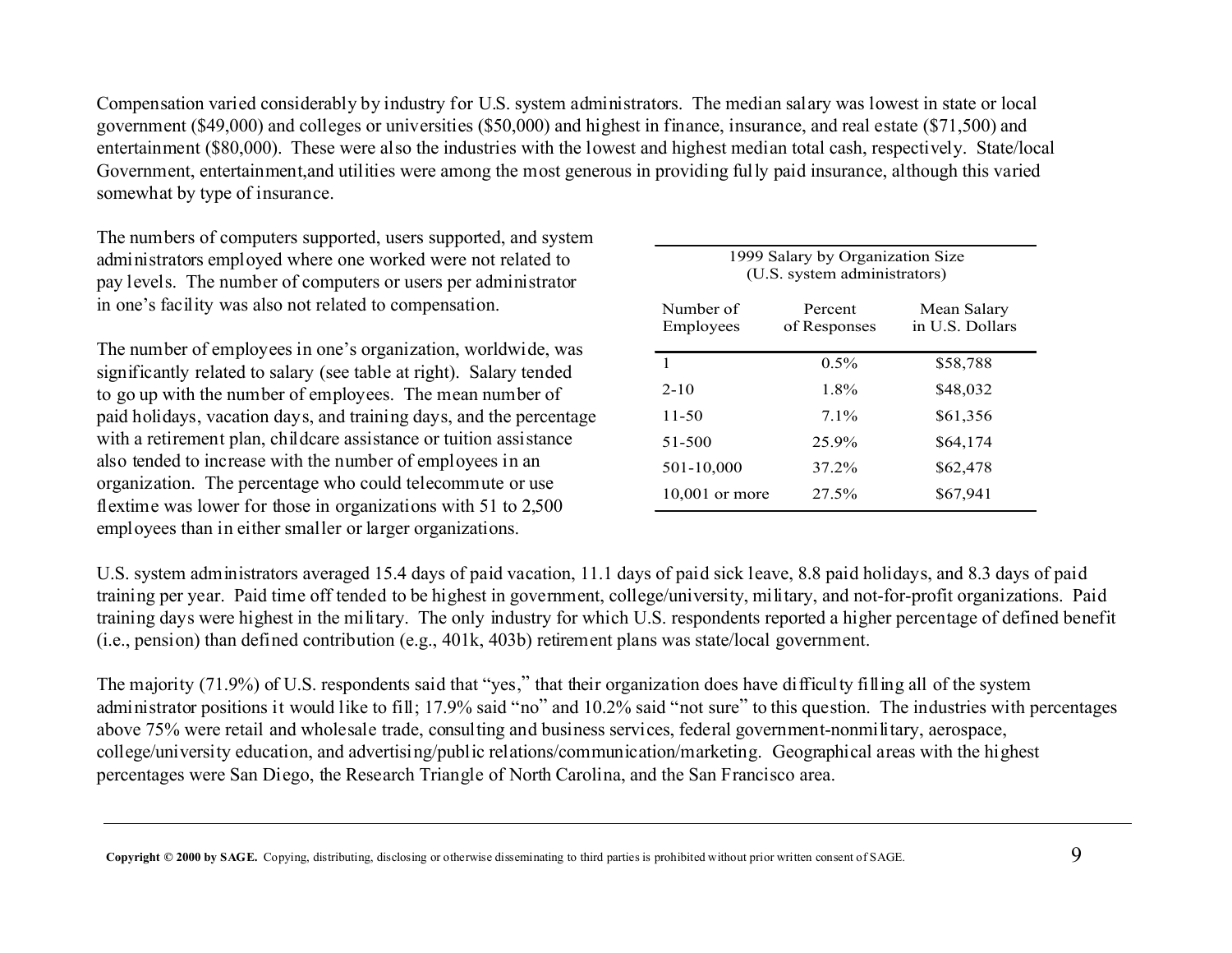Over half of respondents said the factors that would be most important in making them think seriously about switching jobs were pay (83.1%), location (76.4%), and benefits (60.0%). Over one-third marked organizational stability (38.9%), hours (38.6%), and organizational reputation (38.3%). (Respondents could mark more than one category.) The majority of respondents (80.1%) said they expect to still be a system administrator in five years.

Respondents were asked to note any special benefits or working conditions they particularly liked and the most problematic or bothersome aspects of their jobs. The following are ranked according to the number of responses (e.g., #1 had the most respondents).

#### *Benefits/Working Conditions That Were Liked Most Problematic/Bothersome Aspects of Jobs*

- 1. Flexible work schedules 1. Poor management
- 2. Jobs that provide challenge, autonomy, variety, learning 2. Long hours, heavy workloads, or being on call
- 3. Organizational cultures that are university-like, 3. Office politics and bureaucracy
- 
- 
- 
- 
- 
- 
- 10. Good pay, special awards, stock/options, or paid overtime

- 
- 
- 
- noncorporate, friendly, or non-bureaucratic 4. Low pay or lack of pay for overtime or on call time
- 4. Good managers, coworkers, and users 5. Poor resources, low budgets, or lack of help desk support
- 5. Equipment for home offices provided by employers 6. Routine, unchallenging, menial, or administrative tasks
- 6. Casual dress or lack of a dress code 7. Users not using resources to solve problems themselves
- 7. Free beverages and/or food 8. Lack of training, career development, and career paths
- 8. Telecommuting 9. Understaffing, recruiting and retention problems
- 9. Working with new technology and good resources 10. Long commutes, extensive travel, or travel without notice

Regression analysis was used to determine which of the various job, organizational, and personal background characteristics on the survey were most highly related to compensation. Over half (52.0%) of the variance in salary, 23.4% of the variance in total cash, and 8% of the variance in bonuses were accounted for by the equations. Thus, there were more systematic relationships between survey topics and salary than between survey topics and total cash or bonuses. The most significant factors associated with salary were being a consultant or contractor, location, industry, operating systems used, job level, education, number of employers, and experience.

More detailed versions of these data and analyses are available from USENIX/SAGE upon request.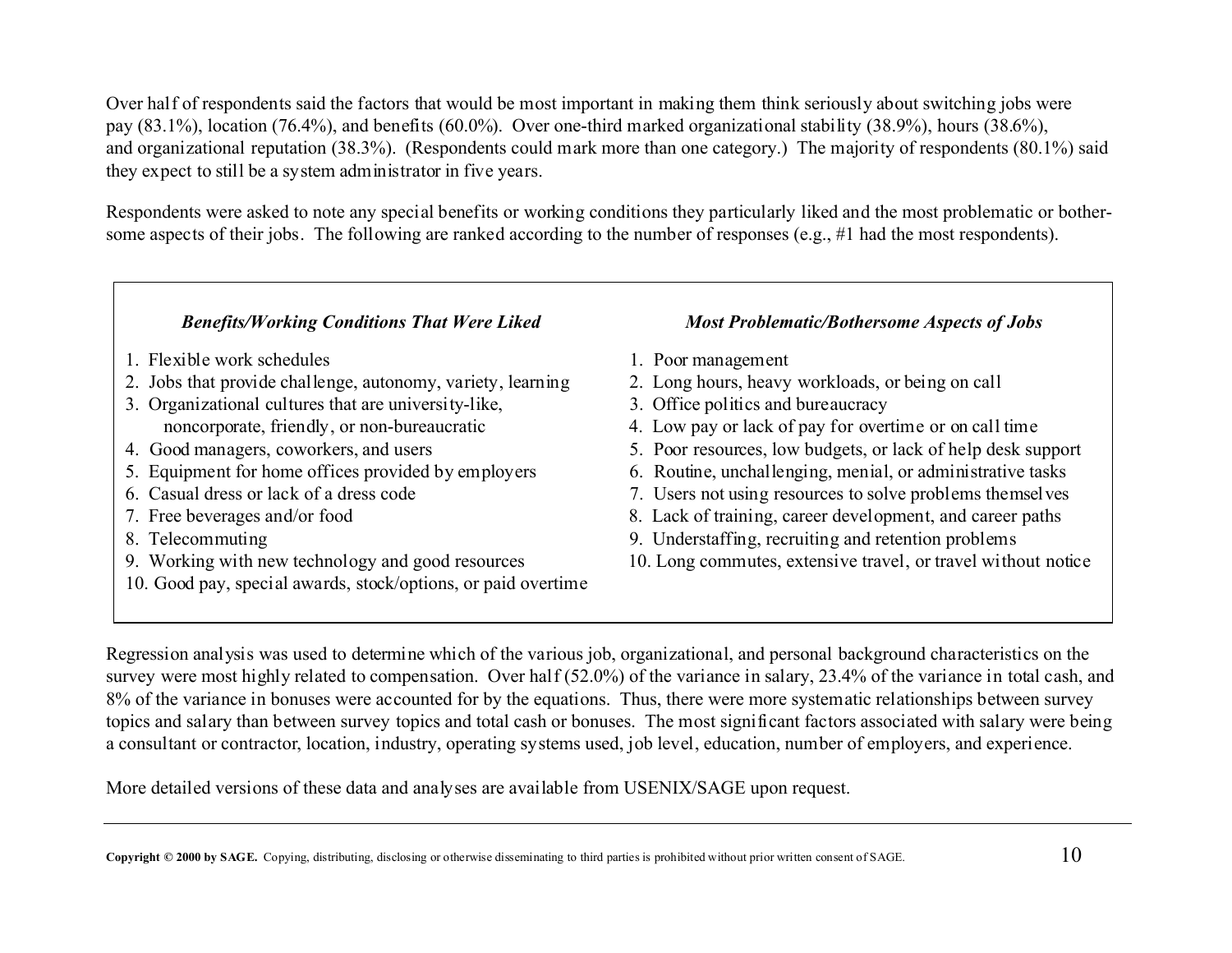# **ANALYSES BY COUNTRIES, REGIONS, CITIES, AND ZIP/POSTAL CODES**

Respondents worked in 48 different countries. The majority (81.6%) of respondents worked in the U.S. The other most common countries were Canada (5.0%), Australia (3.8%), and the United Kingdom (1.9%).

|                      | Number of                 | Percent of                |                        | Number of      | Percent of              |
|----------------------|---------------------------|---------------------------|------------------------|----------------|-------------------------|
| Country              | Respondents               | Respondents               | Country                | Respondents    | Respondents             |
|                      |                           |                           | Kazakhstan             |                | $\Omega$                |
| Afghanistan          | 5                         | $\cdot$                   | Malaysia               |                | $\Omega$                |
| Albania              | 4                         | $\overline{\mathcal{L}}$  | Mexico                 |                |                         |
| Andorra              | $\mathfrak{D}$            | $\overline{1}$            | <b>Netherlands</b>     | 6              | $\overline{4}$          |
| Australia            | 88                        | 3.8                       | New Zealand            | 8              | $\mathcal{E}$           |
| Austria              | $\overline{c}$            | $\cdot$ 1                 | Nicaragua              |                | $\Omega$                |
| Belgium              | 5                         | $\overline{\mathfrak{L}}$ | Norway                 | 10             | $\overline{A}$          |
| Bermuda              |                           | $\Omega$                  | Philippines            |                | $\Omega$                |
| Canada               | 116                       | 5.0                       | Poland                 |                | $\theta$                |
| Cape Verde           |                           | $\Omega$                  | Portugal               |                | $\Omega$                |
| China                |                           | 0                         | Romania                |                | $\Omega$                |
| Croatia              | $\mathfrak{D}$            |                           | Russia                 |                | $\overline{\mathbf{3}}$ |
| Denmark              | 6                         | $\overline{3}$            | Saudi Arabia           | $\mathfrak{D}$ |                         |
| Ecuador              |                           | $\Omega$                  | South Africa           | $\overline{c}$ |                         |
| Finland              | $\mathbf{3}$              | $\overline{1}$            | Spain                  |                | $\Omega$                |
| France               | 5                         | $\overline{2}$            | Sri Lanka              |                | $\Omega$                |
| France, Metropolitan |                           | $\Omega$                  | Sweden                 | 19             | $\overline{8}$          |
| Germany              | 16                        | 7                         | Switzerland            | q              | $\overline{4}$          |
| Greece               |                           | $\Omega$                  | United Kingdom         | 45             | 1.9                     |
| India                | 5                         | $\overline{c}$            | <b>United States</b>   | 1,888          | 81.6                    |
| <b>Ireland</b>       | 5                         | $\overline{2}$            | U.S. Outlying Islands  |                | $\Omega$                |
| Israel               | 6                         | 3                         | Vietnam                |                | $\theta$                |
| Italy                | 8                         | 3                         | Yugoslavia             |                | $\theta$                |
| Japan                | 4                         | $\overline{c}$            | Other                  |                |                         |
| Lithuania            |                           | $\theta$                  | <b>Missing Country</b> | 10             |                         |
| Luxembourg           | $\overline{\mathfrak{C}}$ |                           | Total                  | 2,314          | 100.0                   |

For many individual countries, there were too few respondents to allow for meaningful analyses of compensation levels and practices. Many analyses are restricted to the U.S. sample. Combining pay levels from different areas of the world would not provide useful information because pay levels and standards of living differ considerably in different countries and regions.

Benefit laws and practices also vary considerably in different countries. The items on the 1999 survey were based on laws and practices typical in the U.S. We anticipate that in surveys in future years, increasing numbers of respondents from countries other than the U.S. will allow SAGE toprovide more information for those not in the U.S.

One should interpret salary, total cash, and bonus values to be in U.S. dollars. Most individuals appear to have converted to U.S. dollars, although a few respondents commented that they were reporting in another currency. For these individuals, values were converted into U.S. dollars. However, this problem makes it more difficult to interpret responses for those responding from outside the U.S. Unfortunately, survey instructions regarding currency to use were ambiguous. We apologize for this ambiguity. Instructions regarding currency will be improved on future surveys.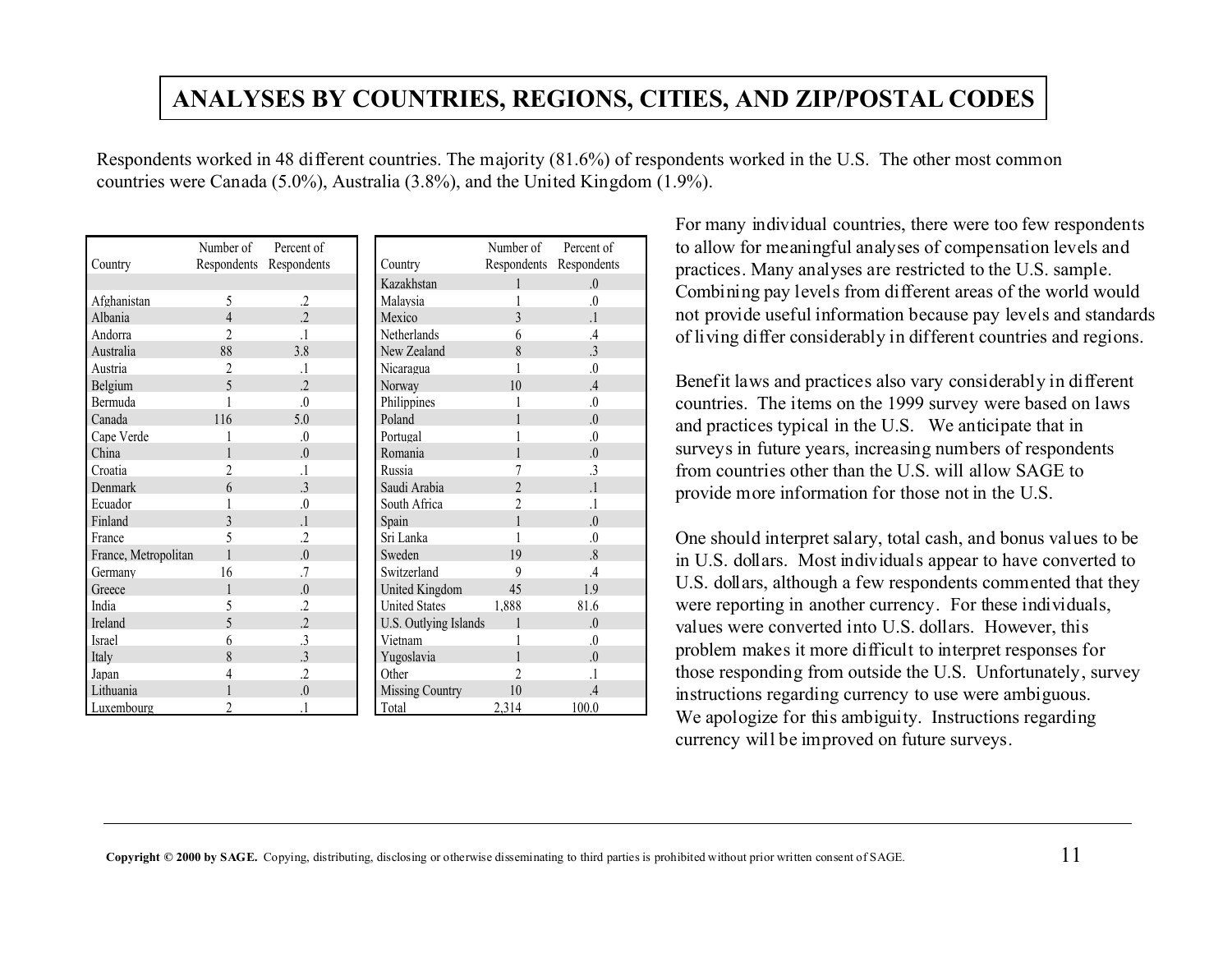| 1999 Salary by Country or World Region |                          |                |                    |                    |                             |                                |                    |  |
|----------------------------------------|--------------------------|----------------|--------------------|--------------------|-----------------------------|--------------------------------|--------------------|--|
| Country/<br>Region                     | Number of<br>Respondents | Mean<br>Salary | 10th<br>Percentile | 25th<br>Percentile | Median (50th<br>Percentile) | 75 <sub>th</sub><br>Percentile | 90th<br>Percentile |  |
| <b>United States</b>                   | 1,618                    | \$64,271       | \$42,000           | \$50,000           | \$62,500                    | \$75,000                       | \$89,858           |  |
| Canada                                 | 102                      | \$53,587       | \$35,000           | \$43,000           | \$54,500                    | \$64,125                       | \$75,000           |  |
| Australia &<br>New Zealand             | 83                       | \$52,181       | \$34,773           | \$40,000           | \$50,000                    | \$60,000                       | \$75,000           |  |
| United Kingdom<br>(incl. Ireland)      | 35                       | \$52,809       | \$30,000           | \$37,500           | \$45,000                    | \$45,000                       | \$80,000           |  |
| Western Europe                         | 42                       | \$51,841       | \$19,440           | \$33,126           | \$50,000                    | \$65,000                       | \$78,000           |  |
| Northern Europe                        | 30                       | \$50,120       | \$28,500           | \$31,750           | \$42,050                    | \$58,000                       | \$68,000           |  |
| Eastern Europe<br>& Western Asia       | 14                       | \$8,364        | \$850              | \$1,475            | \$4,600                     | \$9,600                        | \$32,500           |  |

The median is the 50th percentile; 10% of the sample have a value equal to or less than the 10th percentile; 25% of the sample have a value equal to or less than the 25th percentile value, and so forth.

*Northern Europe*: Denmark, Finland, Norway, and Sweden.

*Western Europe*: Andorra, Austria, Belgium, Cape Verde, France, Germany, Greece, Italy, Luxembourg, Netherlands, Portugal, and Spain.

*Eastern Europe/Western Asia*: Afghanistan, Albania, Croatia, Kazakhstan, Lithuania, Poland, Romania, Russia, and Yugoslavia. Note: Because of the small sample sizes for areas outside the U.S., one should not consider figures for those areas to be representative.

The maximum salary reported in the survey was \$365,000 and the maximum total cash reported was \$1,400,000. Compensation from stock options as high as \$600,000 was reported. These figures were from different respondents in the U.S. In the U.S., 1% of the sample reported salaries of \$123,260 or more and total cash of \$160,000 or more (i.e., these were the 99th percentile values).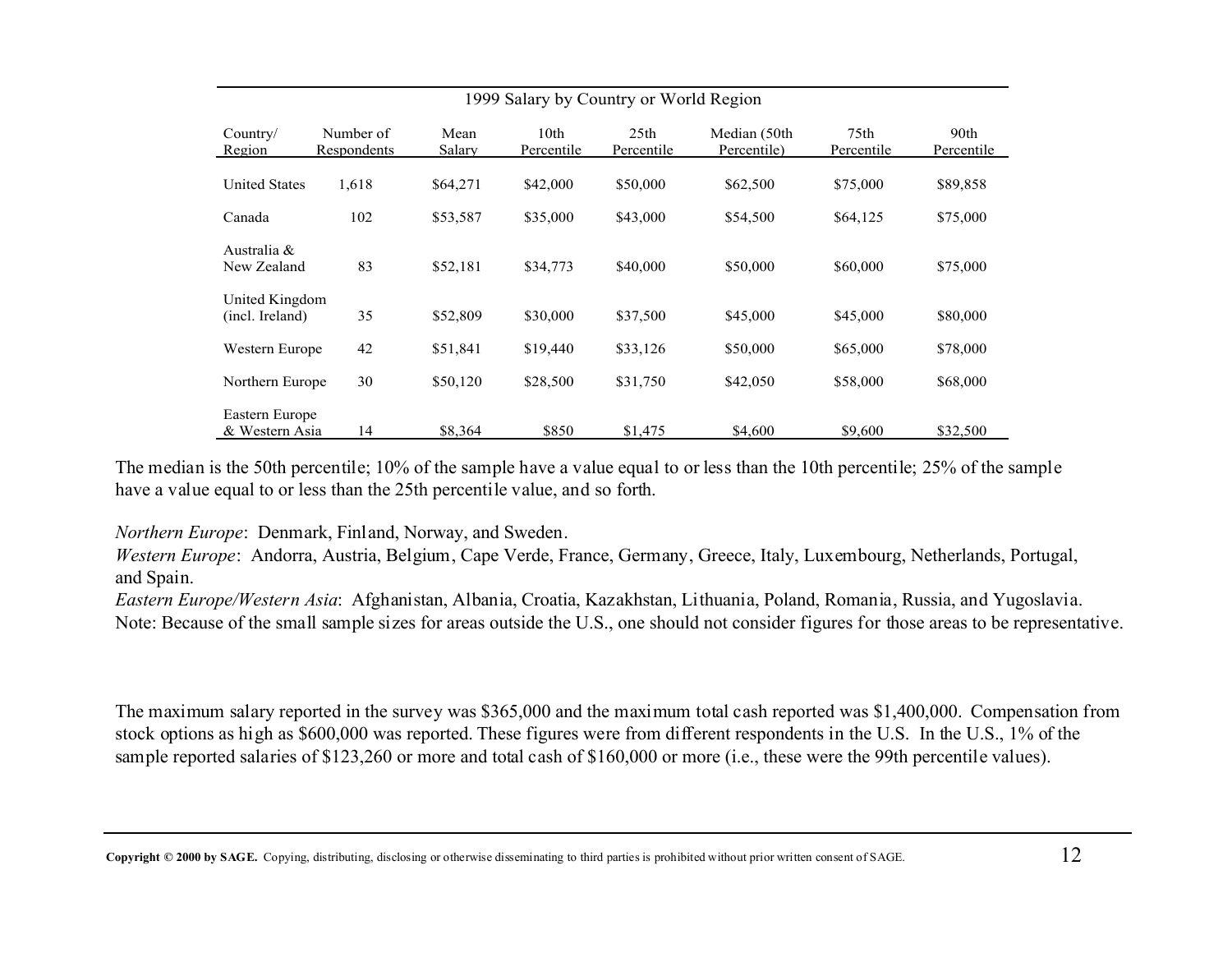| Total Cash in 1999 by Country or World Region |                          |                    |                                |                                |                             |                    |                    |  |
|-----------------------------------------------|--------------------------|--------------------|--------------------------------|--------------------------------|-----------------------------|--------------------|--------------------|--|
| Country/<br>Region                            | Number of<br>Respondents | Mean<br>Total Cash | 10 <sub>th</sub><br>Percentile | 25 <sub>th</sub><br>Percentile | Median (50th<br>Percentile) | 75th<br>Percentile | 90th<br>Percentile |  |
| <b>United States</b>                          | 1,587                    | \$70,565           | \$42,000                       | \$52,000                       | \$65,200                    | \$82,000           | \$100,000          |  |
| Canada                                        | 100                      | \$64,896           | \$30,000                       | \$45,000                       | \$57,250                    | \$71,500           | \$89,500           |  |
| Australia &<br>New Zealand                    | 83                       | \$53,283           | \$30,393                       | \$40,000                       | \$51,000                    | \$65,000           | \$85,000           |  |
| United Kingdom<br>(incl. Ireland)             | 35                       | \$59,376           | \$30,000                       | \$40,800                       | \$50,000                    | \$61,066           | \$95,000           |  |
| Western Europe                                | 41                       | \$54,628           | \$15,600                       | \$24,250                       | \$55,000                    | \$65,000           | \$107,000          |  |
| Northern Europe                               | 30                       | \$53,760           | \$16,000                       | \$30,500                       | \$50,000                    | \$64,500           | \$85,000           |  |
| Eastern Europe<br>& Western Asia              | 14                       | \$9,215            | \$1,700                        | \$3,000                        | \$5,000                     | \$10,300           | \$34,240           |  |

Total cash is salary, wages, bonuses, incentives, and other cash payments from all employers or clients, not including deferred payments, such as those paid into retirement accounts by an employer that one would not ordinarily be able to access now.

| Country/<br>Region                | Number of<br>Respondents | Mean<br>Bonus | % Not Reporting<br>A Bonus | 75th<br>Percentile | 90 <sub>th</sub><br>Percentile |
|-----------------------------------|--------------------------|---------------|----------------------------|--------------------|--------------------------------|
| <b>United States</b>              | 1,644                    | \$3,464       | 52.9%                      | \$3,500            | \$10,000                       |
| Canada                            | 102                      | \$2,497       | 64.7%                      | \$2,000            | \$4,940                        |
| Australia &<br>New Zealand        | 85                       | \$1,145       | 75.3%                      | \$100              | \$5,000                        |
| United Kingdom<br>(incl. Ireland) | 35                       | \$3,464       | $60.0\%$                   | \$2,000            | \$4,000                        |
| Western Europe                    | 43                       | \$2,215       | 60.5%                      | \$2,000            | \$6,800                        |
| Northern Europe                   | 30                       | \$1,623       | $60.0\%$                   | \$2,125            | \$6,080                        |
| Eastern Europe<br>& Western Asia  | 14                       | \$250         | 64.3%                      | \$525              | \$1.150                        |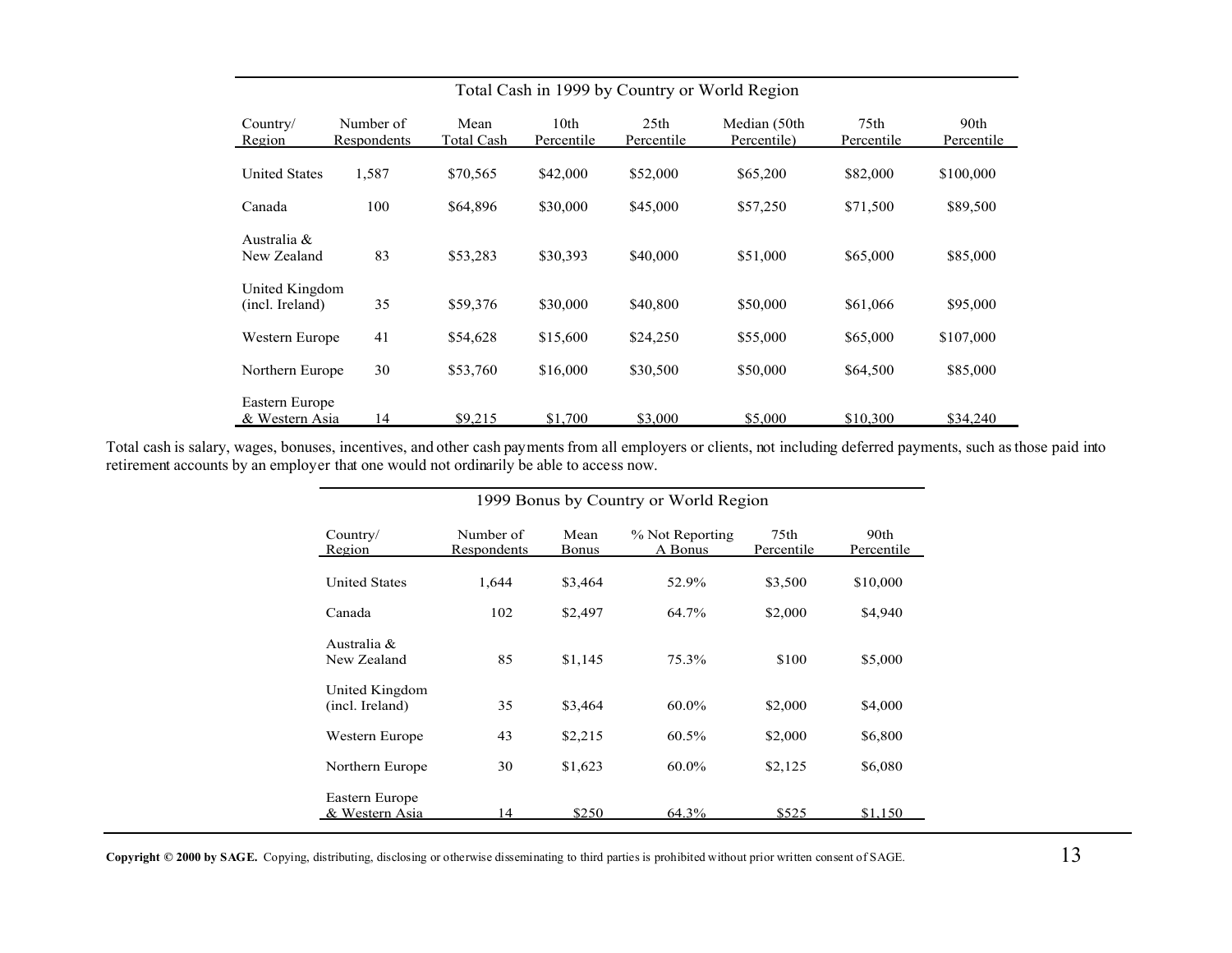#### Comparison of Total Cash from 1999 and Annual Income from 1998 Surveys

The 1998 analysis of "annual income" was based on both U.S. and non-U.S. responses; the 1999 analysis of "total cash compensation" is also based on both U.S. and non-U.S. responses. The bar graph shows the percentage of the respondents for each of the two years who had income in the ranges shown at the bottom of the graph. The percentage with salary less than \$41,000 was the same in 1999 (15%) as in 1998 (15%) because the sample included a higher proportion of respondents from outside the U.S. (29.0% in 1999 compared with 14.4% in 1998) where salaries are lower, on average. Percentages in the middle salary ranges decreased, while the percentage making \$76,000 or more increased in 1999 (31%) compared to 1998 (22%), which demonstrates the trend of increasing salaries for system administrators.



**Copyright © 2000 by SAGE.** Copying, distributing, disclosing or otherwise disseminating to third parties is prohibited without prior written consent of SAGE.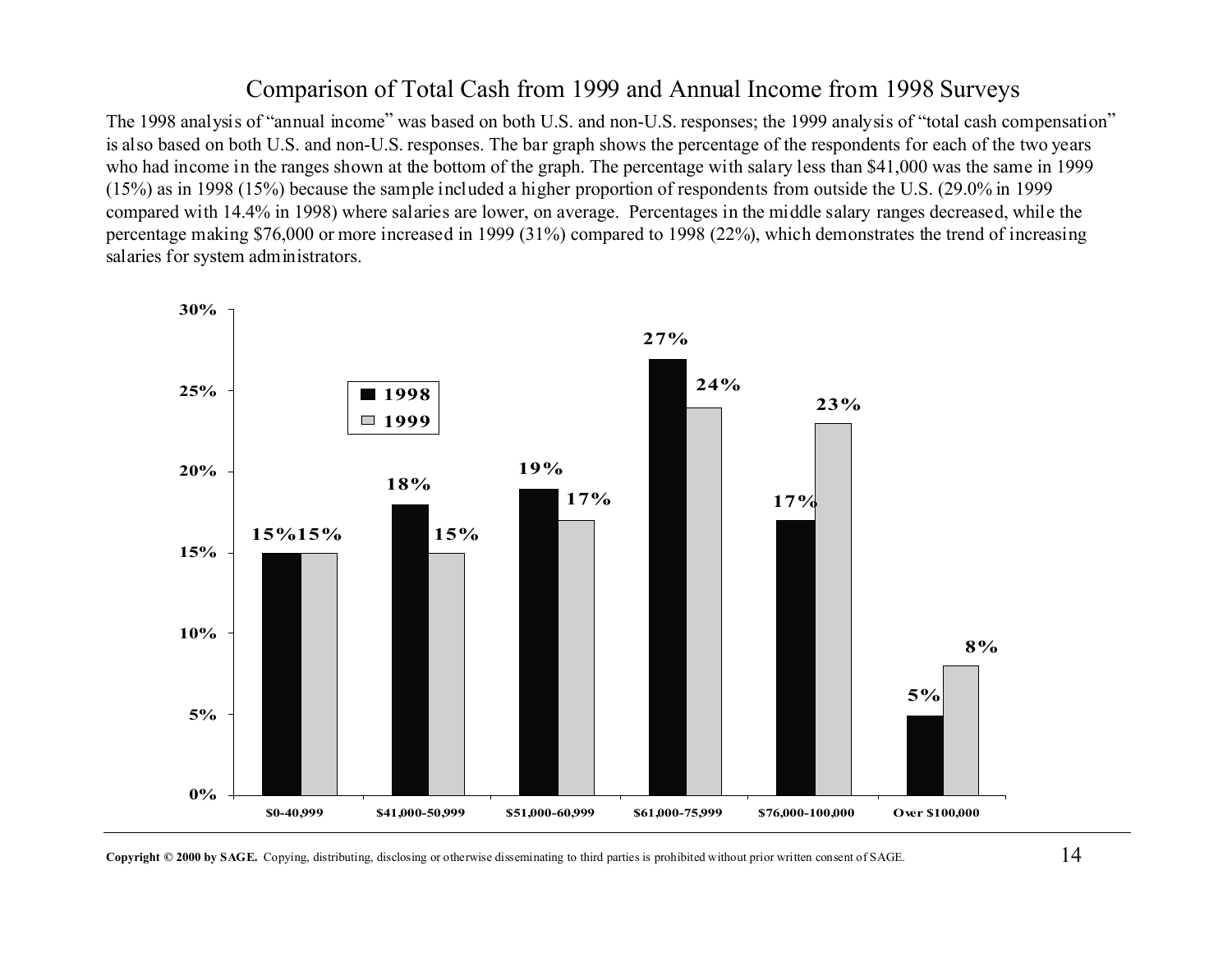Certain cities in the U.S. typically have higher compensation levels or have higher concentrations of system administrators than other areas of the U.S. Salaries and total cash were highest in the San Francisco, New York City, and Los Angeles areas. The mean bonus was significantly higher in Manhattan and Austin than in other cities

| 1999 Salary by Selected U.S. City                      |                |                 | Total Cash in 1999 by Selected U.S. City               |                |                 |
|--------------------------------------------------------|----------------|-----------------|--------------------------------------------------------|----------------|-----------------|
|                                                        | Number         | Mean Salary     |                                                        | <b>Number</b>  | Mean Salary     |
| City                                                   | of Respondents | in U.S. Dollars | City                                                   | of Respondents | in U.S. Dollars |
| Manhattan, NY                                          | 23             | \$77,661        | Manhattan, NY                                          | 22             | \$84,614        |
| Other NY Metro Area                                    | 47             | \$68,341        | Other NY Metro Area                                    | 48             | \$74,757        |
| San Francisco/San Jose<br>Jose/Silicon Valley, CA Area | 208            | \$77,920        | San Francisco/San Jose<br>Jose/Silicon Valley, CA Area | 200            | \$97,590        |
| Los Angeles/Orange Co.,<br>CA Metro Area               | 57             | \$68,635        | Los Angeles/Orange Co.,<br>CA Metro Area               | 54             | \$73,243        |
| Washington, DC Metro Area                              | 99             | \$66,769        | Washington, DC Metro Area                              | 99             | \$70,047        |
| Boston, MA Metro Area                                  | 128            | \$64,122        | Boston, MA Metro Area                                  | 120            | \$71,685        |
| Philadelphia, PA Metro Area                            | 24             | \$63,548        | Philadelphia, PA Metro Area                            | 23             | \$66,935        |
| San Diego, CA Metro Area                               | 27             | \$68,559        | San Diego, CA Metro Area                               | 28             | \$69,021        |
| Research Triangle, NC                                  | 23             | \$61,638        | Research Triangle, NC                                  | 23             | \$69,296        |
| Austin, TX Metro Area                                  | 43             | \$61.679        | Austin, TX Metro Area                                  | 41             | \$66.512        |
| Office is in U.S., But Not                             | 939            | \$60,286        | Office is in U.S., But Not                             | 929            | \$64,299        |
| in One of Above Areas                                  |                |                 | in One of Above Areas                                  |                |                 |
| All U.S. Locations                                     | 1.618          | \$64,271        | All U.S. Locations                                     | .587           | \$70,565        |

| 1999 Bonus by Selected U.S. City |                |                 |  |  |  |  |
|----------------------------------|----------------|-----------------|--|--|--|--|
|                                  | Number         | Mean Salary     |  |  |  |  |
| City                             | of Respondents | in U.S. Dollars |  |  |  |  |
| Manhattan, NY                    | 23             | \$6,843         |  |  |  |  |
| Other NY Metro Area              | 50             | \$3.256         |  |  |  |  |
| San Francisco/San Jose           | 210            | \$3,879         |  |  |  |  |
| Jose/Silicon Valley, CA Area     |                |                 |  |  |  |  |
| Los Angeles/Orange Co.,          | 57             | \$2,248         |  |  |  |  |
| CA Metro Area                    |                |                 |  |  |  |  |
| Washington, DC Metro Area        | 102            | \$2,754         |  |  |  |  |
| Boston, MA Metro Area            | 130            | \$3,004         |  |  |  |  |
| Philadelphia, PA Metro Area      | 24             | \$1,115         |  |  |  |  |
| San Diego, CA Metro Area         | 28             | \$3,268         |  |  |  |  |
| Research Triangle, NC            | 23             | \$4,002         |  |  |  |  |
| Austin, TX Metro Area            | 43             | \$8,541         |  |  |  |  |
| Office is in U.S., But Not       | 954            | \$3,336         |  |  |  |  |
| in One of Above Areas            |                |                 |  |  |  |  |
| All U.S. Locations               | 1.644          | \$3.464         |  |  |  |  |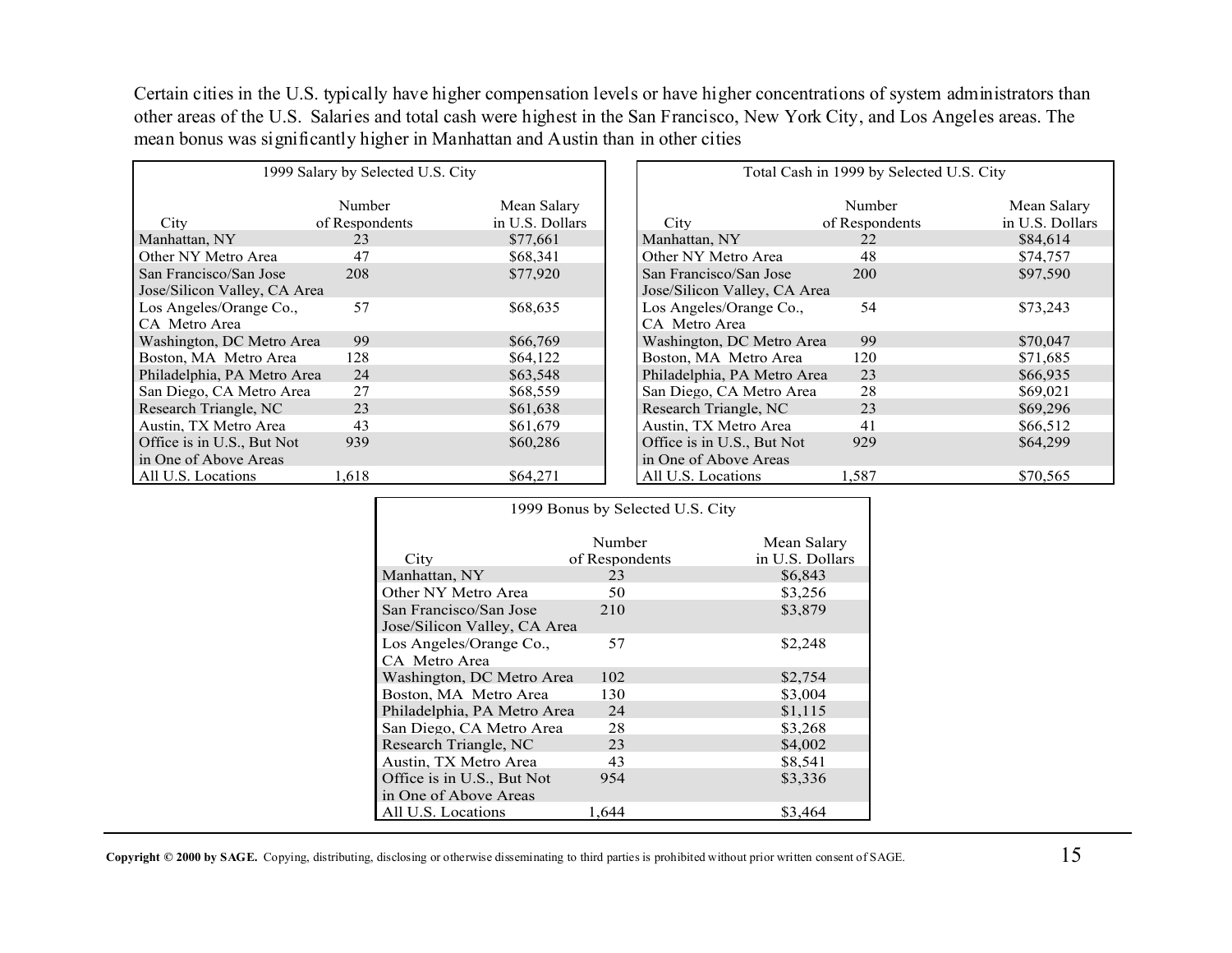# Salary by Zip Code Area

U.S. zip codes also provide a way to analyze 1999 salary levels by geographical area. Some zip codes had few respondents and had to be combined with other adjacent zip code areas. A few zip codes had no respondents. The state(s) in which the zip codes are used are shown in parentheses. Mean salaries over \$75,000 were reported in two New York (10 and 11), one North Carolina (28), and two California (Sacramento and San Francisco area) zip code areas (94 and 95). These were the zip codes with the highest mean salaries.

| First 2 Digits           | Number of      | Mean        | First 2 Digits          | Number of      | Mean        |                    |
|--------------------------|----------------|-------------|-------------------------|----------------|-------------|--------------------|
| U.S. Zip Code            | Respondents    | 1999 Salary | U.S. Zip Code           | Respondents    | 1999 Salary | First 2 Digits     |
| $01$ (MA)                | 56             | \$64,601    | $33$ (FL)               | 21             | \$55,323    | U.S. Zip Code      |
| 02 (MA & RI)             | 78             | \$62,228    | 34 & 35 (FL & AL)       | 5              | \$69,000    | 73 & 74 (OK)       |
| 03 & 05 (NH, VT & ME) 10 |                | \$65,940    | 36 (AL)                 | 5              | \$60,872    | 75 (TX)            |
| 04 (ME)                  | 6              | \$47,283    | 37(TN)                  | 10             | \$57,547    | 76 (TX)            |
| $06$ (CT)                | 11             | \$68,909    | 38 & 39 (TN & MS)       | $\overline{7}$ | \$55,020    | 77(TX)             |
| 07(NJ)                   | 31             | \$74,810    | 40 & 41 (KY)            | 6              | \$45,233    | 78 & 79 (TX)       |
| 08 & 09 (NJ & NY)        | 16             | \$69,806    | 43 (OH)                 | 20             | \$71,575    | 80 (CO)            |
| 10(NY)                   | 28             | \$76,464    | 44 (OH)                 | 7              | \$51,929    |                    |
| 11 (NY)                  | 5              | \$75,400    | 45 (OH)                 | 12             | \$62,450    | 81 & 82 (CO & WY)  |
| 12(NY)                   | 10             | \$53,974    | $46$ (IN)               | 10             | \$49,920    | 83 (ID)            |
| 13 (NY)                  | $\overline{4}$ | \$49,000    | $47$ (IN)               | 8              | \$52,156    | 84 (UT)            |
| $14$ (NY)                | 13             | \$63,981    | 48 (MI)                 | 33             | \$62,052    | 85 & 86 (AZ)       |
| 15(PA)                   | 13             | \$52,099    | 49 & 50 (MI & IA)       | 13             | \$56,093    | 87 & 88 (NM & NV)  |
| 16(PA)                   | 7              | \$46,786    | 52 $(IA)$               | 4              | \$50,975    | 89 (NV)            |
| 17 & 18 (PA)             | 5              | \$57,800    | 53 (WI)                 | 28             | \$50,743    | 90 (CA)            |
| 19 (PA & DE)             | 22             | \$60,841    | 54 (WI)                 | 5              | \$43,509    | 91 (CA)            |
| 20 (DC, MD & VA)         | 67             | \$67,510    | 55 (MN)                 | 52             | \$61,341    | 92 (CA)            |
| $21 \text{ (MD)}$        | 22             | \$63,112    | 56, 57, 58, 59 (MN, MT, |                |             | 93 (CA)            |
| $22$ (VA)                | 25             | \$58,793    | ND & SD                 | 6              | \$39,167    | 94 (CA)            |
| 23 (VA)                  | 15             | \$54,735    | $60$ (IL)               | 53             | \$67,160    | 95 (CA)            |
| 24 & 25 (VA & WV)        | 5              | \$50,400    | 61 & 62 (IL)            | 13             | \$47,038    | 96 (CA, HI & Guam) |
| 27 (NC)                  | 27             | \$61,034    | 63, 64, 65 (MO)         | 12             | \$57,525    | 97 (OR)            |
| 28 (NC)                  | 5              | \$78,064    | 66 & 67 (KS)            | 13             | \$50,661    | 98 (WA)            |
| 29 (SC)                  | 10             | \$45,735    | 68 & 69 (NE)            | 9              | \$56,656    | 99 (WA & AK)       |
| 30(GA)                   | 29             | \$63,916    | $70$ (LA)               |                | \$63,929    |                    |
| $32$ (FL)                | 17             | \$51,453    | 71 & 72 (LA & AR)       | 5              | \$49,500    |                    |

| First 2 Digits     | Number of      | Mean        |
|--------------------|----------------|-------------|
| U.S. Zip Code      | Respondents    | 1999 Salary |
| 73 & 74 (OK)       | 5              | \$50,300    |
| 75 (TX)            | 46             | \$65,769    |
| 76 (TX)            | 10             | \$63,905    |
| 77 (TX)            | 28             | \$56,945    |
| 78 & 79 (TX)       | 46             | \$59,957    |
| 80 (CO)            | 77             | \$64,920    |
| 81 & 82 (CO & WY)  | $\overline{3}$ | \$49,067    |
| 83 (ID)            | 7              | \$56,814    |
| 84 (UT)            | 16             | \$59,272    |
| 85 & 86 (AZ)       | 30             | \$65,864    |
| 87 & 88 (NM & NV)  | 21             | \$67,397    |
| 89 (NV)            | 4              | \$59,563    |
| 90 (CA)            | 27             | \$69,324    |
| 91 (CA)            | 22             | \$69,227    |
| 92 (CA)            | 40             | \$65,831    |
| 93 (CA)            | 8              | \$54,125    |
| 94 (CA)            | 148            | \$76,554    |
| 95 (CA)            | 79             | \$76,428    |
| 96 (CA, HI & Guam) | $\overline{4}$ | \$52,900    |
| 97 (OR)            | 26             | \$51,532    |
| 98 (WA)            | 84             | \$62,648    |
| 99 (WA & AK)       | 16             | \$54,325    |
|                    |                |             |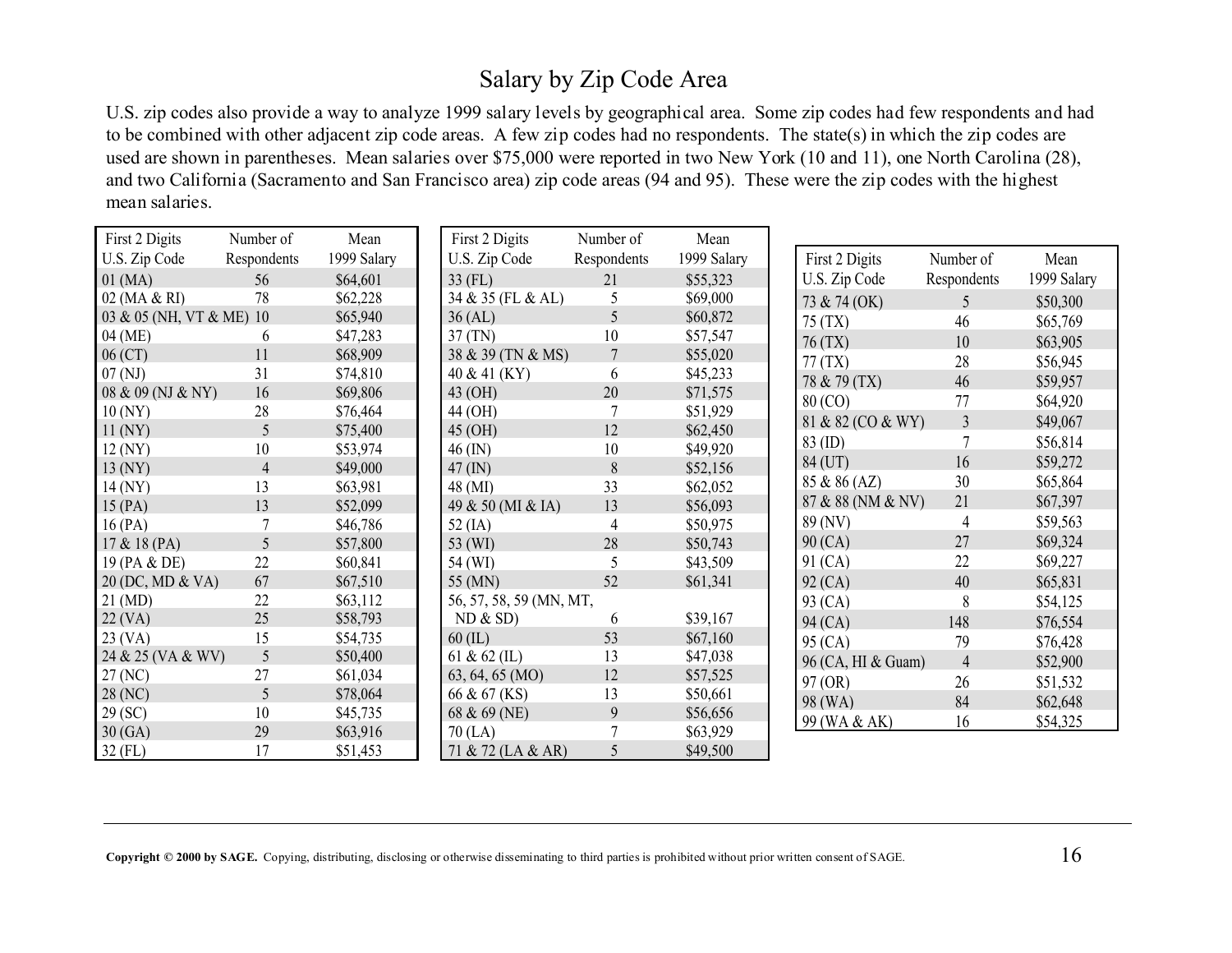# **SIZES AND TYPES OF PAY INCREASES AND BONUSES**

# Sizes and Types of Pay Increases

As of the date when respondents answered the survey, during the 4th quarter of 1999, 1,764 (85.7% of the system administrator respondents) indicated that they had received a 1999 pay increase. Eight respondents indicated they had received a 2000 pay increase and, 191 (9.3%) indicated that their most recent pay increase, as of the date they answered the survey, had been in 1998. Most increases (61.8%) had been from the same employer for the same job as currently held. This is based on the total sample. For those in the U.S., the average 1999 pay increase from the same employer for the same job was 7.9%, from the same employer for a promotion 14.9%, and from changing employers 23.3%. The averages were 8.3%, 15.1%, and 23.4%, respectively, for the total sample.



Number of respondents per category is in parentheses after category label on bottom axis.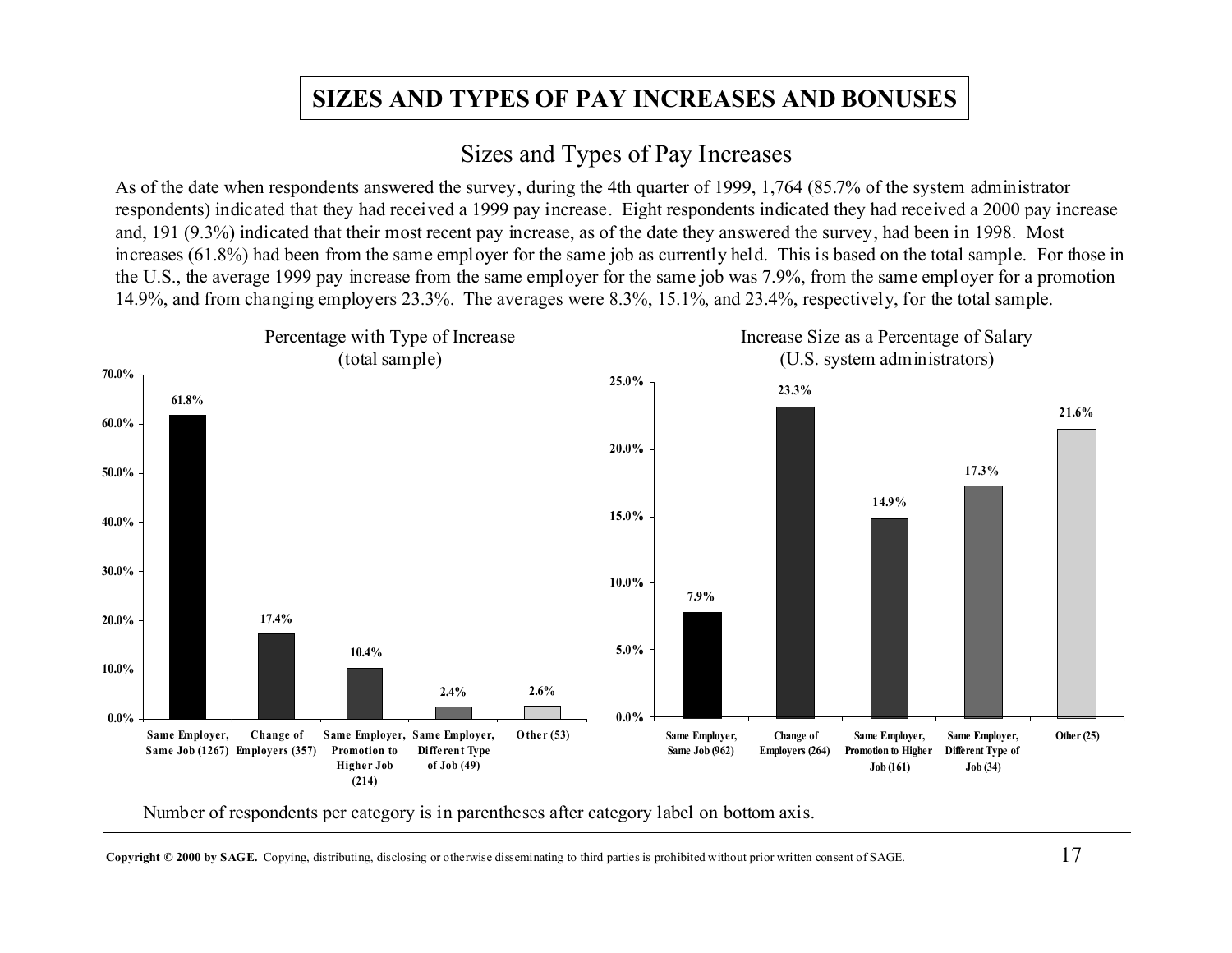# Sizes and Types of Bonuses

Over half (52.1%) of system administrator respondents in the total sample did not receive a bonus in the twelve months prior to the survey. The following chart shows percentages of respondents who received various types of bonuses. Of those in the "other" category, 21, or 1.0% of system administrators, had reported bonuses in the form of profit sharing or stock/stock options. Because the item on type of bonus did not provide a category for stock and options, this may underrepresent the number who received this type of compensation. Of 1,690 system administrator respondents from the U.S., 788 (46.6%) received some type of bonus. To determine what the typical size of a bonus was by the type of bonus, we could only use data from those who had reported a single type of bonus - 537 (68.1%) of those who reported a bonus, reported only one type of bonus. Based on these 537 bonuses, bonus size varied considerably by type. Mean bonus is in the taller bar and median bonus is in the shorter bar in each pair of bars on the chart on the right. The mean stock option reported was \$76,500, and the median was \$27,000. Mean bonus size for other areas of the world and locations within the U.S. are shown in the section of the report on countries, cities, regions, and zip/postal codes.



Number of respondents per category is in parentheses after category label on bottom axis.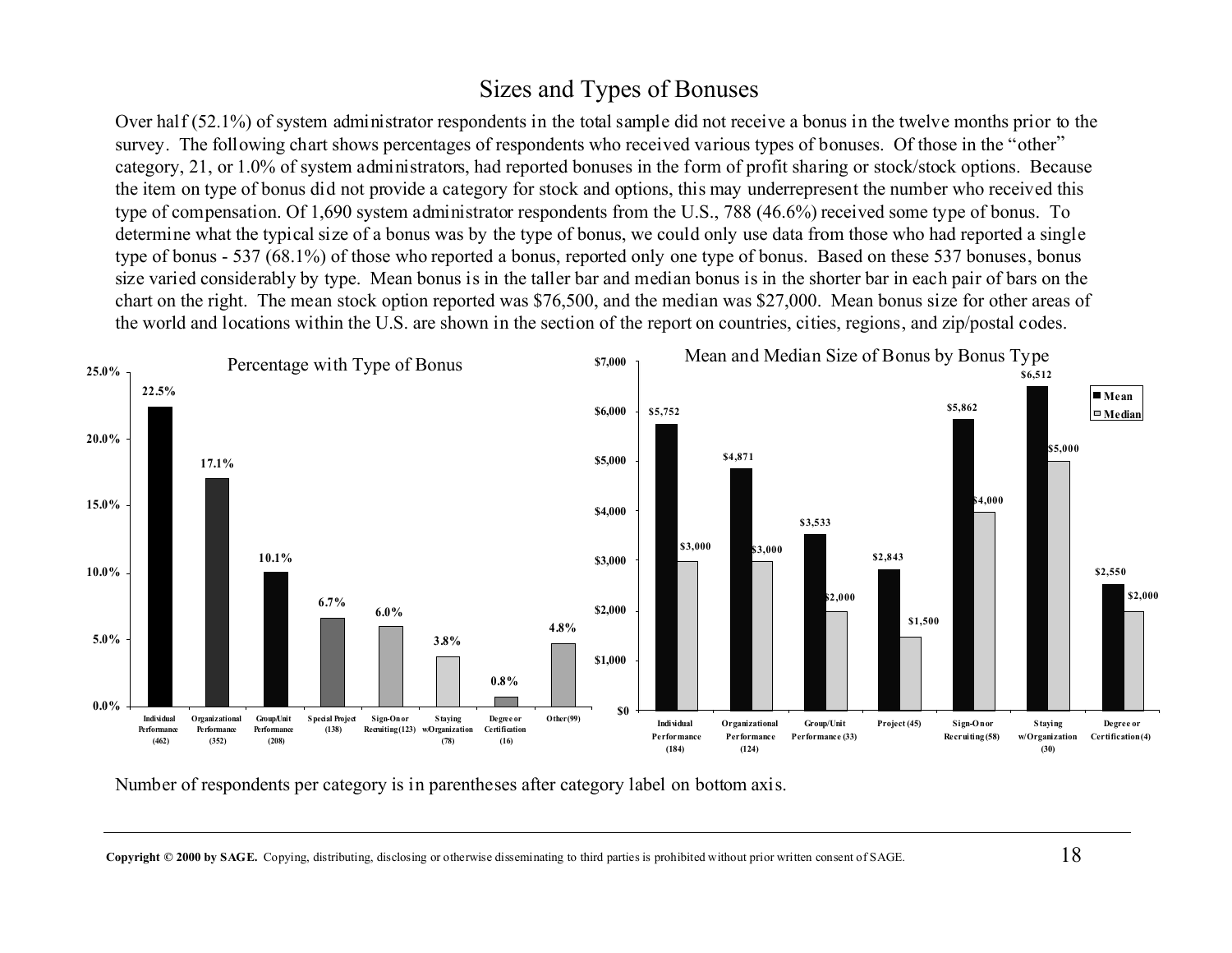# **OVERTIME, SHIFT, ON-CALL PAY, AND TRAVEL**

For U.S. system administrator respondents, 15.4% reported receiving overtime pay, 10.1% shift pay, and 15.9% on-call/pager pay. Based on responses, overtime pay for U.S. system administrators is most prevalent in aerospace, government, and the military. Shift pay is most prevalent in the aerospace industry and federal government (non-military). Over one-quarter of U.S. respondents in health care, state/local government, and transportation organizations said they get paid for being on call or wearing a pager.

| Percentage of Respondents who Receive Overtime, Shift, and On-Call Pay by Industry |              |           |                   |  |  |  |  |  |
|------------------------------------------------------------------------------------|--------------|-----------|-------------------|--|--|--|--|--|
| (U.S. system administrators)                                                       |              |           |                   |  |  |  |  |  |
| Industry                                                                           | Overtime Pay | Shift Pay | On-Call/Pager Pay |  |  |  |  |  |
| Advertising, Public Relations, Communication, or Marketing                         | 8.3%         | 8.3%      | $11.1\%$          |  |  |  |  |  |
| Aerospace                                                                          | 55.1%        | $30.6\%$  | $6.1\%$           |  |  |  |  |  |
| Agriculture, Environmental Services, Mining, or Energy Production                  | 14.3%        | $0.0\%$   | 14.3%             |  |  |  |  |  |
| Biotechnology                                                                      | $8.3\%$      | $8.3\%$   | 12.5%             |  |  |  |  |  |
| <b>Consulting and Business Services</b>                                            | 21.2%        | 8.2%      | 16.3%             |  |  |  |  |  |
| Computer, Software, and/or Internet                                                | $10.5\%$     | $10.2\%$  | 20.2%             |  |  |  |  |  |
| Education - College or University                                                  | 5.8%         | $2.2\%$   | 4.7%              |  |  |  |  |  |
| Engineering                                                                        | 16.3%        | 12.2%     | 20.4%             |  |  |  |  |  |
| Entertainment                                                                      | 12.5%        | $0.0\%$   | 12.5%             |  |  |  |  |  |
| Federal Government, Nonmilitary                                                    | 37.9%        | 24.1%     | 17.2%             |  |  |  |  |  |
| Finance, Insurance, and Real Estate                                                | 11.8%        | 15.1%     | 15.1%             |  |  |  |  |  |
| Health Care/Medicine                                                               | 4.3%         | 14.9%     | 31.9%             |  |  |  |  |  |
| Manufacturing                                                                      | 21.6%        | 10.8%     | 18.6%             |  |  |  |  |  |
| Military                                                                           | 47.8%        | $17.4\%$  | 4.3%              |  |  |  |  |  |
| Not-for-Profit                                                                     | 14.3%        | 14.3%     | 21.4%             |  |  |  |  |  |
| Pharmaceuticals                                                                    | 22.2%        | $0.0\%$   | 22.2%             |  |  |  |  |  |
| Publishing                                                                         | 13.6%        | 4.5%      | $9.1\%$           |  |  |  |  |  |
| Research                                                                           | 13.8%        | $3.4\%$   | 10.3%             |  |  |  |  |  |
| Retail and Wholesale Trade                                                         | $5.9\%$      | $0.0\%$   | 14.7%             |  |  |  |  |  |
| <b>State or Local Government</b>                                                   | 39.1%        | 13.0%     | 26.1%             |  |  |  |  |  |
| Transportation                                                                     | 15.4%        | $0.0\%$   | 30.8%             |  |  |  |  |  |
| Utility                                                                            | 18.4%        | 18.4%     | 15.8%             |  |  |  |  |  |

For all system administrators who responded, 52.4% did not spend any days on out-of-town work-related travel. The average system administrator spent 11.3 days in out-of-town work-related travel. The number of days of travel had no significant relationship to levels of salary, total cash, or bonus for U.S. system administrators.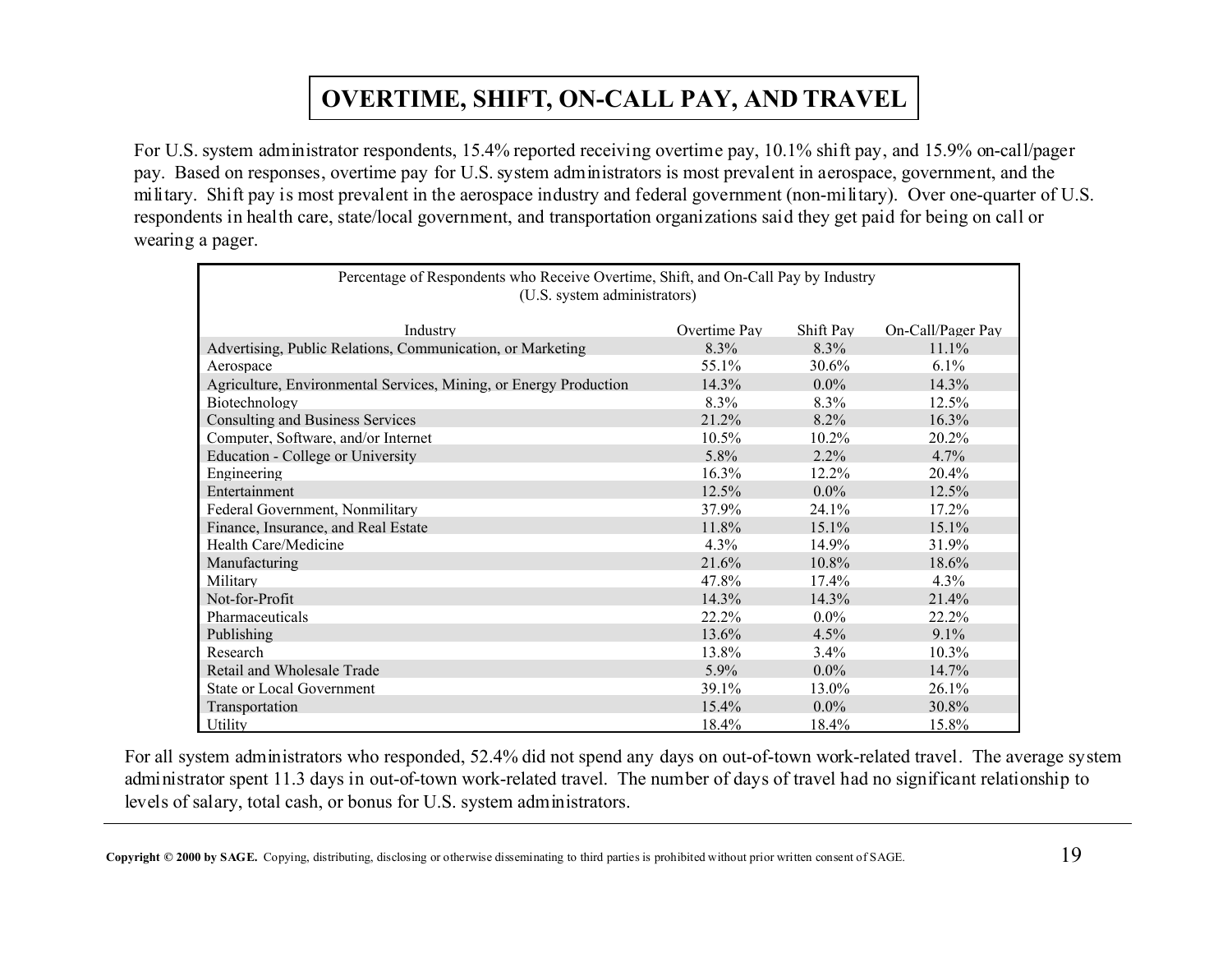#### **RELATIONSHIPS BETWEEN JOB CHARACTERISTICS AND COMPENSATION**

|                                           | Type of Primary Job<br>(total sample of system administrators)            |                                    |                                           | 1999 Salary by Type of Primary Job<br>(U.S. system administrators) |                                |  |  |  |
|-------------------------------------------|---------------------------------------------------------------------------|------------------------------------|-------------------------------------------|--------------------------------------------------------------------|--------------------------------|--|--|--|
| Job Type                                  | Number<br>of Respondents                                                  | Percent<br>of Respondents          | Job Type                                  | Number<br>of Respondents                                           | Mean Salary<br>in U.S. Dollars |  |  |  |
| Salaried                                  | 2,077                                                                     | 90.1%                              | Salaried                                  | 1,498                                                              | \$62,152                       |  |  |  |
| Contractor                                | 183                                                                       | $8.0\%$                            | Contractor                                | 139                                                                | \$77,307                       |  |  |  |
| Independent, self-<br>employed consultant | 48                                                                        | 1.9%                               | Independent, self-<br>employed consultant | 24                                                                 | \$96,121                       |  |  |  |
|                                           |                                                                           |                                    |                                           |                                                                    |                                |  |  |  |
|                                           | Total Cash in 1999 by Type of Primary Job<br>(U.S. system administrators) |                                    |                                           | 1999 Bonus by Type of Primary Job<br>(U.S. system administrators)  |                                |  |  |  |
| Job Type                                  | Number<br>of Respondents                                                  | Mean Total Cash<br>in U.S. Dollars | Job Type                                  | Number<br>of Respondents                                           | Mean Bonus<br>in U.S. Dollars  |  |  |  |
| Salaried                                  | 1,470                                                                     | \$68,742                           | Salaried                                  | 1,524                                                              | \$3,433                        |  |  |  |
| Contractor                                | 135                                                                       | \$78,346                           | Contractor                                | 142                                                                | \$2,477                        |  |  |  |
| Independent, self-<br>employed consultant | 24                                                                        | \$106,746                          | Independent, self-<br>employed consultant | 24                                                                 | \$7,750                        |  |  |  |

Note: Differences in salary, total cash, and bonus for salaried, contractor, and independent consulting job types are significantly different.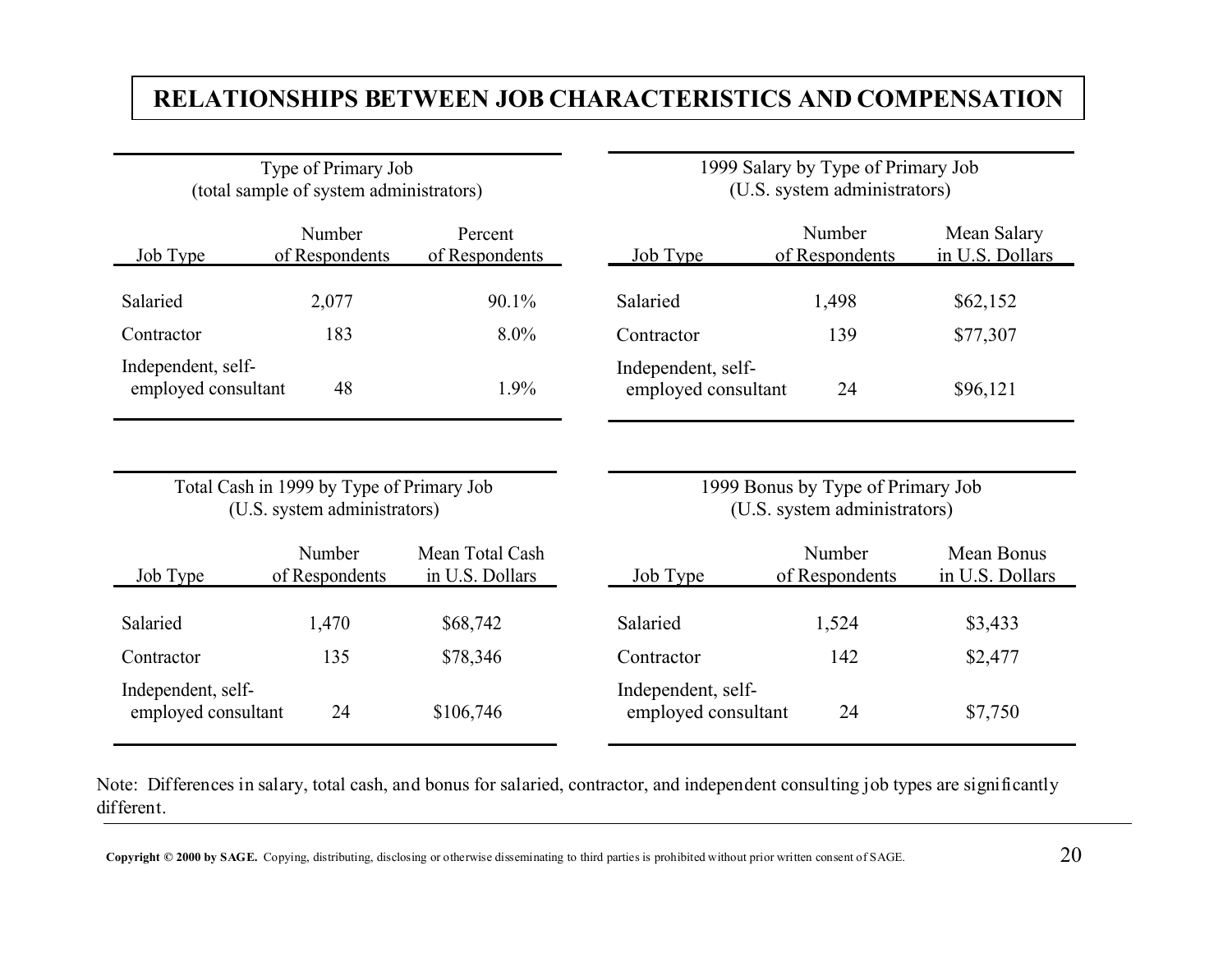#### How would you characterize your major job responsibilities?

Respondents could use more than one category to characterize their major job responsibilities and many combinations of the 10 categories were possible. The average respondent marked 3.3 categories. Pay levels for some of the most common combinations of responsibilities are presented here. The only clear pattern that emerges is that salaries for those who do not include system administration among their job responsibilities are often higher. For example, some specialists (i.e., those who marked security only, support engineer only, or programmer only from the choices for major job responsibilities) had mean pay above \$70,000.

|                                                                      | Salary by Major Job Responsibilities<br>(U.S. system administrators) |                |                           |               | $100\%$ $\Box$ |                       |                      |                 |                 |                 |                          |                  |         |            |               |              |               |
|----------------------------------------------------------------------|----------------------------------------------------------------------|----------------|---------------------------|---------------|----------------|-----------------------|----------------------|-----------------|-----------------|-----------------|--------------------------|------------------|---------|------------|---------------|--------------|---------------|
| Major Job<br>Responsibilities                                        | Number of<br><b>Respondents</b>                                      | Mean<br>Salary | Mean<br><b>Total Cash</b> | Mean<br>Bonus | $90\%$         | 93%                   |                      |                 |                 |                 |                          |                  |         |            |               |              |               |
| System Administration Only                                           | 484                                                                  | \$63,233       | \$70,838                  | \$3,888       | $80\%$         |                       |                      |                 |                 |                 |                          |                  |         |            |               |              |               |
| System & Network Administration Only                                 | 93                                                                   | \$62,701       | \$67,614                  | \$2,986       | 70%            |                       |                      |                 |                 |                 |                          |                  |         |            |               |              |               |
| System & Network Administration and Security                         | 81                                                                   | \$71,673       | \$78,698                  | \$6,479       | 60%<br>50%     |                       | 50%                  | 44%             |                 |                 |                          |                  |         |            |               |              |               |
| System Administration, Security,<br>and Web Administration           | 66                                                                   | \$64,657       | \$72,230                  | \$4,606       | $40\%$         |                       |                      |                 | 28%             | 26%             |                          |                  |         |            |               |              |               |
| System & Network Administration,<br>Security, and Web Administration | 39                                                                   | \$69,176       | \$74,153                  | \$4,227       | 30%<br>20%     |                       |                      |                 |                 |                 | 24%                      | 23%              | 18%     | 14%        |               |              |               |
| Network Administration Only                                          | 30                                                                   | \$64,598       | \$69,878                  | \$3,182       | $10\%$<br>0%   |                       |                      |                 |                 |                 |                          |                  |         |            | 3%            | $2\%$        | $1\%$         |
| System Administration and Support Engineer                           | 26                                                                   | \$65,059       | \$68,404                  | \$2,269       |                | System                | <b>Netwo</b>         |                 |                 |                 | Support                  | Devel            | Datab   | Facilities | Mgmt/L        | Sales $(41)$ | <b>Teleco</b> |
| System Administration and Help Desk                                  | 26                                                                   | \$67,181       | \$75,219                  | \$2,319       |                | (2161)                | (1156)               | Security (1105) | Webmaster/Admin | Help Desk (599) |                          |                  | (425)   |            |               |              |               |
| System & Network Administration,<br>Security, and Help Desk          | 24                                                                   | \$55,554       | \$55,290                  | \$313         |                | <b>Administration</b> | Admin<br>$\geq$<br>Ē |                 | (655)           |                 | <b>Engineer</b><br>(553) | ent/Pro<br>(540) | Admin/M | Mgmt(314)  | adership (72) |              | unications    |
| Security Only                                                        | 15                                                                   | \$72,118       | \$80,977                  | \$2,891       |                |                       |                      |                 |                 |                 |                          | gramming         |         |            |               |              | (25)          |
| Support Engineer Only                                                | 14                                                                   | \$73,014       | \$78,764                  | \$5,532       |                |                       |                      |                 |                 |                 |                          |                  |         |            |               |              |               |
| Programmer Only                                                      |                                                                      | \$71,841       | \$77,387                  | \$2,641       |                |                       |                      |                 |                 |                 |                          |                  |         |            |               |              |               |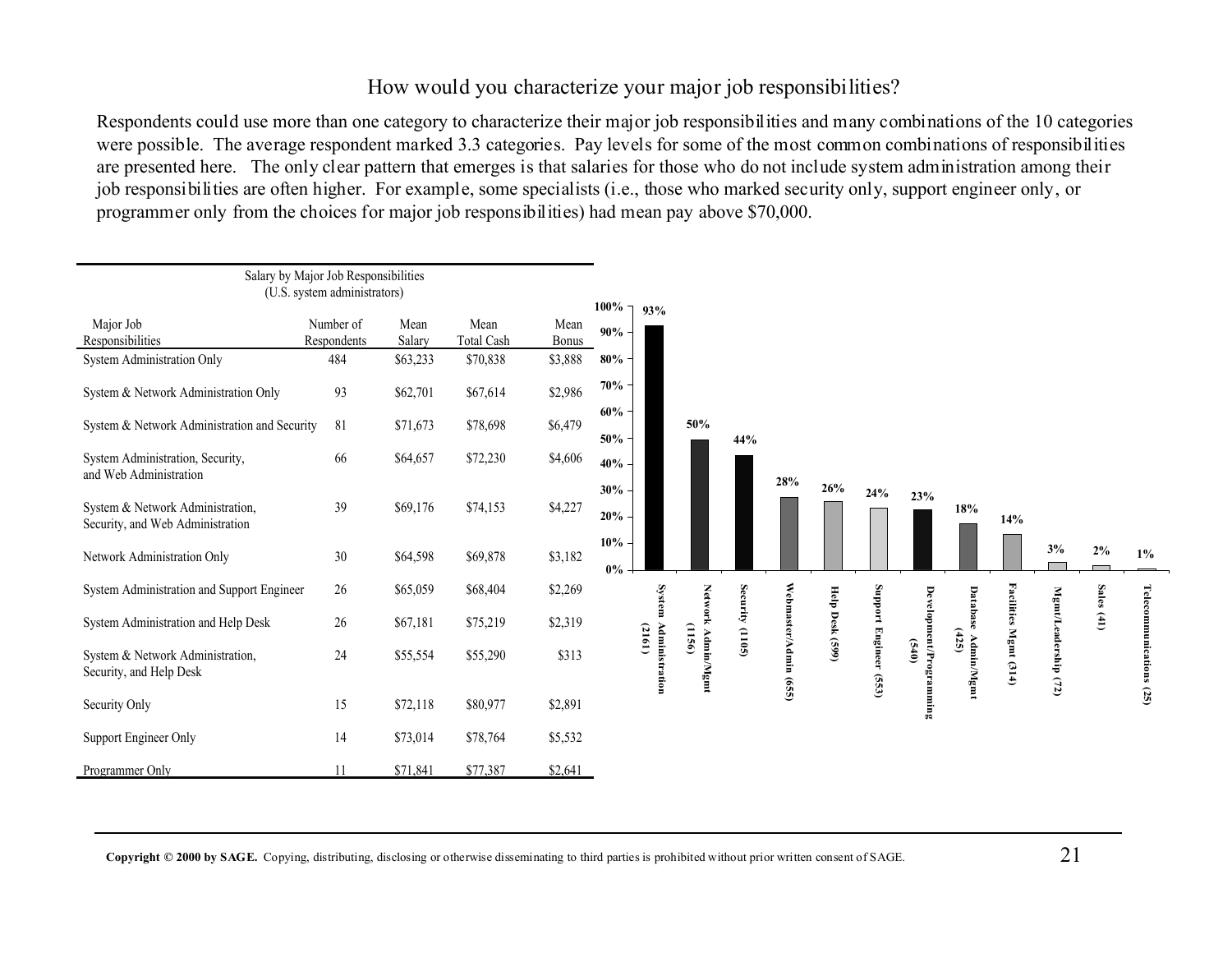| SAGE Job Description Level for Primary Job<br>(total sample of system administrators) |       |          |  |  |  |  |  |  |
|---------------------------------------------------------------------------------------|-------|----------|--|--|--|--|--|--|
| Number<br>Percent<br>of Respondents<br>of Respondents<br>Level                        |       |          |  |  |  |  |  |  |
| Level 1                                                                               | 57    | 2.8%     |  |  |  |  |  |  |
| Level 2                                                                               | 233   | $11.3\%$ |  |  |  |  |  |  |
| Level 3                                                                               | 1,054 | 51 2%    |  |  |  |  |  |  |
| Level 4                                                                               | 713   | 34 7%    |  |  |  |  |  |  |

Which statement best describes your responsibilities on your primary job?



Level 1 Assist in the administration of a systems facility. Perform routine tasks under the direct supervision of a more experienced system administrator. Act as a front-line interface to users and senior system administrators.

Level 4 Design and manage the computing infrastructure. Work under general direction from senior management. Establish or recommend policies on system use and services. Provide technical lead and/or supervise system administrators, system programmers, or others of equivalent seniority. Have purchasing authority and responsibility for purchase decisions and budget.

Level 2 Assist in the administration of a systems facility. Work under the general supervision of a computer system manager, carrying out more complex tasks with some independence and discretion regarding how to carry out the tasks.

Level 3 Receive general instructions for assignments from supervisor, and work with independence and discretion regarding how to carry out tasks. Initiate some new responsibilities and help to plan for the future of the facility. Manage the work of novice system administrators or operators. Evaluate and/or recommend purchases and have a strong influence on the purchasing process.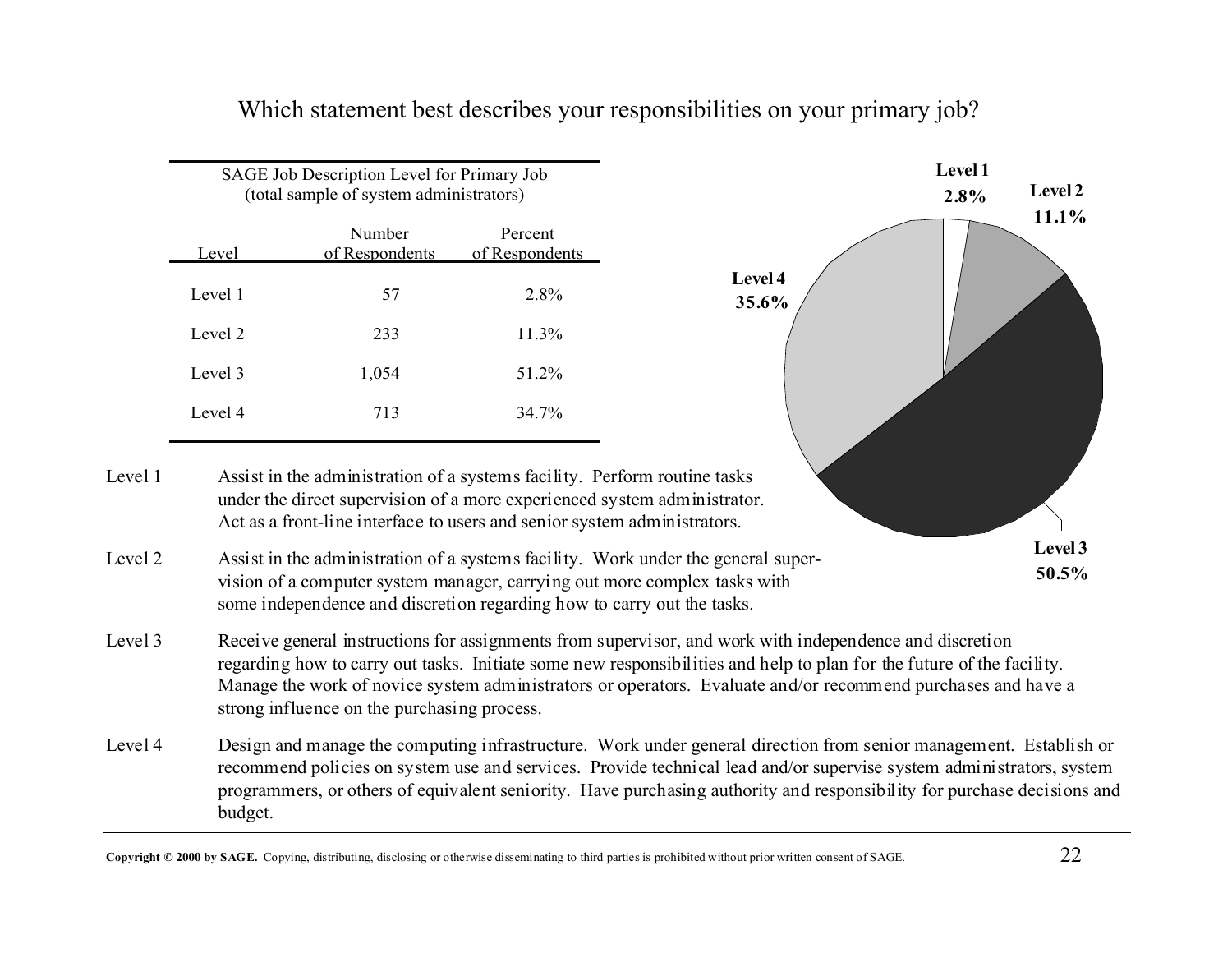|            | 1999 Salary by SAGE Job Description Level<br>(U.S. system administrators) |                                | 1999 Bonus by SAGE Job Description Level<br>(U.S. system administrators) |                          |                               |  |  |  |
|------------|---------------------------------------------------------------------------|--------------------------------|--------------------------------------------------------------------------|--------------------------|-------------------------------|--|--|--|
| Job Level  | Number<br>of Respondents                                                  | Mean Salary<br>in U.S. Dollars | Job Level                                                                | Number<br>of Respondents | Mean Bonus<br>in U.S. Dollars |  |  |  |
|            |                                                                           |                                |                                                                          |                          |                               |  |  |  |
| Level 1    | 46                                                                        | \$47,847                       | Level 1                                                                  | 47                       | \$1,519                       |  |  |  |
| Level 2    | 190                                                                       | \$54,765                       | Level 2                                                                  | 193                      | \$1,540                       |  |  |  |
| Level 3    | 864                                                                       | \$61,703                       | Level 3                                                                  | 875                      | \$3,414                       |  |  |  |
| Level 4    | 561                                                                       | \$71,725                       | Level 4                                                                  | 575                      | \$4,197                       |  |  |  |
| Mean for   |                                                                           |                                | Mean for                                                                 |                          |                               |  |  |  |
| All Levels | 1,661                                                                     | \$63,911                       | All Levels                                                               | 1.690                    | \$3,414                       |  |  |  |

#### Relationship between SAGE Job Description Level and Compensation (for respondents whose primary line of work is system administration)

Total Cash in 1999 by SAGE Job Description Level (U.S. system administrators)

|            | Number         | Mean Total Cash |
|------------|----------------|-----------------|
| Job Level  | of Respondents | in U.S. Dollars |
|            |                |                 |
| Level 1    | 43             | \$50,766        |
| Level 2    | 181            | \$57,806        |
| Level 3    | 851            | \$66,578        |
| Level 4    | 554            | \$81,021        |
|            |                |                 |
| Mean for   |                |                 |
| All Levels | 1,629          | \$70,098        |

Note: Salary, total cash, and bonuses are significantly different for the different job description levels.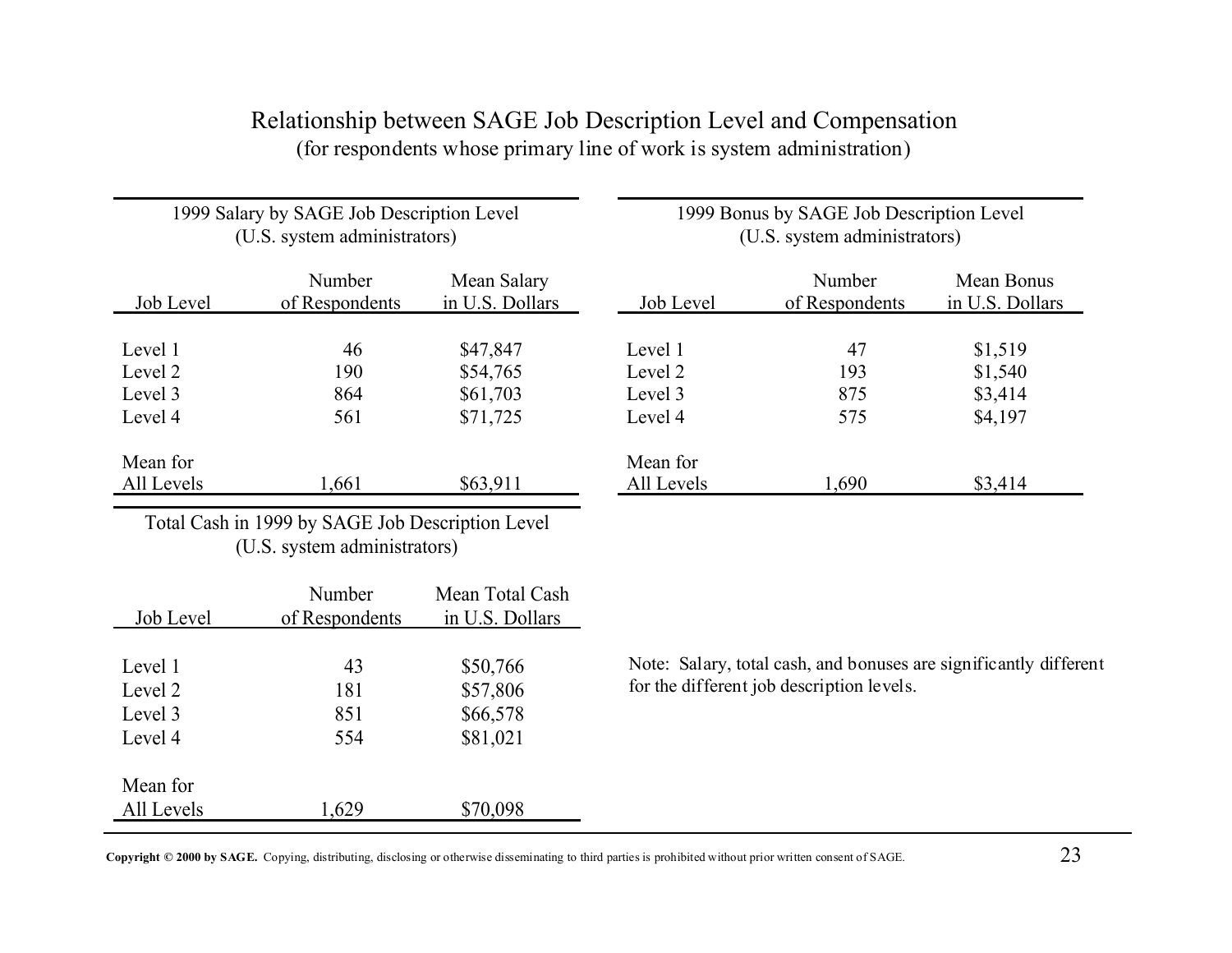| Number of Subordinates<br>(total sample of system administrators) |       |          |  |  |  |  |  |
|-------------------------------------------------------------------|-------|----------|--|--|--|--|--|
| Number<br>Percent<br>of Respondents of Respondents<br>Response    |       |          |  |  |  |  |  |
|                                                                   | 1,460 | 72.0%    |  |  |  |  |  |
| 1 to 2                                                            | 198   | 9.8%     |  |  |  |  |  |
| 3 to 5                                                            | 212   | $10.5\%$ |  |  |  |  |  |
| 6 to 10                                                           | 95    | $4.7\%$  |  |  |  |  |  |
| 11 or more                                                        | 62    | $3.1\%$  |  |  |  |  |  |

For how many employees do you have direct, formal supervisory or management responsibility?

1999 Salary by Number of Subordinates (U.S. system administrators)

| Number of<br>Subordinates | Number<br>of Respondents | Mean Salary<br>in U.S. Dollars |
|---------------------------|--------------------------|--------------------------------|
| 0                         | 1,204                    | \$62,448                       |
| $1$ to $2$                | 156                      | \$63,297                       |
| $3$ to 5                  | 157                      | \$67,779                       |
| 6 to 10                   | 73                       | \$70,044                       |
| 11 or more                | 51                       | \$78,168                       |



The mean number of subordinates was 5.4. This includes a respondent with 6,000 subordinates. Without this high value, the mean is 2.4 subordinates per respondent. The majority (72.0%) of system administrators had no subordinates.

The relationship between the number of subordinates supervised and the respondent's salary level is statistically significant, though not as strong as for some other factors affecting compensation. Number of subordinates was not significantly related to total cash in 1999 or the size of 1999 bonus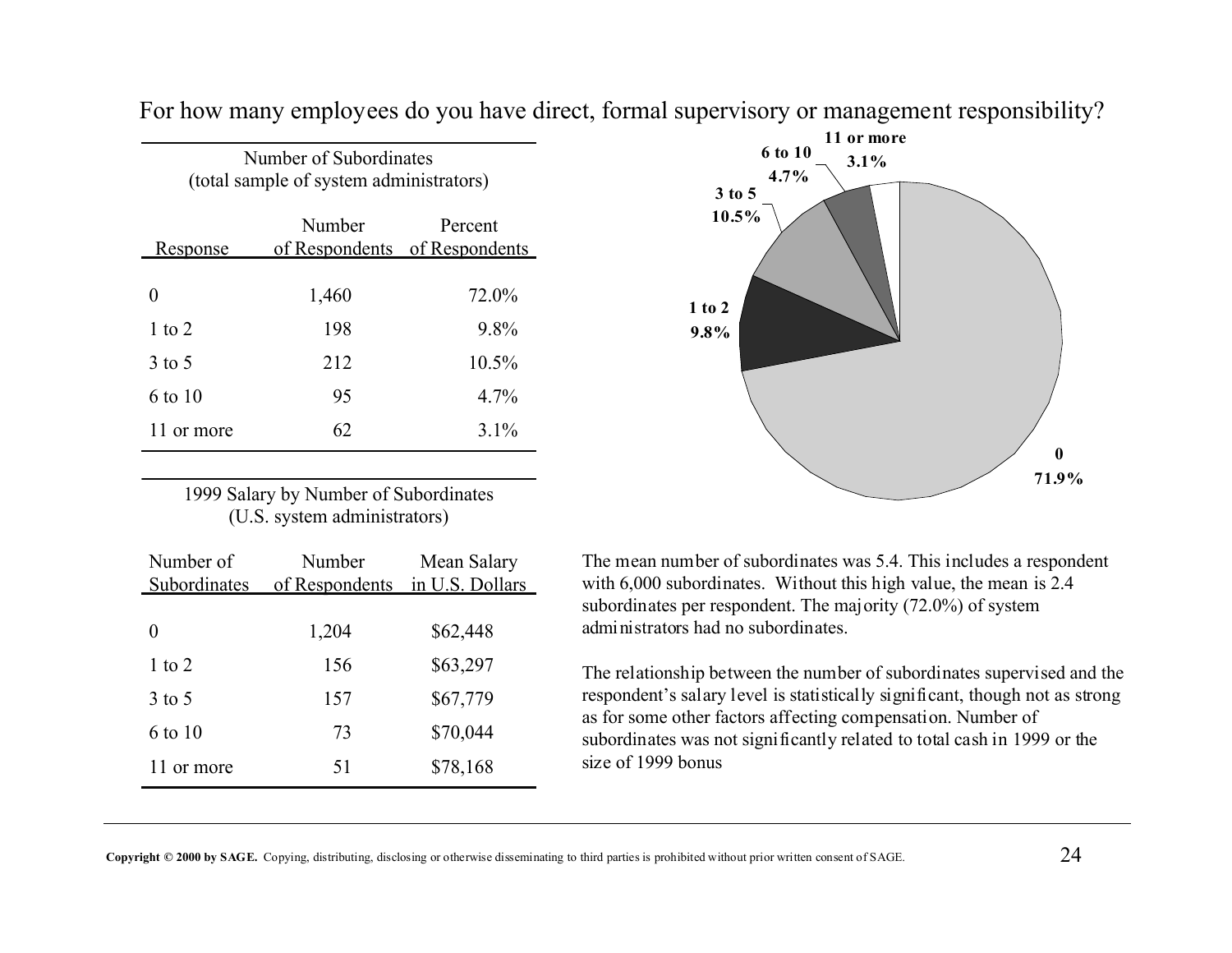#### Hours Worked Per Week on Primary Job

The majority of system administrator respondents worked full-time (35 hours or more per week) on their primary job. They averaged 47.0 hours per week. For U.S. system administrators, compensation tended to go up with hours worked up to 60 hours. The bottom left table shows hours per week on the primary job by total cash for those who had only one employer. The bottom right table shows hours on the primary job by total cash for those with more than one employer. We did not ask hours per week worked on all jobs. Mean total cash is higher in each category for those with more than one employer, as one might expect. Compensation is significantly lower for those who work part time.

|            | 1999 Salary on Primary Job by Hours per Week<br>on Primary Job (U.S. system administrators)                          |                                    |            | 1999 Bonus on Primary Job by Hours per Week<br>(U.S. system administrators)                                                    |                                    |
|------------|----------------------------------------------------------------------------------------------------------------------|------------------------------------|------------|--------------------------------------------------------------------------------------------------------------------------------|------------------------------------|
| Hours      | Number<br>of Respondents                                                                                             | Mean Salary<br>in U.S. Dollars     | Hours      | Number<br>of Respondents                                                                                                       | Mean Bonus<br>in U.S. Dollars      |
| $0-19$     | 7                                                                                                                    | \$41,848                           | $0-19$     | 10                                                                                                                             | \$3,850                            |
| 20-34      | 22                                                                                                                   | \$54,449                           | 20-34      | 22                                                                                                                             | \$680                              |
| 35-40      | 374                                                                                                                  | \$62,845                           | $35-40$    | 377                                                                                                                            | \$2,273                            |
| 41-45      | 457                                                                                                                  | \$62,900                           | 41-45      | 464                                                                                                                            | \$3,034                            |
| 46-50      | 460                                                                                                                  | \$65,613                           | $46 - 50$  | 468                                                                                                                            | \$3,217                            |
| 51-60      | 268                                                                                                                  | \$66,156                           | $51-60$    | 276                                                                                                                            | \$5,935                            |
| 61 or more | 59                                                                                                                   | \$64,900                           | 61 or more | 59                                                                                                                             | \$4,203                            |
|            | Total Cash on All Jobs in 1999 by Hours per Week<br>on Primary Job (U.S. system administrators with<br>one employer) |                                    |            | Total Cash on All Jobs in 1999 by Hours per Week<br>on Primary Job (U.S. system administrators with<br>more than one employer) |                                    |
| Hours      | Number<br>of Respondents                                                                                             | Mean Total Cash<br>in U.S. Dollars | Hours      | Number<br>of Respondents                                                                                                       | Mean Total Cash<br>in U.S. Dollars |

| Hours      |     | of Respondents in U.S. Dollars | Hours      | of Respondents in U.S. Dollars |          |
|------------|-----|--------------------------------|------------|--------------------------------|----------|
| $0-19$     | 6   | \$37,633                       | $0-19$     | 2                              | \$63,500 |
| $20 - 34$  | 18  | \$53,935                       | 20-34      | 3                              | \$71,000 |
| $35-40$    | 333 | \$64,130                       | 35-40      | 28                             | \$78,339 |
| $41 - 45$  | 417 | \$65,483                       | $41 - 45$  | 37                             | \$74,752 |
| $46 - 50$  | 421 | \$76,955                       | $46 - 50$  | 28                             | \$76,786 |
| $51-60$    | 238 | \$73,412                       | $51-60$    | 27                             | \$79,185 |
| 61 or more | 52  | \$71,743                       | 61 or more | 5                              | \$77,400 |
|            |     |                                |            |                                |          |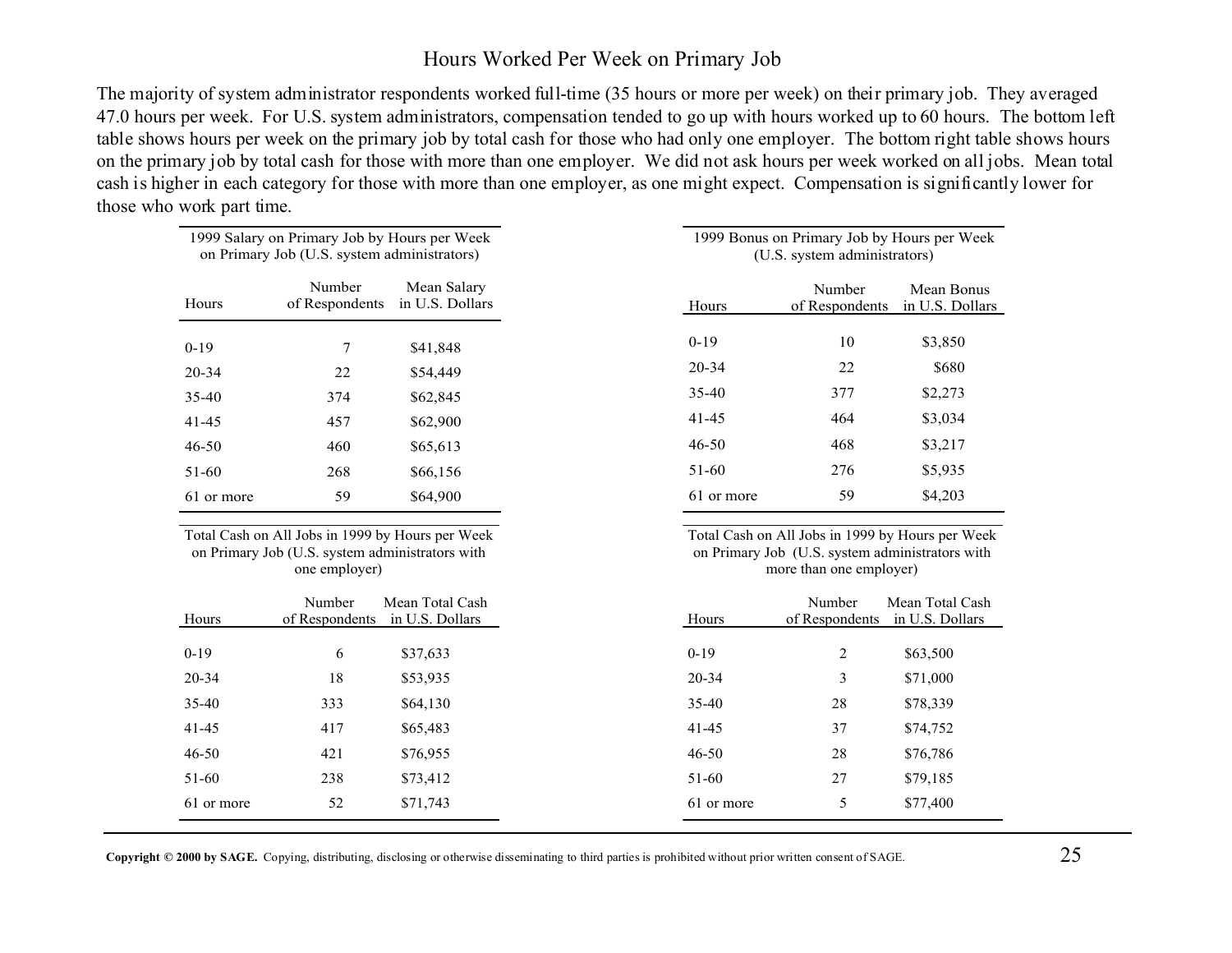# Operating Systems

On average, respondents indicated that they worked with or supported 4.7 operating systems on their primary job. Over half the sample worked with Solaris, Windows NT, and/or Linux. The bar graph on the left shows those supported by 10% or more of the respondents.

The number of operating systems at a facility was not significantly related to respondents' salary, total cash, or bonus levels. Types of operating systems respondents supported were more strongly related to salary levels than to levels of total cash or bonuses. Regression analyses in which all types of operating systems mentioned on the survey were included simultaneously indicated that certain operating systems were significantly related to differences in salary and total cash for U.S. system administrators. (See the lists on the right. Operating systems which were not significantly related to salary or total cash are not shown.)



Number of respondents per category is in parentheses after category label on bottom axis. Results are based on both U.S. and non-U.S. respondents in the bar graph; only U.S. respondents were used in the regression equations with salary and total cash.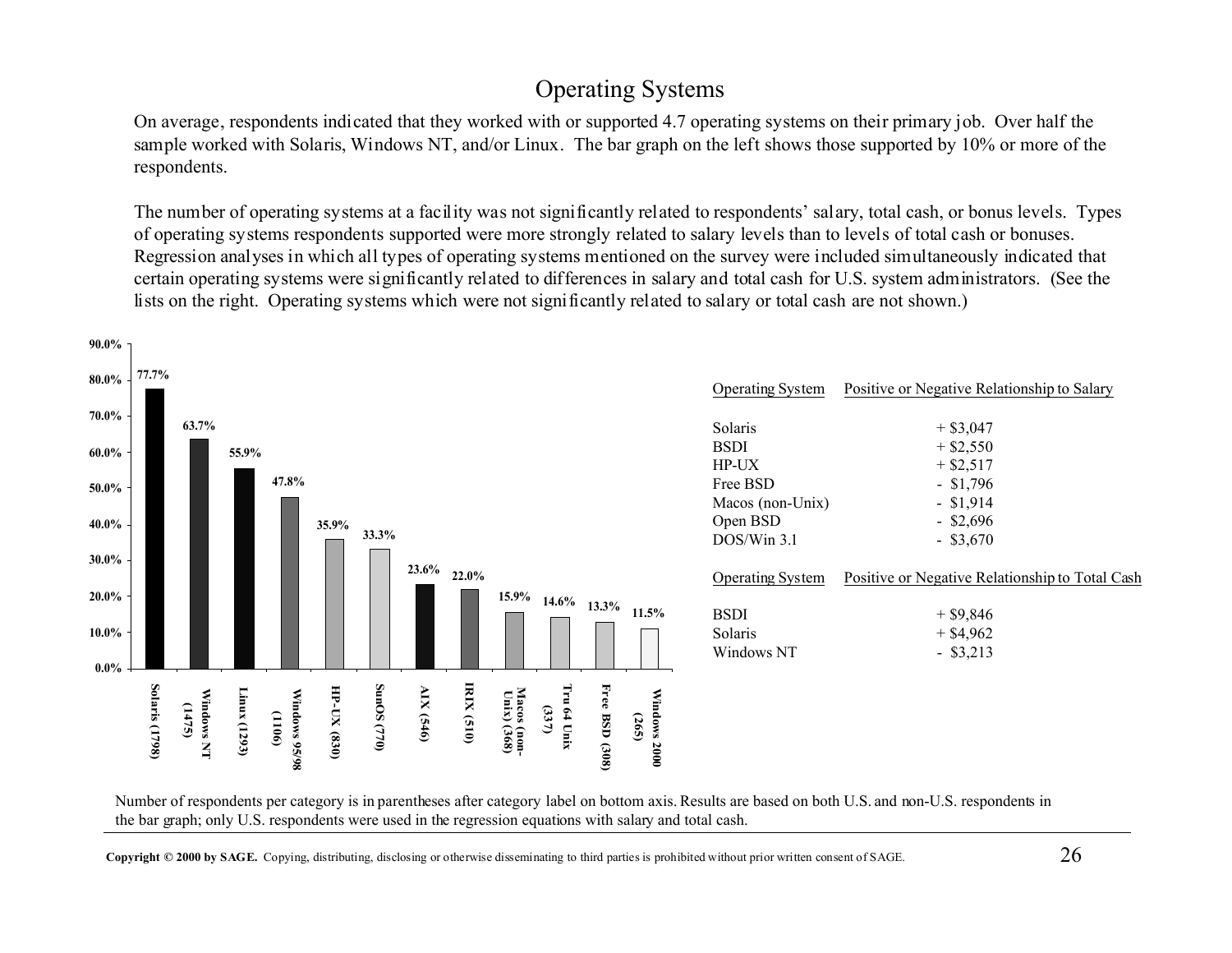# **RELATIONSHIPS BETWEEN PERSONAL BACKGROUND AND COMPENSATION**

#### What is your highest level of education?

The most common education level for respondents was a bachelor's degree or some college. More than half (58.2%) said their education or degree was computer related, while 41.8% indicated it was not. Whether one's education was computer related was not significantly related to the level of salary, total cash, or bonus for U.S. system administrators. Level of education was related to higher salaries and total cash, but not to higher bonuses. The relationship between education level and salary was stronger and more uniform than the relationship between education level and total cash.

| (U.S. system administrators) |                          |                                |  |  |  |  |
|------------------------------|--------------------------|--------------------------------|--|--|--|--|
| Level of<br>Education        | Number<br>of Respondents | Mean Salary<br>in U.S. Dollars |  |  |  |  |
| Certificate                  | 6                        | \$46,050                       |  |  |  |  |
| High School                  | 44                       | \$58,055                       |  |  |  |  |
| Some Technical School        | 77                       | \$60,533                       |  |  |  |  |
| Some College                 | 383                      | \$61,076                       |  |  |  |  |
| Associate's Degree           | 123                      | \$61,585                       |  |  |  |  |
| Bachelor's Degree            | 770                      | \$64,641                       |  |  |  |  |
| Master's Degree              | 237                      | \$67,998                       |  |  |  |  |
| Ph.D.                        | 20                       | \$72,160                       |  |  |  |  |

1999 Salary by Level of Education

Total Cash in 1999 by Level of Education (U.S. system administrators)

| Level of<br>Education | Number<br>of Respondents | Mean Total Cash<br>in U.S. Dollars |
|-----------------------|--------------------------|------------------------------------|
| Certificate           | 8                        | \$37,894                           |
| High School           | 43                       | \$64,943                           |
| Some Technical School | 75                       | \$63,615                           |
| Some College          | 371                      | \$67,690                           |
| Associate's Degree    | 120                      | \$77,679                           |
| Bachelor's Degree     | 758                      | \$70,257                           |
| Master's Degree       | 236                      | \$71,814                           |
| Ph.D                  | 17                       | \$77,660                           |
|                       |                          |                                    |

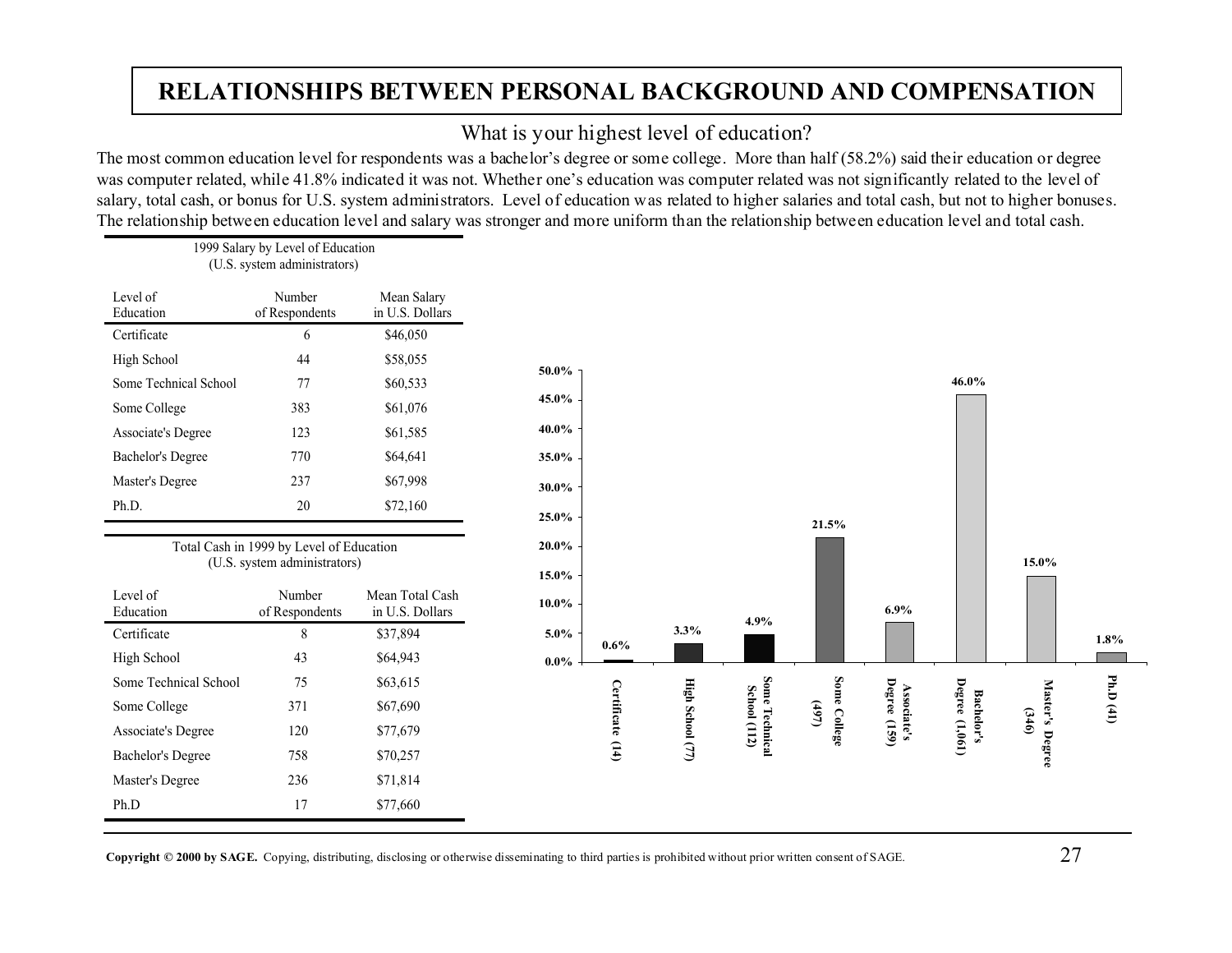# Certifications

For respondents in all countries, 65.4% indicated that they were not certified on any operating systems. For those who were certified, they had a mean of 2.1 certifications. The following certifications were those reported most frequently by respondents:



Number of respondents per category is in parentheses after category label on bottom axis.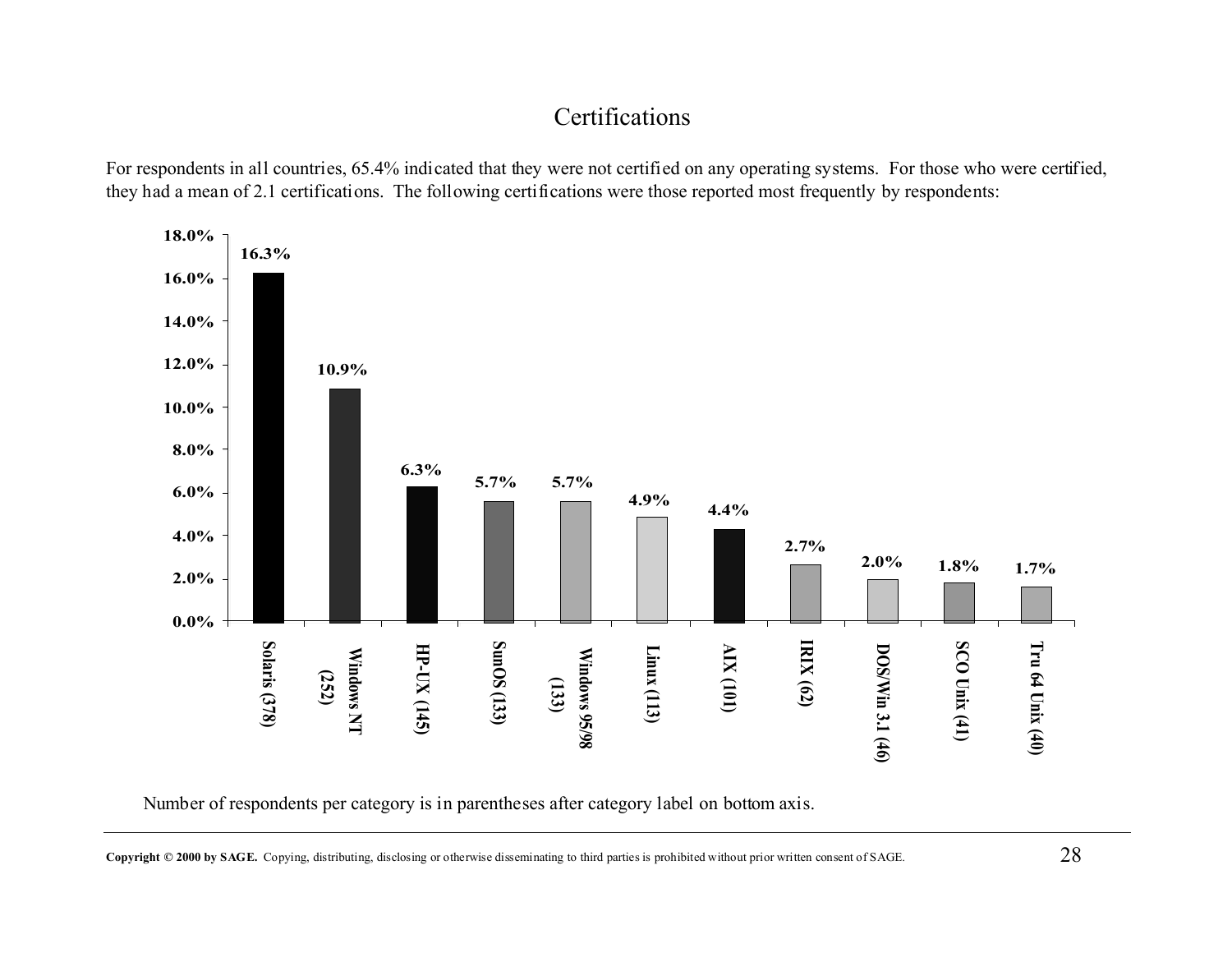| 1999 Salary by Number of Certifications<br>(U.S. system administrators) |                          |                                | Total Cash in 1999 by Number of Certifications<br>(U.S. system administrators) |                          |                                    |  |
|-------------------------------------------------------------------------|--------------------------|--------------------------------|--------------------------------------------------------------------------------|--------------------------|------------------------------------|--|
| Number of<br>Certifications                                             | Number<br>of Respondents | Mean Salary<br>in U.S. Dollars | Number of<br>Certifications                                                    | Number<br>of Respondents | Mean Total Cash<br>in U.S. Dollars |  |
| $\boldsymbol{0}$                                                        | 1,086                    | \$62,992                       | $\boldsymbol{0}$                                                               | 1,063                    | \$68,603                           |  |
|                                                                         | 313                      | \$64,116                       |                                                                                | 304                      | \$68,933                           |  |
| 2                                                                       | 134                      | \$66,981                       | 2                                                                              | 131                      | \$70,099                           |  |
| 3                                                                       | 44                       | \$66,797                       | 3                                                                              | 45                       | \$103,103                          |  |
| $\overline{4}$                                                          | 33                       | \$67,591                       | 4                                                                              | 34                       | \$72,276                           |  |
| 5                                                                       | 20                       | \$66,125                       | 5                                                                              | 20                       | \$72,738                           |  |
| 6 or more                                                               | 31                       | \$71,322                       | 6 or more                                                                      | 32                       | \$80,453                           |  |

In the U.S., the number of certifications respondents reported having was positively related to salary and total cash.

Note: The much higher mean on total cash for those with three certifications is caused by a respondent with an unusually high level of total cash, probably due to stock options.

A regression analysis in which all types of certifications mentioned on the survey were included simultaneously indicated that certain certifications are significantly related to differences in salary levels and amount of total cash for U.S. system administrators. Compared to those with no certifications, the certifications listed below were related to the following additional amounts of salary and total cash compensation, on average. Other types of certification had no significant relationship with salary or total cash.

| Certification | Positive or Negative Relationship to Salary     |  |  |  |  |
|---------------|-------------------------------------------------|--|--|--|--|
| $HP-UX$       | $+$ \$2,778                                     |  |  |  |  |
| Solaris       | $+$ \$2,749                                     |  |  |  |  |
| Certification | Positive or Negative Relationship to Total Cash |  |  |  |  |
| <b>SunOS</b>  | $+$ \$9,946                                     |  |  |  |  |
| $HP-UX$       | $+$ \$9,081                                     |  |  |  |  |
| Solaris       | $+ $3,342$                                      |  |  |  |  |
|               |                                                 |  |  |  |  |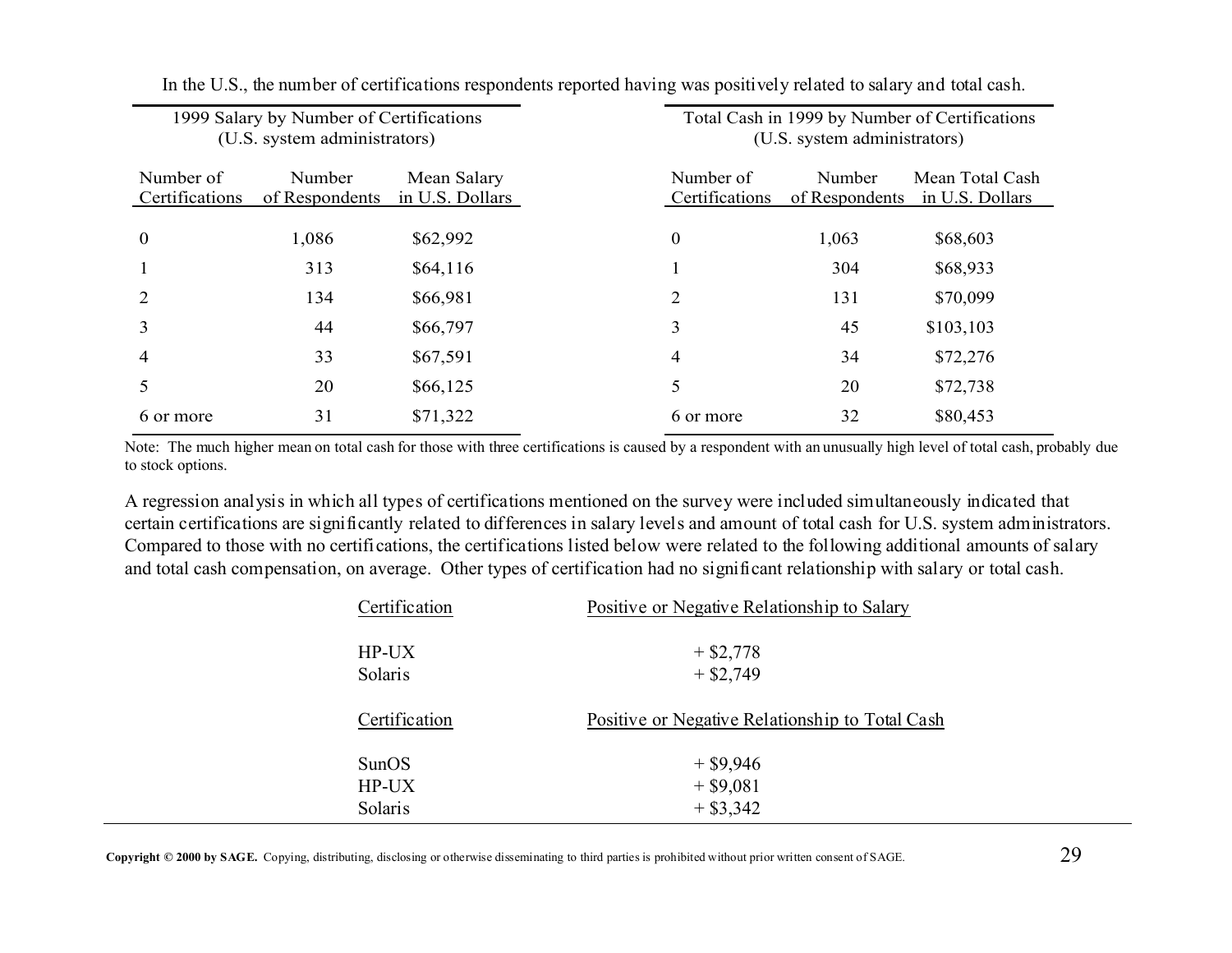# Years of Experience

The mean number of years reported for experience in system administration or highly similar work was 7.9. It ranged from less than 1 year to 31 years. These results are based on both U.S. and non-U.S. respondents. Spikes in percentages at 5, 10, and 15 years suggest that people often round their experience to the nearest 5-year increment when they report it.

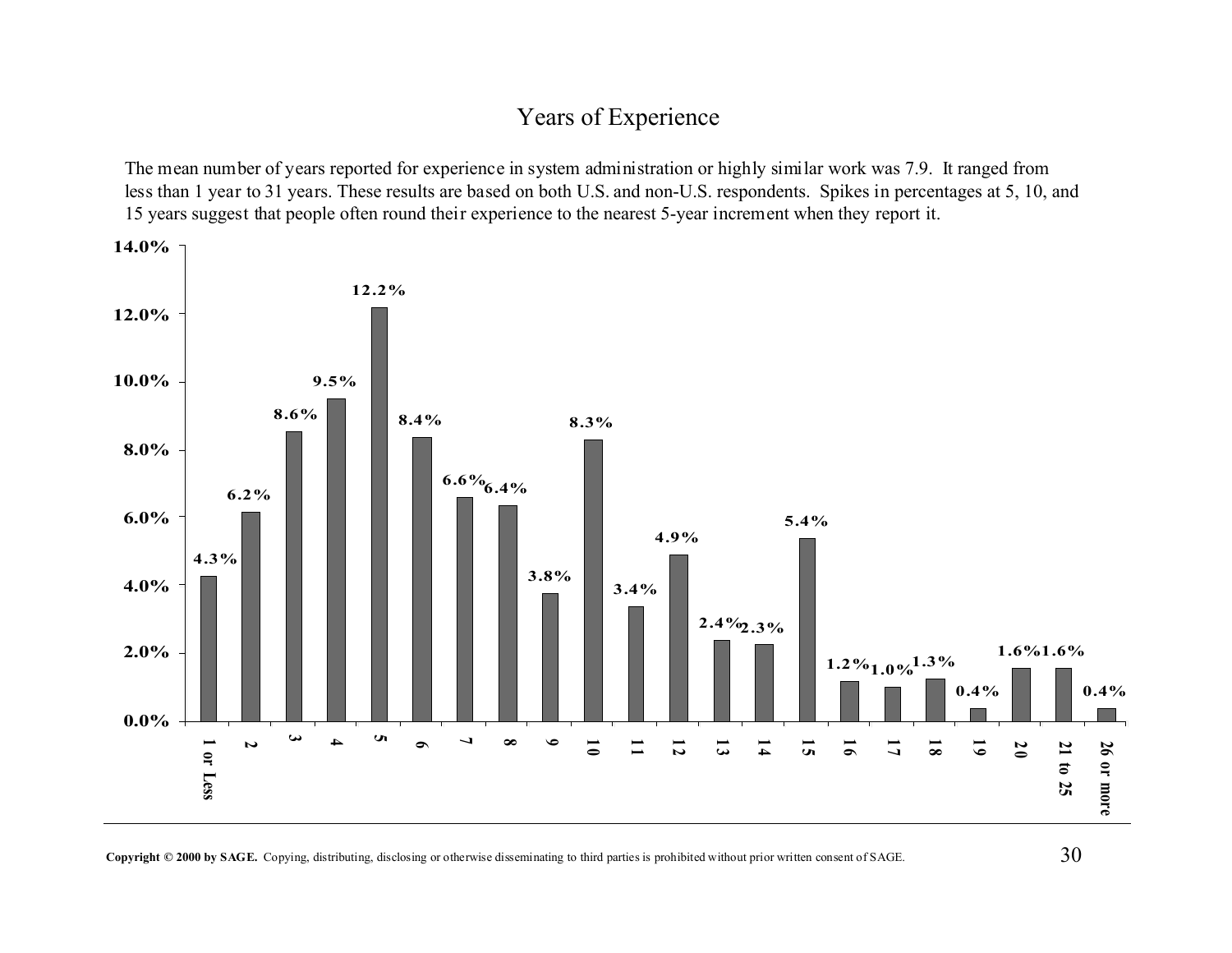| Salary by Years of Experience<br>(U.S. system administrators) |                          |                                |                | Total Cash in 1999 by Years of Experience<br>(U.S. system administrators) |                          |                                    |  |
|---------------------------------------------------------------|--------------------------|--------------------------------|----------------|---------------------------------------------------------------------------|--------------------------|------------------------------------|--|
| Years of<br>Experience                                        | Number<br>of Respondents | Mean Salary<br>in U.S. Dollars |                | Years of<br>Experience                                                    | Number<br>of Respondents | Mean Total Cash<br>in U.S. Dollars |  |
| 1 or less                                                     | 58                       | \$38,163                       |                | 1 or less                                                                 | 56                       | \$38,209                           |  |
| $\overline{2}$                                                | 90                       | \$46,178                       | $\overline{2}$ |                                                                           | 85                       | \$49,951                           |  |
| 3                                                             | 138                      | \$54,288                       | 3              |                                                                           | 135                      | \$57,523                           |  |
| 4                                                             | 159                      | \$55,508                       | $\overline{4}$ |                                                                           | 155                      | \$57,028                           |  |
| 5                                                             | 204                      | \$60,246                       | 5              |                                                                           | 200                      | \$65,144                           |  |
| 6                                                             | 145                      | \$63,643                       | 6              |                                                                           | 145                      | \$68,286                           |  |
| $7 - 8$                                                       | 224                      | \$67,814                       | $7 - 8$        |                                                                           | 222                      | \$72,005                           |  |
| $9 - 10$                                                      | 196                      | \$67,510                       | $9 - 10$       |                                                                           | 191                      | \$73,837                           |  |
| $11 - 12$                                                     | 142                      | \$72,167                       |                | $11 - 12$                                                                 | 137                      | \$84,211                           |  |
| $13 - 14$                                                     | 83                       | \$74,749                       |                | $13 - 14$                                                                 | 82                       | \$81,584                           |  |
| $15 - 16$                                                     | 109                      | \$76,958                       |                | $15 - 16$                                                                 | 109                      | \$82,773                           |  |
| $17 - 20$                                                     | 73                       | \$76,934                       |                | $17 - 20$                                                                 | 75                       | \$87,862                           |  |
| $21 - 25$                                                     | 29                       | \$77,950                       |                | $21 - 25$                                                                 | 28                       | \$128,800                          |  |
| 26 or more                                                    | 8                        | \$77,780                       |                | 26 or more                                                                | $\overline{7}$           | \$81,820                           |  |

Years of experience in system administration or very similar work had a stronger relationship with salary and total cash than either education level or certification. (Experience had a correlation of .40 with salary, so it accounted for 16% of the variation in salaries among the U.S. systems administration.)

The mean number of years respondents had worked for their current primary employer was 4.2 years. This ranged from less than 1 year to 36 years. Half of respondents had worked for their current employer 2 years or less. There was no clear or significant pattern of relationship between years with one's current employer and compensation levels.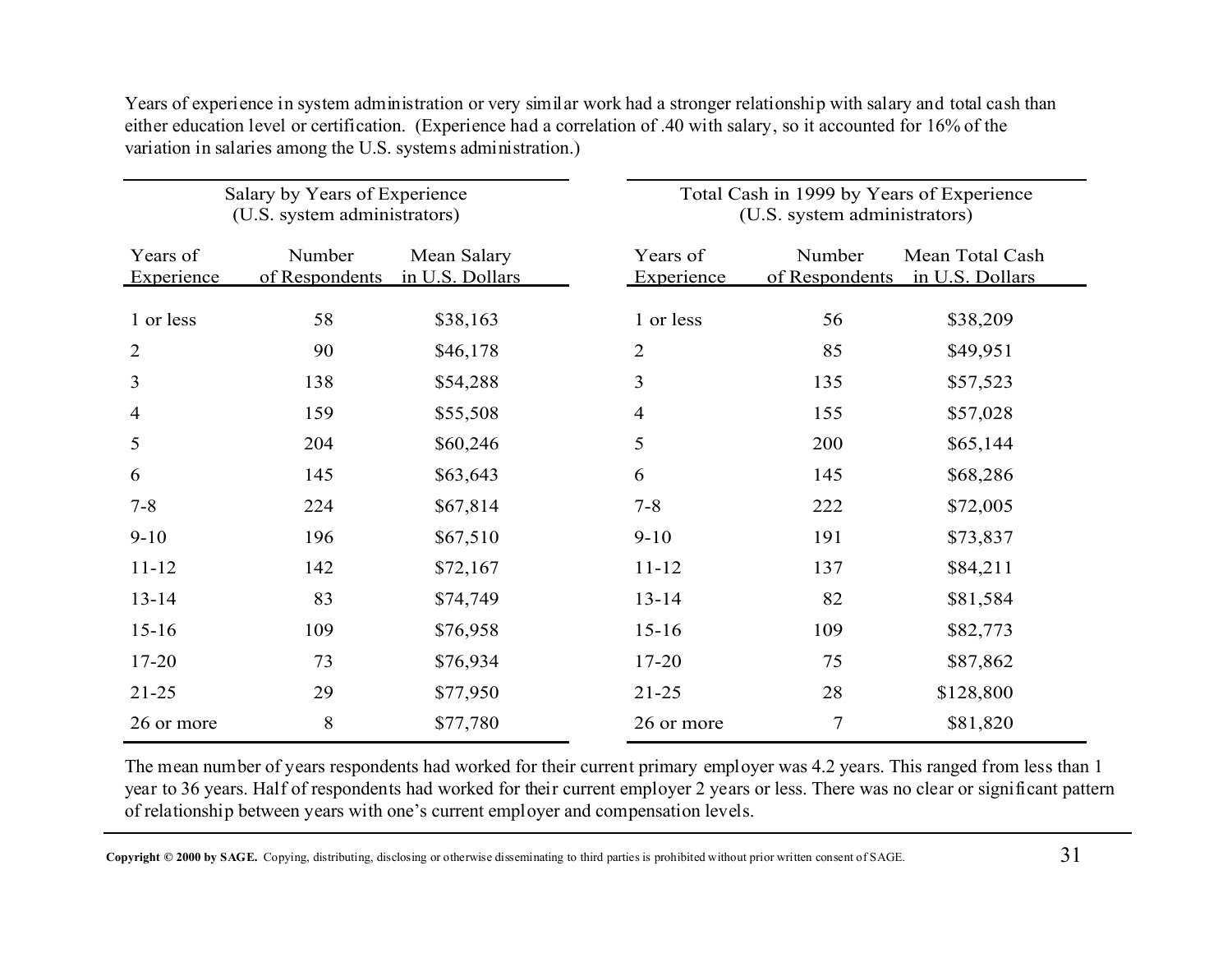# Number of Employers During Career

The number of employers respondents have worked for as a system administrator or in highly similar work was 2.8, on average. For U.S. respondents, the number of employers respondents have had while working in system administration or very similar work was more highly related to compensation level than education or certifications, though not as highly related as years of experience. (It was correlated .32 with salary, so it accounted for 10% of the variation in salaries for U.S. respondents.) The relationship between the number of employers in one's career and salary could not be explained away by years of experience. Nor could it be explained away by the fact that consultants and contractors reported having had more employers, on average.

Given that the average number of years of experience was 7.9 and the average number of employers was 2.8, this suggests that respondents stayed with an employer an average of 2.8 years.



The bar graph is based on U.S. and non-U.S. respondents.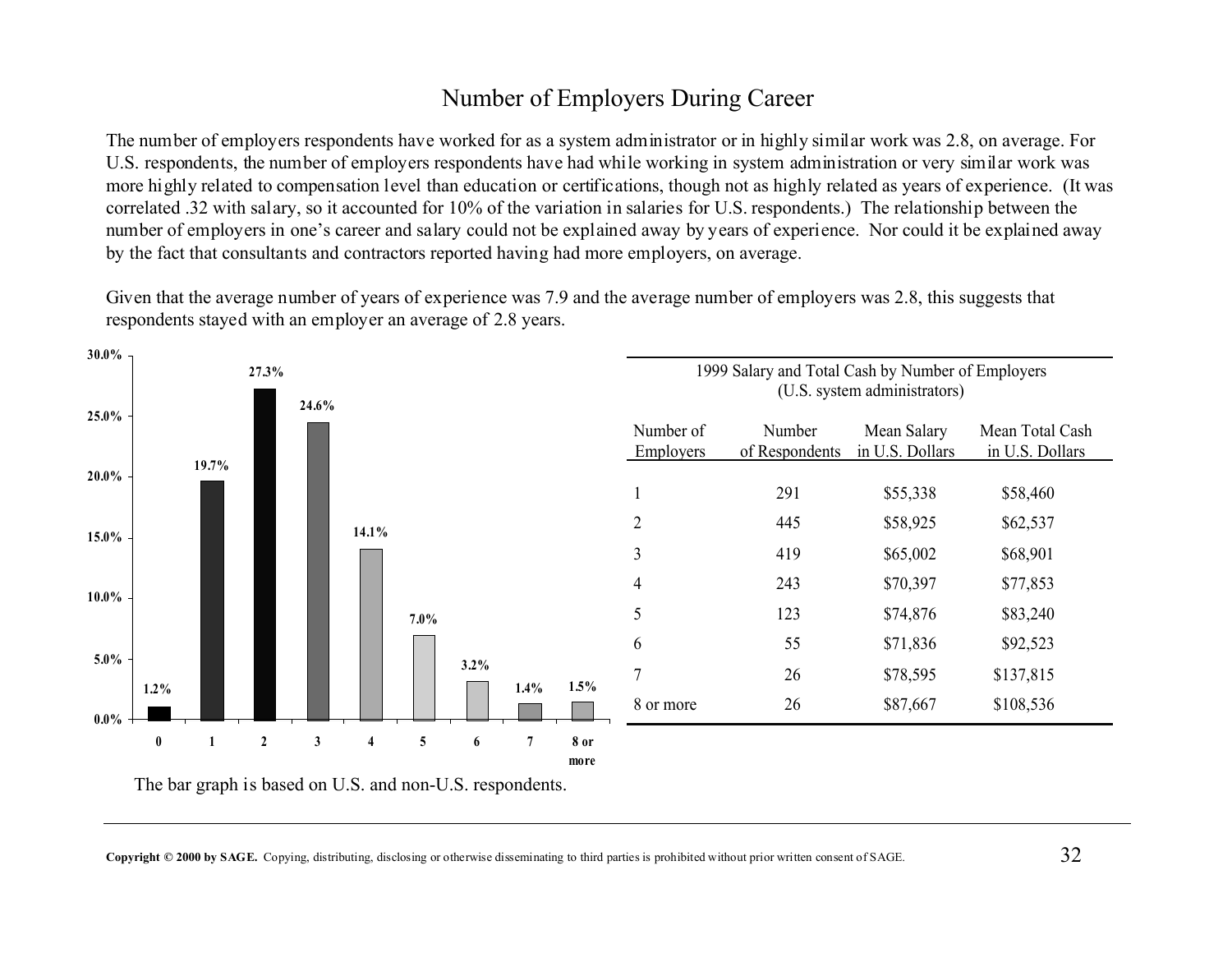#### Sex and Age

The majority of respondents in the total sample (87.3%) were male. For U.S. respondents who were system administrators, 86.6% were male. Salary and total cash compensation were significantly related to sex of respondents; bonuses were not. Differences in years of experience, hours worked, level of education, and other factors might account for some of the difference in pay levels. Regression analyses presented in the section titled "Factors with the Strongest Relationship to Compensation," near the end of this report, evaluates that possibility.

The mean age was 34 years. Age ranged from 17 to 75. Over three-fourths (75.7%) were in their 20s or 30s. Analysis using partial correlations indicates that the relationship between years of experience and level of compensation is stronger than the relationship between age and compensation level.

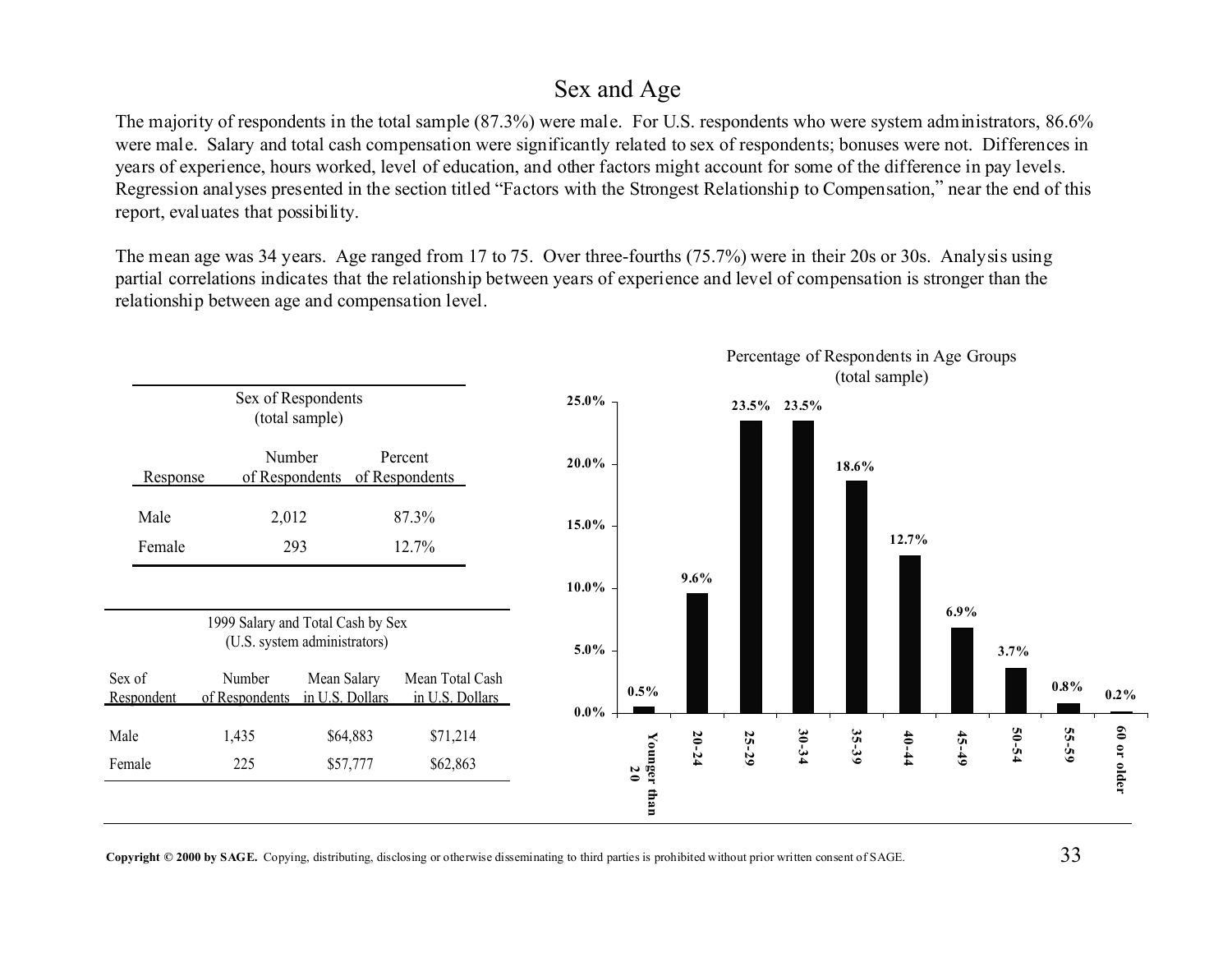#### Membership in Professional Organizations and Working for More Than One Employer

Over half of respondents were members in USENIX/SAGE. Those who reported no membership in professional organizations had significantly lower salaries and total cash compensation. Those who were members in USENIX/SAGE and IEEE had significantly higher salaries and total cash compensation than other respondents, on average (see top tables).

The vast majority (90.9%) of respondents indicated that they work for only one employer. Those who do work for more than one employer have higher salaries and total cash compensation (see bottom tables).

| Membership in Professional Organizations<br>(total sample) |                                                           |                           |                         | Relationship of Memberships to 1999<br>Salary and Total Cash<br>(U.S. system administrators)        |                               |  |  |
|------------------------------------------------------------|-----------------------------------------------------------|---------------------------|-------------------------|-----------------------------------------------------------------------------------------------------|-------------------------------|--|--|
| Organization                                               | Number<br>of Respondents                                  | Percent<br>of Respondents |                         | Mean Salary                                                                                         | Total Cash in                 |  |  |
| None                                                       | 893                                                       | 38.6%                     | Organization            | in U.S. Dollars                                                                                     | U.S. Dollars                  |  |  |
| <b>USENIX/SAGE</b>                                         | 1,268                                                     | 54.8%                     |                         |                                                                                                     |                               |  |  |
| <b>ACM</b>                                                 | 151                                                       | 6.5%                      | None                    | \$61,637                                                                                            | \$65,226                      |  |  |
| <b>IEEE</b>                                                | 124                                                       | 5.4%                      | <b>USENIX/SAGE</b>      | \$65,818                                                                                            | \$73,990                      |  |  |
| Other:                                                     | 177                                                       | 7.6%                      | <b>IEEE</b>             | \$72,433                                                                                            | \$91,734                      |  |  |
| <b>SAGE-AU</b>                                             | 32                                                        | 1.6%                      |                         |                                                                                                     |                               |  |  |
| Interex                                                    | 17                                                        | 0.7%                      |                         |                                                                                                     |                               |  |  |
| <b>SAGE-WISE</b>                                           | 6                                                         | 0.3%                      |                         |                                                                                                     |                               |  |  |
| <b>SANS</b>                                                | 6                                                         | 0.3%                      |                         |                                                                                                     |                               |  |  |
|                                                            | Do you work for more than one employer?<br>(total sample) |                           |                         | Relationship of Multiple Employers to<br>1999 Salary and Total Cash<br>(U.S. system administrators) |                               |  |  |
| Response                                                   | Number<br>of Respondents of Respondents                   | Percent                   | More Than<br>1 Employer | Mean Salary<br>in U.S. Dollars                                                                      | Total Cash in<br>U.S. Dollars |  |  |
| Yes                                                        | 209                                                       | 9.1%                      | N <sub>0</sub>          | \$63,463                                                                                            | \$69,589                      |  |  |
| N <sub>0</sub>                                             | 2,096                                                     | 90.9%                     | Yes                     | \$68,573                                                                                            | \$75,622                      |  |  |
|                                                            |                                                           |                           |                         |                                                                                                     |                               |  |  |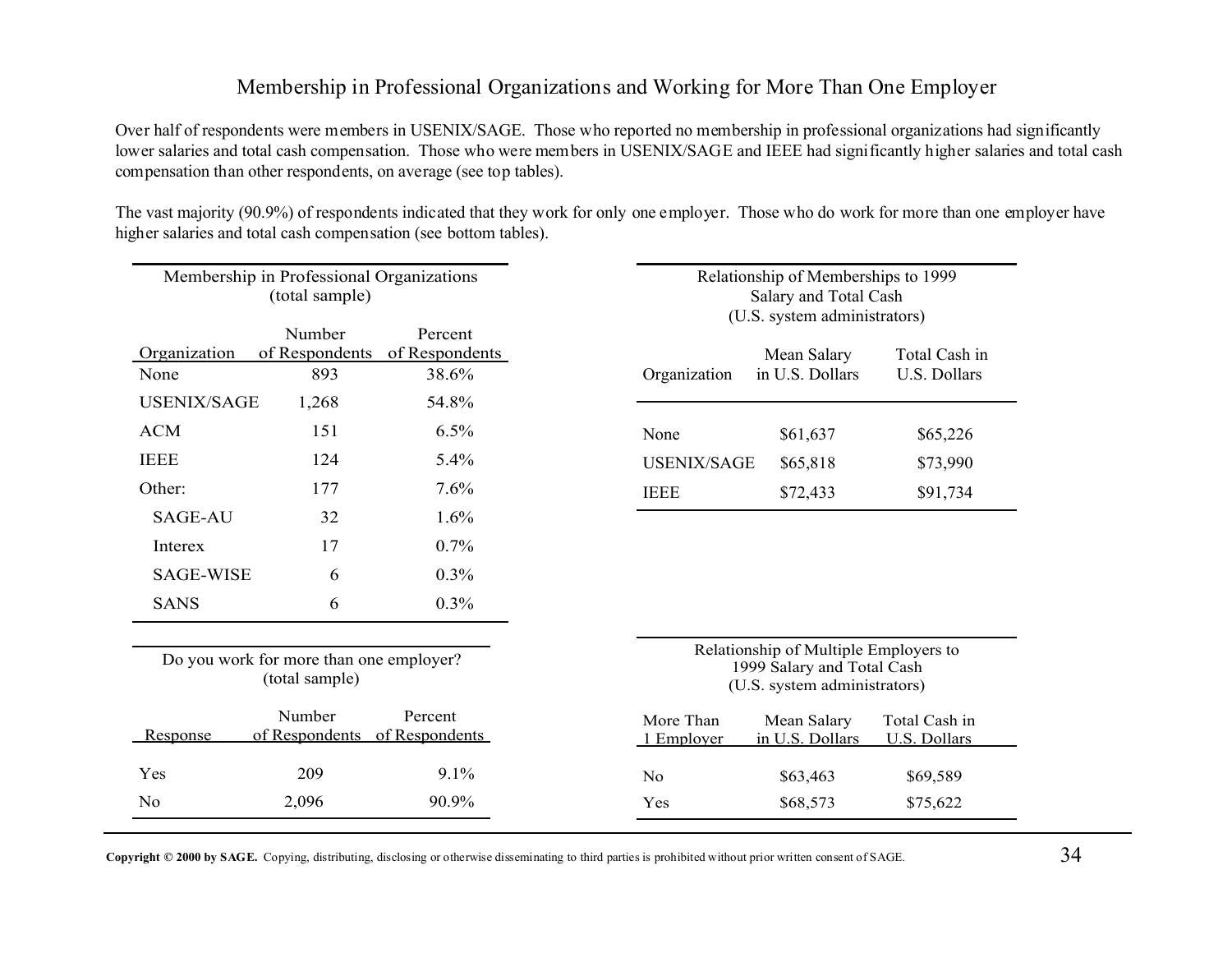# **RELATIONSHIPS BETWEEN ORGANIZATIONAL CHARACTERISTICS AND COMPENSATION**

Industry

This chart shows percentages of respondents in industries that were 2% or more of the total sample. Over one-fourth of respondents were in the computer/software/internet industry. Respondents from other industries made up less than 2% of the total sample.



Number of respondents per category is in parentheses after category label on bottom axis. These results are based on U.S. and non-U.S. respondents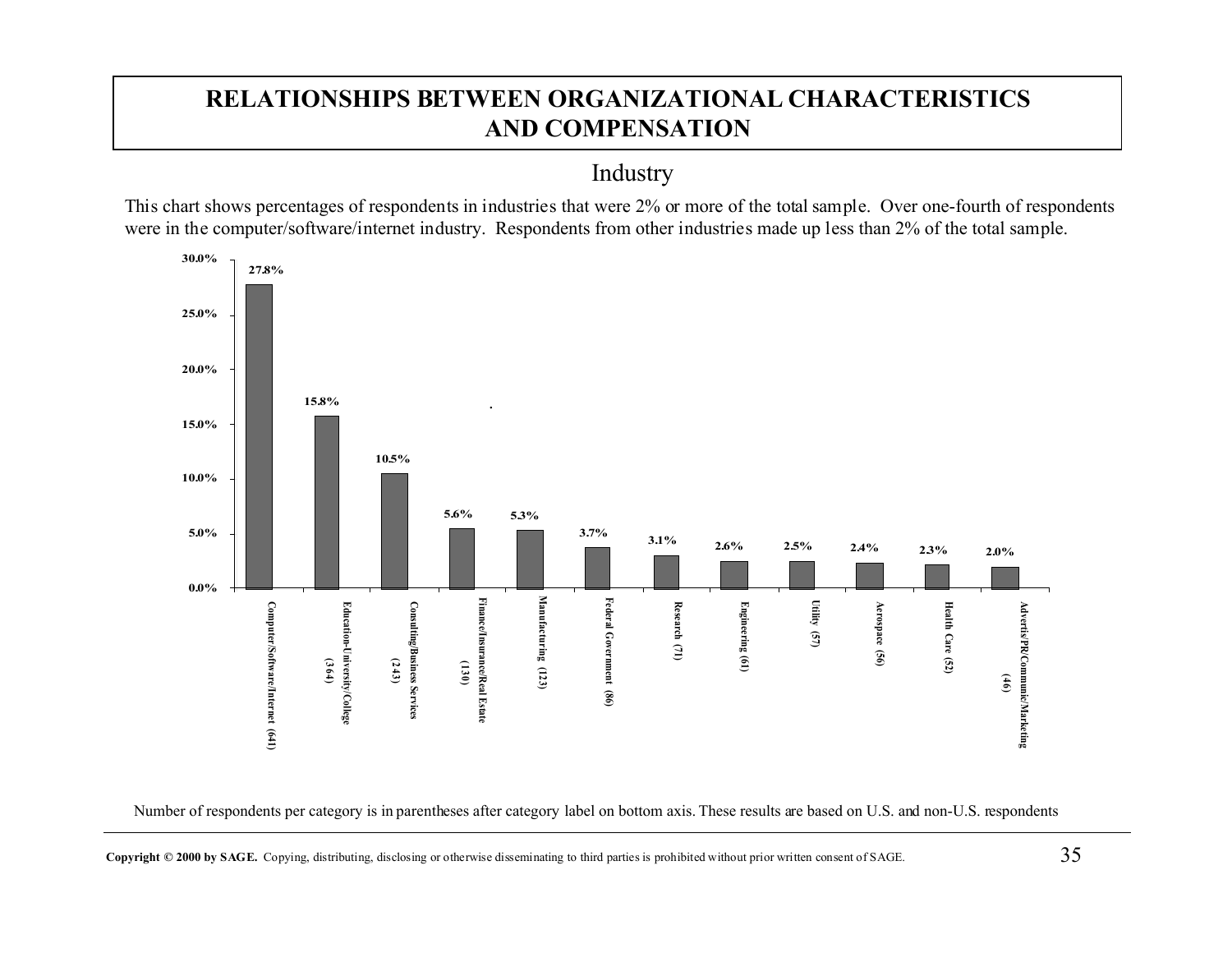| 1999 Salary by Industry<br>(U.S. system administrators)                        |                          |                |                    |                    |                                |                                |                    |
|--------------------------------------------------------------------------------|--------------------------|----------------|--------------------|--------------------|--------------------------------|--------------------------------|--------------------|
| Industry                                                                       | Number of<br>Respondents | Mean<br>Salary | 10th<br>Percentile | 25th<br>Percentile | 50th<br>Percentile<br>(Median) | 75 <sub>th</sub><br>Percentile | 90th<br>Percentile |
| Advertising, Public                                                            |                          |                |                    |                    |                                |                                |                    |
| Relations, Communication,<br>or Marketing                                      | 35                       | \$61,296       | \$41,200           | \$50,000           | \$59,000                       | \$68,000                       | \$83,800           |
| Aerospace                                                                      | 40                       | \$70,211       | \$51,300           | \$60,750           | \$70,000                       | \$81,500                       | \$89,600           |
| Agriculture, Environmental<br>Services, Mining, or<br><b>Energy Production</b> | 14                       | \$69,971       | $\ast$             | \$57,250           | \$67,800                       | \$82,250                       | $\ast$             |
| Biotechnology                                                                  | 24                       | \$68,900       | \$35,500           | \$58,200           | \$71,000                       | \$84,000                       | \$92,500           |
| <b>Consulting and Business</b><br>Services                                     | 197                      | \$70,930       | \$48,800           | \$55,500           | \$67,000                       | \$78,000                       | \$95,000           |
| Computer, Software,<br>and/or Internet                                         | 433                      | \$66,916       | \$42,000           | \$51,000           | \$66,000                       | \$80,000                       | \$91,600           |
| Education - College or                                                         |                          |                |                    |                    |                                |                                |                    |
| University                                                                     | 265                      | \$52,417       | \$35,150           | \$42,000           | \$50,000                       | \$61,700                       | \$71,880           |
| Engineering                                                                    | 47                       | \$68,783       | \$45,461           | \$57,500           | \$67,000                       | \$80,000                       | \$92,000           |
| Entertainment                                                                  | 17                       | \$75,324       | \$45,800           | \$61,500           | \$80,000                       | \$89,000                       | \$98,000           |
| Federal Government,                                                            |                          |                |                    |                    |                                |                                |                    |
| Nonmilitary                                                                    | 58                       | \$63,296       | \$44,950           | \$49,800           | \$63,500                       | \$78,000                       | \$84,100           |
| Finance, Insurance, and                                                        |                          |                |                    |                    |                                |                                |                    |
| <b>Real Estate</b>                                                             | 84                       | \$73,214       | \$53,000           | \$60,875           | \$71,500                       | \$82,000                       | \$95,000           |
| Health Care/Medicine                                                           | 42                       | \$59,613       | \$40,030           | \$46,750           | \$56,500                       | \$72,250                       | \$79,625           |
| Manufacturing                                                                  | 95                       | \$63,635       | \$42,000           | \$53,000           | \$64,000                       | \$73,000                       | \$84,400           |
| Military                                                                       | 22                       | \$55,018       | \$21,540           | \$35,125           | \$58,500                       | \$71,525                       | \$81,750           |
| Not-for-Profit                                                                 | 13                       | \$57,823       | $\ast$             | \$43,500           | \$55,000                       | \$72,500                       | $\ast$             |
| Pharmaceuticals                                                                | 19                       | \$74,510       | \$50,000           | \$60,000           | \$70,000                       | \$77,000                       | \$110,000          |
| Publishing                                                                     | 23                       | \$60,945       | \$39,100           | \$51,000           | \$60,000                       | \$72,000                       | \$86,400           |
| Research                                                                       | 54                       | \$61,591       | \$42,250           | \$46,875           | \$59,800                       | \$68,723                       | \$89,000           |
| Retail and Wholesale                                                           |                          |                |                    |                    |                                |                                |                    |
| Trade                                                                          | 31                       | \$56,138       | \$37,000           | \$41,545           | \$58,000                       | \$65,500                       | \$77,000           |
| <b>State or Local Government</b>                                               | 22                       | \$51,806       | \$33,778           | \$43,663           | \$49,000                       | \$60,125                       | \$67,160           |
| Transportation                                                                 | 13                       | \$57,540       | $\ast$             | \$49,000           | \$52,500                       | \$70,000                       | $\ast$             |
| Utility                                                                        | 38                       | \$66,871       | \$46,430           | \$55,000           | \$67,820                       | \$78,588                       | \$90,000           |

Compensation varied considerably by industry for U.S. system administrators. The median salary was lowest in state or local government and colleges or universities and highest in finance, insurance, and real estate and entertainment.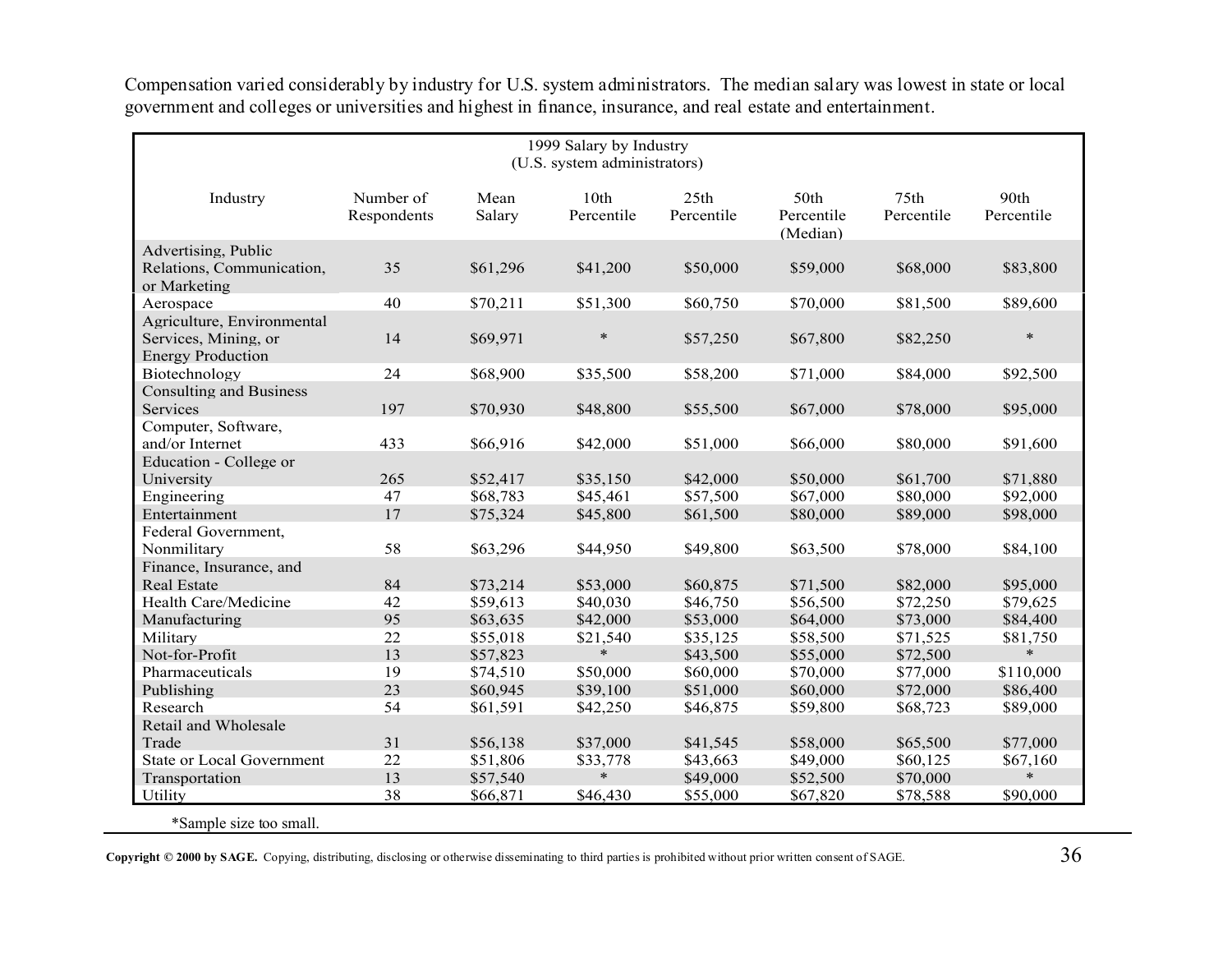| 1999 Total Cash by Industry<br>(U.S. system administrators)                    |                          |                |                    |                                |                                |                    |                    |
|--------------------------------------------------------------------------------|--------------------------|----------------|--------------------|--------------------------------|--------------------------------|--------------------|--------------------|
| Industry                                                                       | Number of<br>Respondents | Mean<br>Salary | 10th<br>Percentile | 25 <sub>th</sub><br>Percentile | 50th<br>Percentile<br>(Median) | 75th<br>Percentile | 90th<br>Percentile |
| Advertising, Public<br>Relations, Communication,<br>or Marketing               | 33                       | \$66,858       | \$41,000           | \$50,500                       | \$60,000                       | \$76,000           | \$98,054           |
| Aerospace                                                                      | 39                       | \$76,063       | \$55,000           | \$63,000                       | \$75,000                       | \$85,000           | \$110,000          |
| Agriculture, Environmental<br>Services, Mining, or<br><b>Energy Production</b> | 14                       | \$77,429       | $\ast$             | \$64,750                       | \$73,500                       | \$85,500           | $\ast$             |
| Biotechnology                                                                  | 23                       | \$75,348       | \$35,700           | \$58,500                       | \$75,000                       | \$90,000           | \$113,000          |
| <b>Consulting and Business</b><br>Services                                     | 193                      | \$76,319       | \$49,890           | \$59,500                       | \$72,185                       | \$88,000           | \$103,600          |
| Computer, Software,<br>and/or Internet<br>Education - College or               | 422                      | \$79,990       | \$42,300           | \$55,000                       | \$72,000                       | \$86,000           | \$105,000          |
| University                                                                     | 259                      | \$53,025       | \$35,324           | \$42,000                       | \$52,000                       | \$62,000           | \$73,000           |
| Engineering                                                                    | 45                       | \$74,494       | \$48,600           | \$59,250                       | \$75,000                       | \$87,000           | \$102,600          |
| Entertainment                                                                  | 18                       | \$75,939       | \$41,000           | \$64,500                       | \$77,500                       | \$100,500          | \$108,200          |
| Federal Government,                                                            |                          |                |                    |                                |                                |                    |                    |
| Nonmilitary                                                                    | 58                       | \$65,959       | \$45,000           | \$50,000                       | \$65,000                       | \$81,500           | \$87,600           |
| Finance, Insurance, and                                                        |                          |                |                    |                                |                                |                    |                    |
| <b>Real Estate</b>                                                             | 84                       | \$77,241       | \$51,000           | \$65,000                       | \$77,250                       | \$91,875           | \$110,000          |
| Health Care/Medicine                                                           | 42                       | \$59,839       | \$41,300           | \$46,750                       | \$59,013                       | \$71,650           | \$82,910           |
| Manufacturing                                                                  | 95                       | \$68,735       | \$43,600           | \$54,200                       | \$69,000                       | \$80,000           | \$100,000          |
| Military                                                                       | 22                       | \$59,614       | \$25,750           | \$38,750                       | \$60,750                       | \$82,625           | \$90,000           |
| Not-for-Profit                                                                 | 13                       | \$62,900       | $\ast$             | \$42,500                       | \$57,200                       | \$80,500           | $\ast$             |
| Pharmaceuticals                                                                | 17                       | \$82,176       | \$48,400           | \$65,000                       | \$73,000                       | \$96,500           | \$132,400          |
| Publishing                                                                     | 23                       | \$65,604       | \$39,100           | \$52,000                       | \$64,000                       | \$79,000           | \$90,000           |
| Research                                                                       | 54                       | \$62,675       | \$40,800           | \$47,000                       | \$63,000                       | \$70,500           | \$89,000           |
| Retail and Wholesale                                                           |                          |                |                    |                                |                                |                    |                    |
| Trade                                                                          | 32                       | \$64,953       | \$37,000           | \$44,000                       | \$59,000                       | \$73,500           | \$90,000           |
| <b>State or Local Government</b>                                               | 20                       | \$51,586       | \$32,593           | \$45,000                       | \$48,500                       | \$59,975           | \$66,000           |
| Transportation                                                                 | 13                       | \$66,400       | $\ast$             | \$53,750                       | \$60,000                       | \$85,500           | $\ast$             |
| Utility                                                                        | 38                       | \$75,108       | \$51,400           | \$60,000                       | \$71,000                       | \$92,250           | \$102,400          |

The same industries that had the lowest and highest median salary also had the lowest and highest median total cash.

\*Sample size too small. Total cash may be lower than salary at some percentiles because respondents were reporting base salary as of the 4th quarter of 1999, while total cash can represent an average of the 4th quarter salary and a lower salary from earlier in 1999, before a pay increase was received.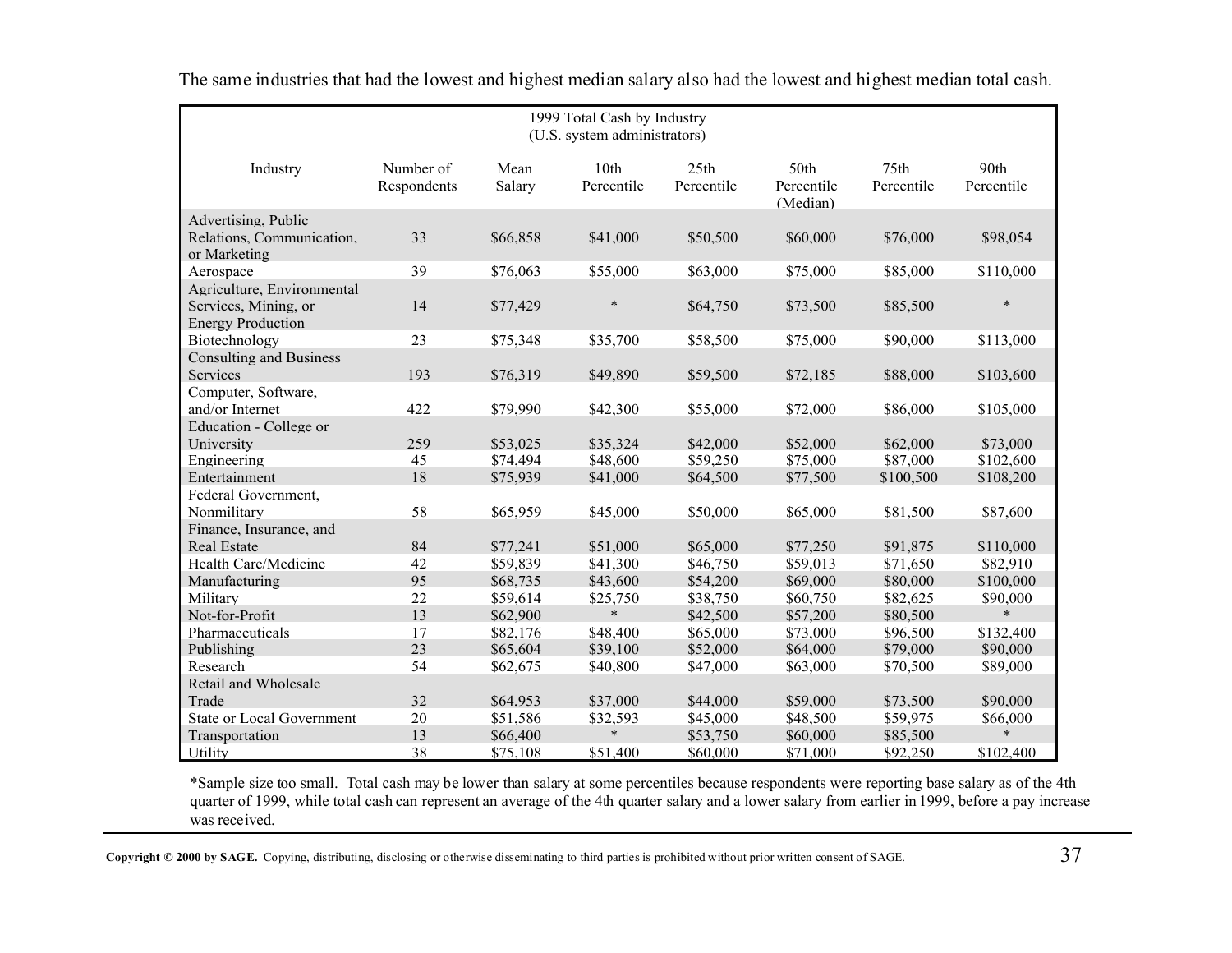| 1999 Bonus by Industry<br>(U.S. system administrators)           |                          |                |                    |                    |                                |                                |                    |
|------------------------------------------------------------------|--------------------------|----------------|--------------------|--------------------|--------------------------------|--------------------------------|--------------------|
| Industry                                                         | Number of<br>Respondents | Mean<br>Salary | 10th<br>Percentile | 25th<br>Percentile | 50th<br>Percentile<br>(Median) | 75 <sub>th</sub><br>Percentile | 90th<br>Percentile |
| Advertising, Public<br>Relations, Communication,<br>or Marketing | 35                       | \$3,855        | \$0                | \$0                | \$750                          | \$8,025                        | \$14,158           |
| Aerospace                                                        | 40                       | \$1,739        | \$0                | \$0                | \$0                            | \$2,000                        | \$5,000            |
| Agriculture, Environmental                                       |                          |                |                    |                    |                                |                                |                    |
| Services, Mining, or<br><b>Energy Production</b>                 | 14                       | \$3,893        | $\ast$             | \$250              | \$4,000                        | \$6,500                        | $\ast$             |
| Biotechnology                                                    | 24                       | \$3,457        | \$0                | \$0                | \$1,350                        | \$4,950                        | \$12,000           |
| <b>Consulting and Business</b>                                   |                          |                |                    |                    |                                |                                |                    |
| Services                                                         | 197                      | \$4,952        | \$0                | \$0                | \$1,100                        | \$8,000                        | \$14,000           |
| Computer, Software,                                              |                          |                |                    |                    |                                |                                |                    |
| and/or Internet                                                  | 440                      | \$4,276        | \$0                | \$0                | \$500                          | \$5,000                        | \$12,000           |
| Education - College or                                           |                          |                |                    |                    |                                |                                |                    |
| University                                                       | 267                      | \$308          | \$0                | \$0                | \$0                            | \$0                            | \$1,000            |
| Engineering                                                      | 48                       | \$3,807        | \$0                | \$0                | \$500                          | \$4,000                        | \$10,950           |
| Entertainment                                                    | 18                       | \$4,133        | \$0                | \$0                | \$0                            | \$2,550                        | \$25,600           |
| Federal Government,                                              |                          |                |                    |                    |                                |                                |                    |
| Nonmilitary                                                      | 58                       | \$936          | \$0                | \$0                | \$0                            | \$1,000                        | \$4,000            |
| Finance, Insurance, and                                          |                          |                |                    |                    |                                |                                |                    |
| Real Estate                                                      | 84                       | \$6,100        | \$0                | \$0                | \$3,000                        | \$10,000                       | \$15,110           |
| Health Care/Medicine                                             | 43                       | \$888          | \$0                | \$0                | \$0                            | \$1,000                        | \$4,000            |
| Manufacturing                                                    | 96                       | \$4,973        | \$0                | \$0                | \$1,000                        | \$3,500                        | \$10,000           |
| Military                                                         | 23                       | \$1,098        | \$0                | \$0                | \$0                            | \$1,500                        | \$3,600            |
| Not-for-Profit                                                   | 14                       | \$5,596        | $\ast$             | \$0                | \$0                            | \$2,475                        | $\ast$             |
| Pharmaceuticals                                                  | 19                       | \$3,042        | \$0                | \$0                | \$2,000                        | \$4,500                        | \$12,000           |
| Publishing                                                       | 23                       | \$2,239        | \$0                | \$0                | \$1,000                        | \$2,700                        | \$7,000            |
| Research                                                         | 54                       | \$831          | \$0                | \$0                | \$0                            | \$250                          | \$1,900            |
| Retail and Wholesale                                             |                          |                |                    |                    |                                |                                |                    |
| Trade                                                            | 32                       | \$9,797        | \$0                | \$0                | \$0                            | \$3,750                        | \$10,600           |
| <b>State or Local Government</b>                                 | 22                       | \$341          | \$0                | \$0                | \$0                            | \$0                            | \$2,400            |
| Transportation                                                   | 13                       | \$6,431        | $\ast$             | \$0                | \$3,500                        | \$15,500                       | $\ast$             |
| Utility                                                          | 38                       | \$4,575        | \$0                | \$104              | \$2,750                        | \$9,125                        | \$12,000           |

For many industries less than half of respondents had received a bonus.

\*Sample size too small.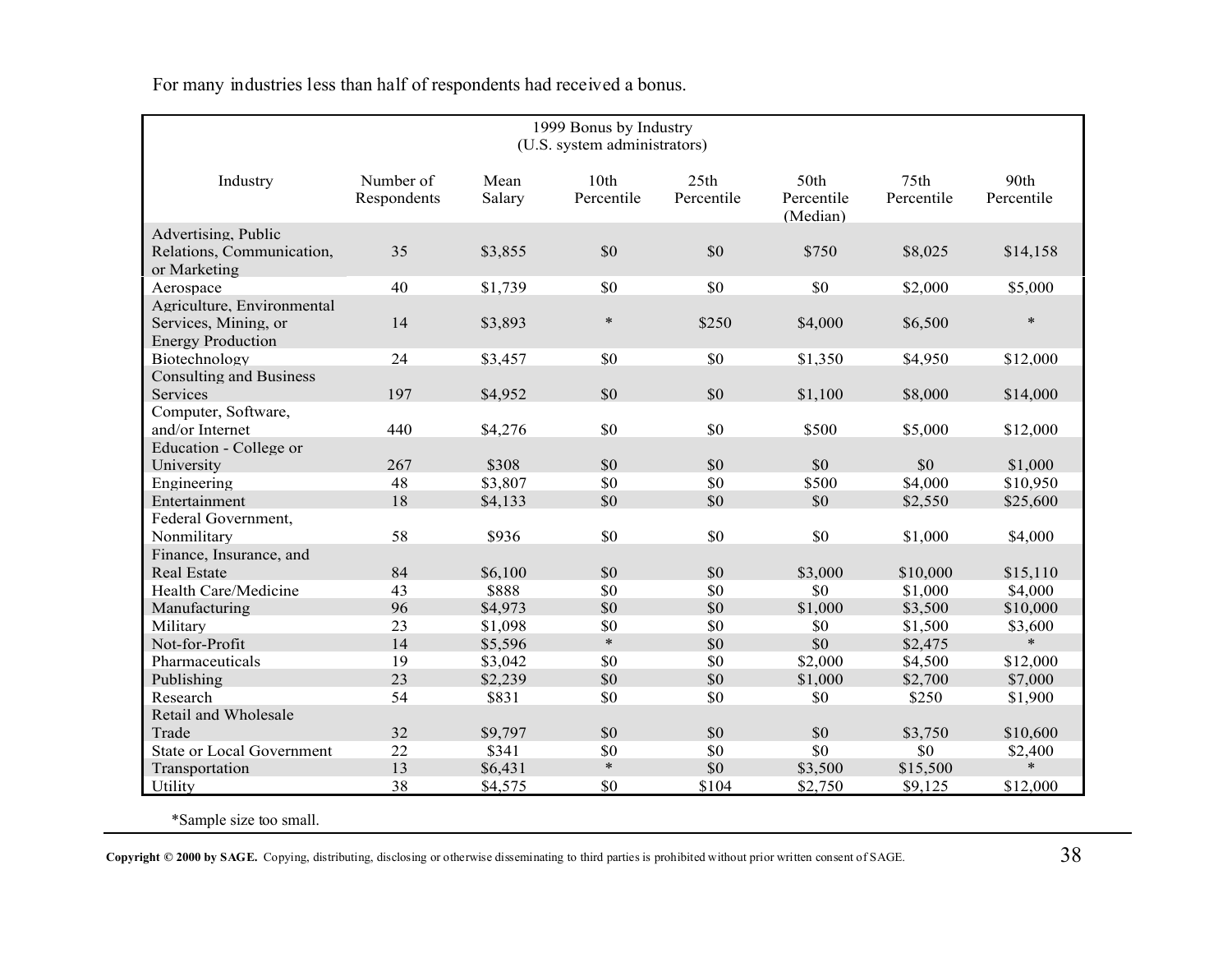#### Number of Computers and Users Supported

The survey asked, "How many computers (e.g., PCs, workstations, mainframes) do you support?" as one measure of the size of operation for which the respondent worked. The mean was 534, although this was influenced by a few respondents with particularly high numbers. For about three-fourths of respondents, their answer was 250 or fewer computers (250 was the 75th percentile). Responses were not significantly related to compensation levels. The survey also asked, "How many users do you support?" The mean was 258,040, but, just as with number of computers supported, this was influenced by a few respondents with particularly high numbers. For over three-fourths of respondents, the answer was 1,500 or fewer. For half of respondents, the answer was 300 or fewer (i.e., the median was 300). Responses were not significantly related to compensation levels. The mean number of network/system administrators in the facility where respondents worked was 19.4. Over half of respondents indicated that there were 5 or fewer, and over 75% indicated that there were 12 or fewer. A facility was defined as "the location where you work or the area or region of the organization for which you have responsibilities." The number of network/system administrators, number of computers per administrator, and number of users per administrator were not significantly related to the compensation levels of system administrators.

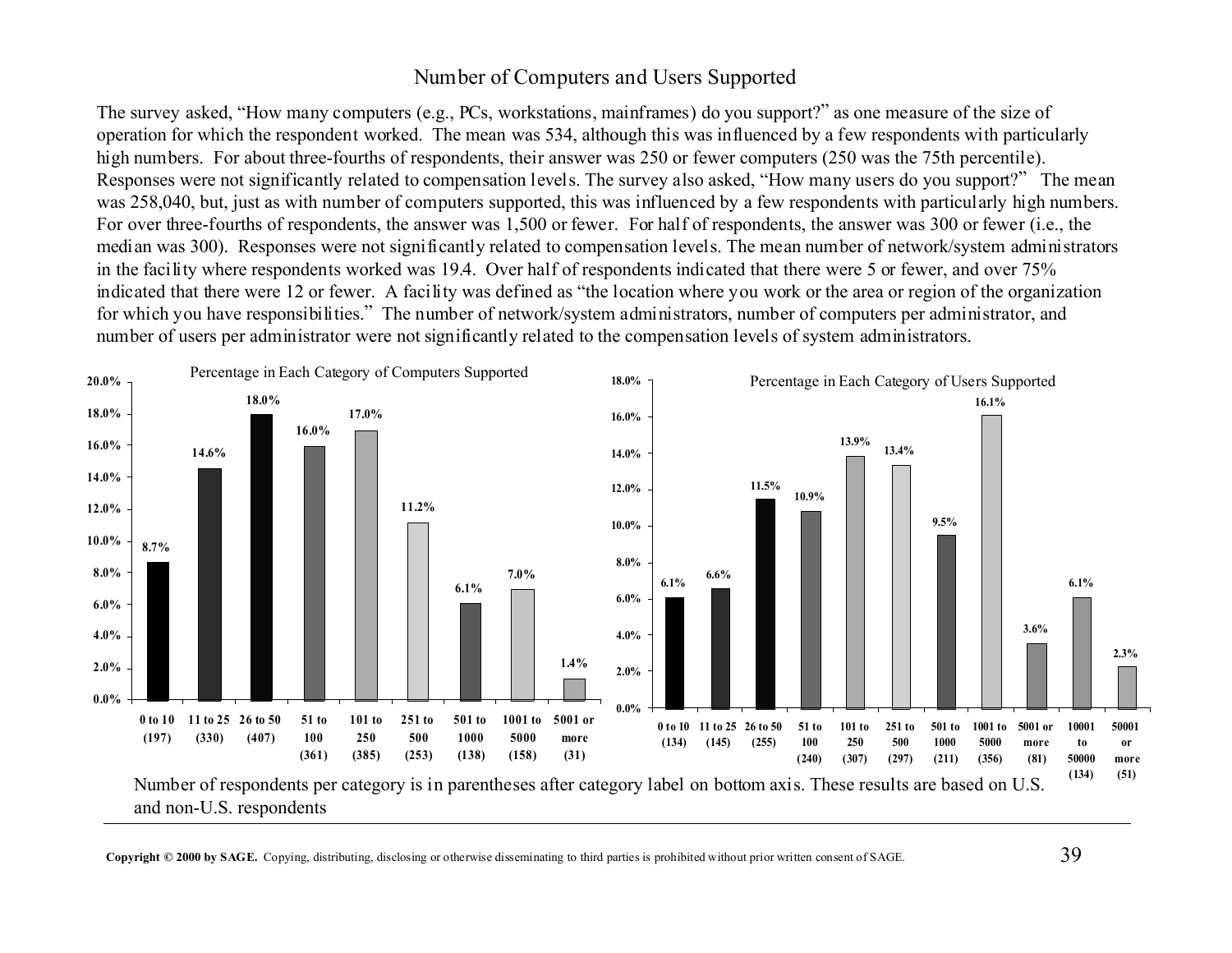#### Organizational Size

Respondents' reported that their employers had anywhere from 1 to 1,000,000 employees worldwide. The mean was 21,628. Half of the sample reported 2,400 or fewer employees in their organization. Often, in compensation research, one finds a positive relationship between organizational size and pay level. For this survey, the relationship was positive, but relatively weak. Those in organizations with one employee made higher salaries, on average, than those in organizations with 2 to 10 employees. Those in organizations from 501 to 10,000 employees averaged less salary than those in organizations with 51 to 500 employees. Organizational size was not significantly related to total cash compensation or size of bonus, although those in larger organizations were more likely to get a bonus. In organizations with 1 to 10 employees, 37.1% received a bonus. In organizations with from 11 to 10,000 employees, between 45 and 50% of respondents reported a bonus. In organizations with 10,000 or more employees, 62.8% of respondents reported a bonus. (Organizational size was positively related to the level of benefits received, for some benefits. See the section on benefits for more information.)

| 1999 Salary by Organization Size<br>(U.S. system administrators) |                         |                                |  |  |  |  |
|------------------------------------------------------------------|-------------------------|--------------------------------|--|--|--|--|
| Number of<br>Employees                                           | Percent<br>of Responses | Mean Salary<br>in U.S. Dollars |  |  |  |  |
| 1                                                                | $0.5\%$                 | \$58,788                       |  |  |  |  |
| $2 - 10$                                                         | 1.8%                    | \$48,032                       |  |  |  |  |
| 11-50                                                            | 7.1%                    | \$61,356                       |  |  |  |  |
| 51-500                                                           | 25.9%                   | \$64,174                       |  |  |  |  |
| 501-10,000                                                       | 37.2%                   | \$62,478                       |  |  |  |  |
| $10,001$ or more                                                 | 27.5%                   | \$67,941                       |  |  |  |  |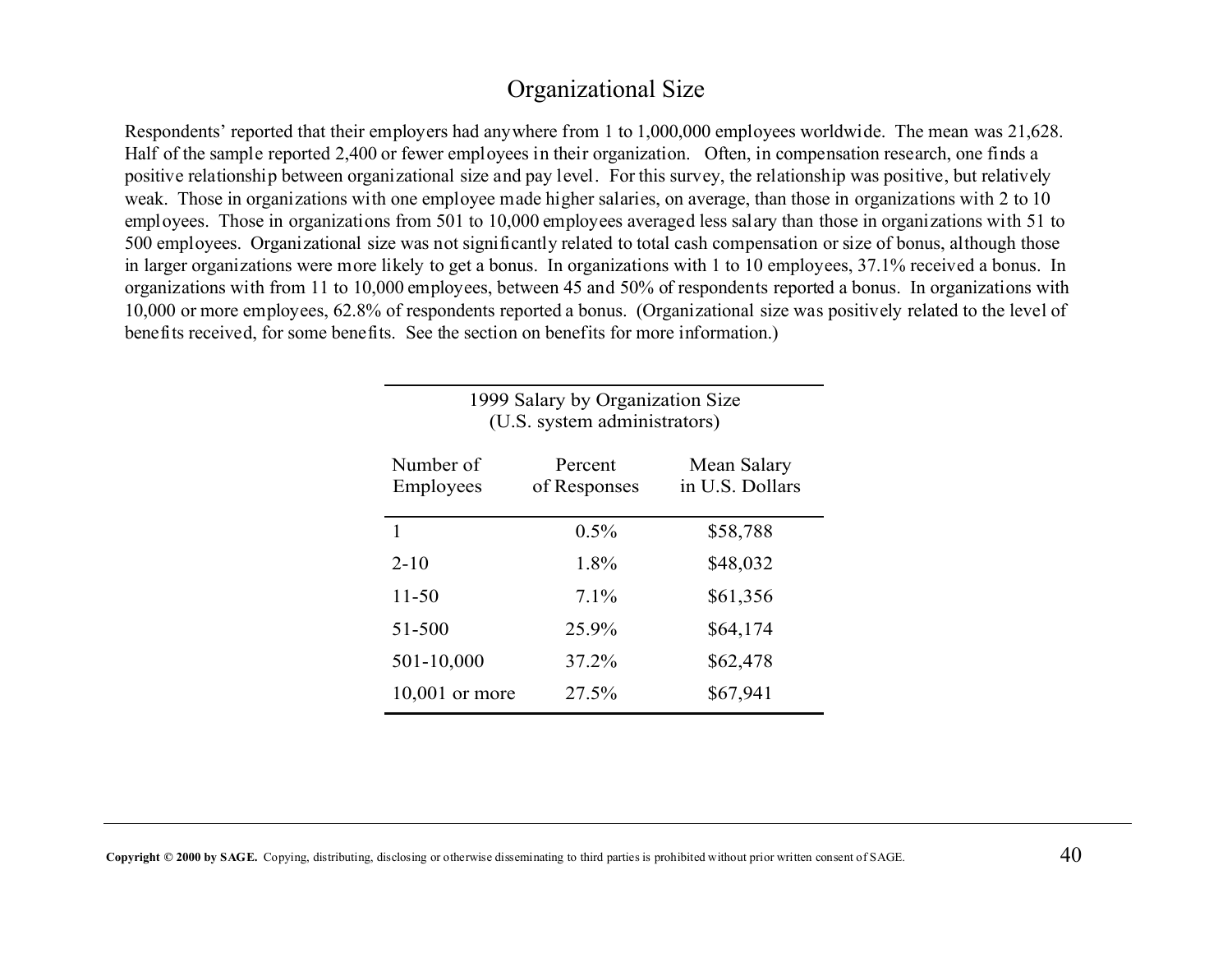#### Difficulty Filling System Administrator Positions

The majority of U.S. respondents (71.9%) said that their organization has difficulty filling all of the system administrator positions it would like to fill; 17.9% answered "no" and 10.2% answered "not sure" to this question. This differed by industry and by city.

| Difficulty Filling System Administrator Positions by Industry<br>(U.S. system administrators) |                                                                        |                                                                           |                                   |
|-----------------------------------------------------------------------------------------------|------------------------------------------------------------------------|---------------------------------------------------------------------------|-----------------------------------|
|                                                                                               |                                                                        |                                                                           |                                   |
| Industry                                                                                      | Percentage of Respondents Who Say<br>Their Organization Has Difficulty |                                                                           |                                   |
| Retail and Wholesale Trade                                                                    | 81.2%                                                                  | Difficulty Filling System Administrator Positions by Selected U.S. Cities |                                   |
| <b>Consulting and Business Services</b>                                                       | 79.0%                                                                  |                                                                           |                                   |
| Federal Government, Nonmilitary                                                               | 78.0%                                                                  |                                                                           |                                   |
| Aerospace                                                                                     | 77.5%                                                                  |                                                                           | Percentage of Respondents Who Say |
| Education - College or University                                                             | 76.8%                                                                  | City                                                                      | Their Organization Has Difficulty |
| Advertising, Public Relations,                                                                | 75.7%                                                                  | San Diego, CA Metro Area                                                  | 82.8%                             |
| Communication, or Marketing                                                                   |                                                                        | Research Triangle, NC                                                     | 78.3%                             |
| Research                                                                                      | 74.5%                                                                  | San Francisco/San Jose/Silicon Valley, CA Area                            | 74.3%                             |
| Manufacturing                                                                                 | 74.0%                                                                  | Austin. TX Metro Area                                                     | 73.3%                             |
| Military                                                                                      | 73.9%                                                                  | Washington, DC Metro Area                                                 | 73.1%                             |
| Pharmaceuticals                                                                               | 73.7%                                                                  | Other NY Metro Area                                                       | 72.5%                             |
| <b>State or Local Government</b>                                                              | 72.7%                                                                  | Manhattan, NY                                                             | 72.0%                             |
| Entertainment                                                                                 | 72.2%                                                                  | Boston, MA Metro Area                                                     | 71.8%                             |
| Finance, Insurance, and Real Estate                                                           | 71.6%                                                                  | Los Angeles/Orange Co., CA Metro Area                                     | 67.8%                             |
| Engineering                                                                                   | 70.8%                                                                  | Philadelphia, PA Metro Area                                               | 66.7%                             |
| Publishing                                                                                    | 69.6%                                                                  | Office is in U.S., But Not in One of Above Areas                          | 71.1%                             |
| Computer, Software, and/or Internet                                                           | 68.0%                                                                  | Mean for All U.S. Locations                                               | 71.9%                             |
| Health Care/Medicine                                                                          | 67.4%                                                                  |                                                                           |                                   |
| Biotechnology                                                                                 | 66.7%                                                                  |                                                                           |                                   |
| Utility                                                                                       | 57.9%                                                                  |                                                                           |                                   |
| Transportation                                                                                | 53.8%                                                                  |                                                                           |                                   |
| Agriculture, Environmental Services, Mining,                                                  | 50.0%                                                                  |                                                                           |                                   |
| or Energy Production                                                                          |                                                                        |                                                                           |                                   |
| Not-for-Profit                                                                                | 42.9%                                                                  |                                                                           |                                   |
| Mean Across Industries                                                                        | 71.9%                                                                  |                                                                           |                                   |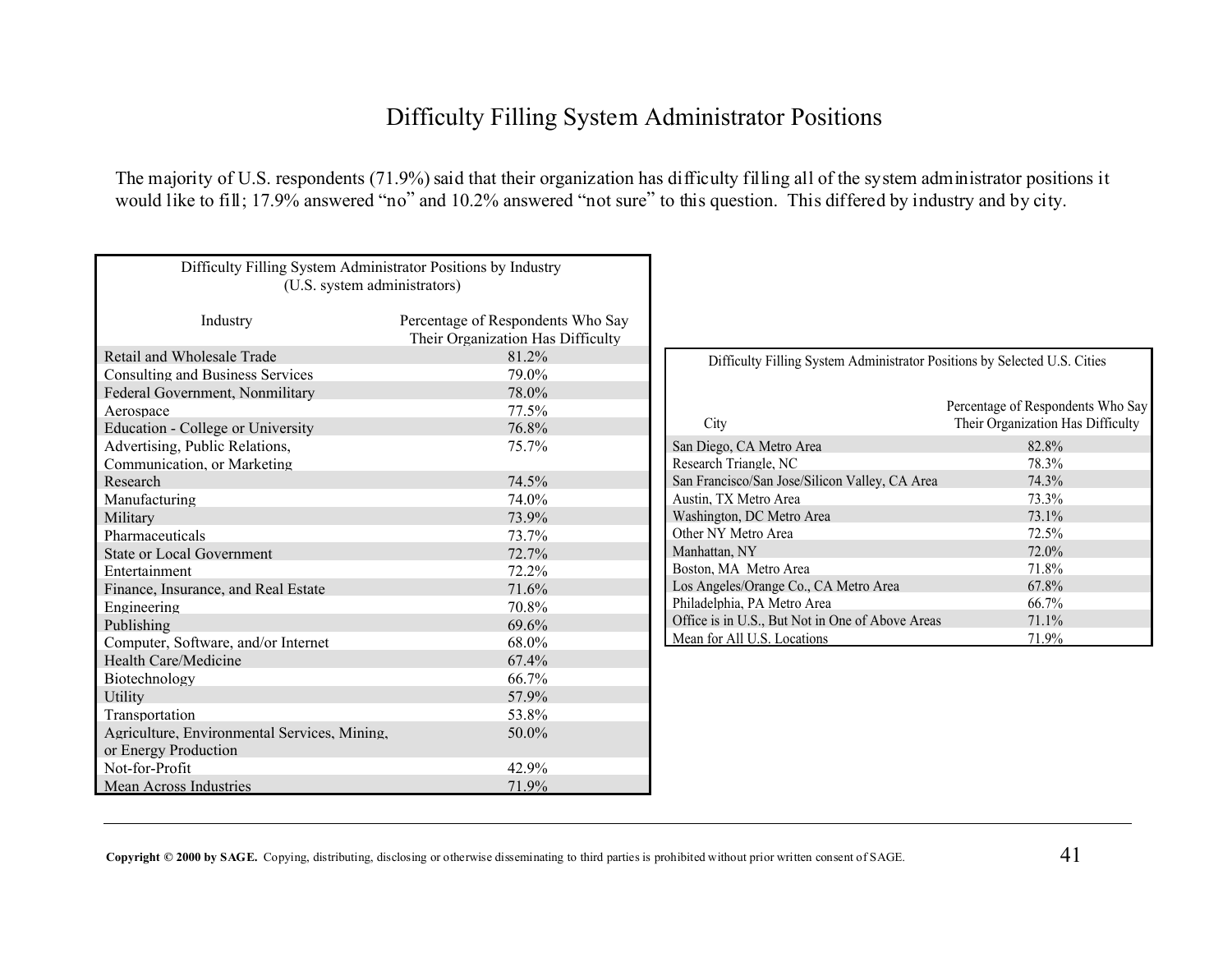# **RESPONDENTS' FEELINGS ABOUT THEIR JOBS, ORGANIZATIONS AND THE FUTURE OF THE FIELD**

The following chart displays the responses to the question: "If another organization offered you employment, what factors would be most important in making you think seriously about switching jobs?" Pay, location, and benefits were the top three choices.

For the 610 individuals in the total sample who answered "other" to the question about what would make them think about seriously switching jobs, the following types of write-in answers were most common (numbers in parentheses show the number giving that type of response):



The job itself - 256 respondents: work that is interesting, fun, satisfying, challenging, meaningful, or provides learning, creativity, autonomy, or variety.

The organization - 96 respondents: good climate, culture, morale; type of organization or its goals.

Benefits - 90 respondents: paid training, paid conference attendance, tuition assistance, or assistance for obtaining certification; amount of vacation.

Managers and coworkers - 72 respondents: friendly, competent, cooperative, intelligent coworkers; competent, quality, clueful managers; proper treatment, respect.

Working conditions - 59 respondents: amount of travel; flextime; telecommuting; family friendly policies.

Technology - 37 respondents: cutting-edge technology or preferences for/against particular products.

Compensation - 31 respondents: stock, options, equity, or getting in on a pre-IPO (initial public offering) or startup.

Number of respondents per category is in parentheses after category label on bottom axis. These results are based on U.S. and non-U.S. respondents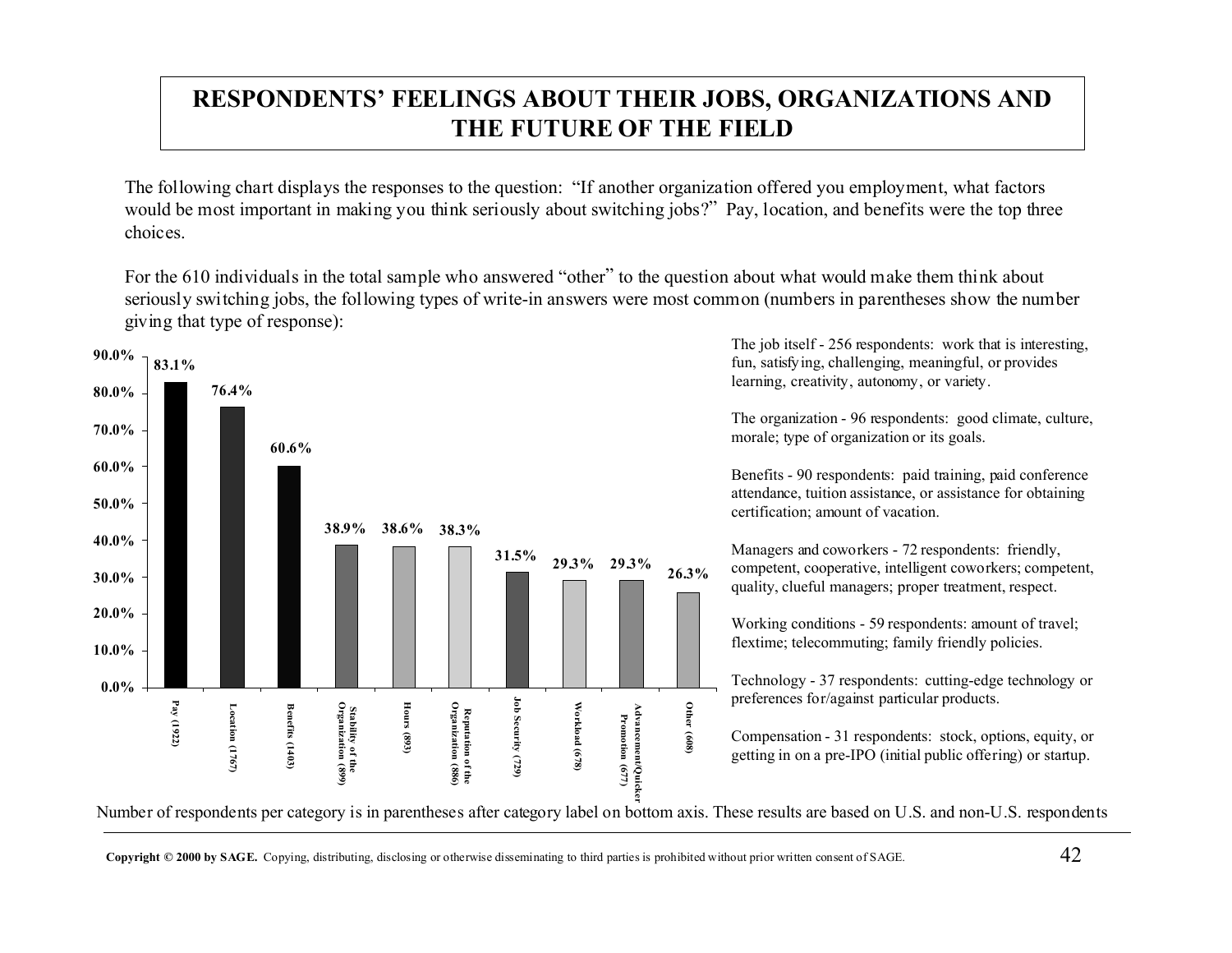# Expectation About Being a System Administrator in Five Years

Over three-fourths (80.1%) of system administrators who responded indicated that they still expect to be a system administrator in five years. The percentage for female system administrators (73.2%) was significantly lower than for males (81.6%). The percentage for those who receive overtime pay was higher (87.1%) than for those who do not receive overtime pay (79.2%, U.S. respondents only). The higher the hierarchical level of respondents, the less likely they were to say they expect to be a system administrator in five years. Of those at the first hierarchical level, 82.0% said they do expect to be a system administrator in five years; for those at the fifth or higher level, 70.0% said they expect to be a system administrator in five years. All independent selfemployed consultants in the U.S. said they expect to be a system administrator in five years, whereas 85.1% of contractors and 79.7% of salaried system administrators said they expect to be a system administrator in five years.

|          |                                                                                              |                           | Hierarchical Level by Percent who Expect to be<br>A System Administrator in Five Years<br>(total sample of system administrators) |                          |                        |  |  |
|----------|----------------------------------------------------------------------------------------------|---------------------------|-----------------------------------------------------------------------------------------------------------------------------------|--------------------------|------------------------|--|--|
|          | Expect to be a System Administrator in Five Years<br>(total sample of system administrators) |                           | Response                                                                                                                          | Number<br>of Respondents | Percent<br>Who Say Yes |  |  |
| Response | Number<br>of Respondents                                                                     | Percent<br>of Respondents | 1st level                                                                                                                         | 709                      | 82%                    |  |  |
| Yes      | 1,623                                                                                        | 80.1%                     | 2nd level                                                                                                                         | 717                      | 80%                    |  |  |
| No.      | 402                                                                                          | 19.9%                     | 3rd level                                                                                                                         | 382                      | 80%                    |  |  |
|          |                                                                                              |                           | 4th level                                                                                                                         | 121                      | 72%                    |  |  |
|          |                                                                                              |                           | 5th level or higher                                                                                                               | 44                       | 70%                    |  |  |
|          |                                                                                              |                           |                                                                                                                                   |                          |                        |  |  |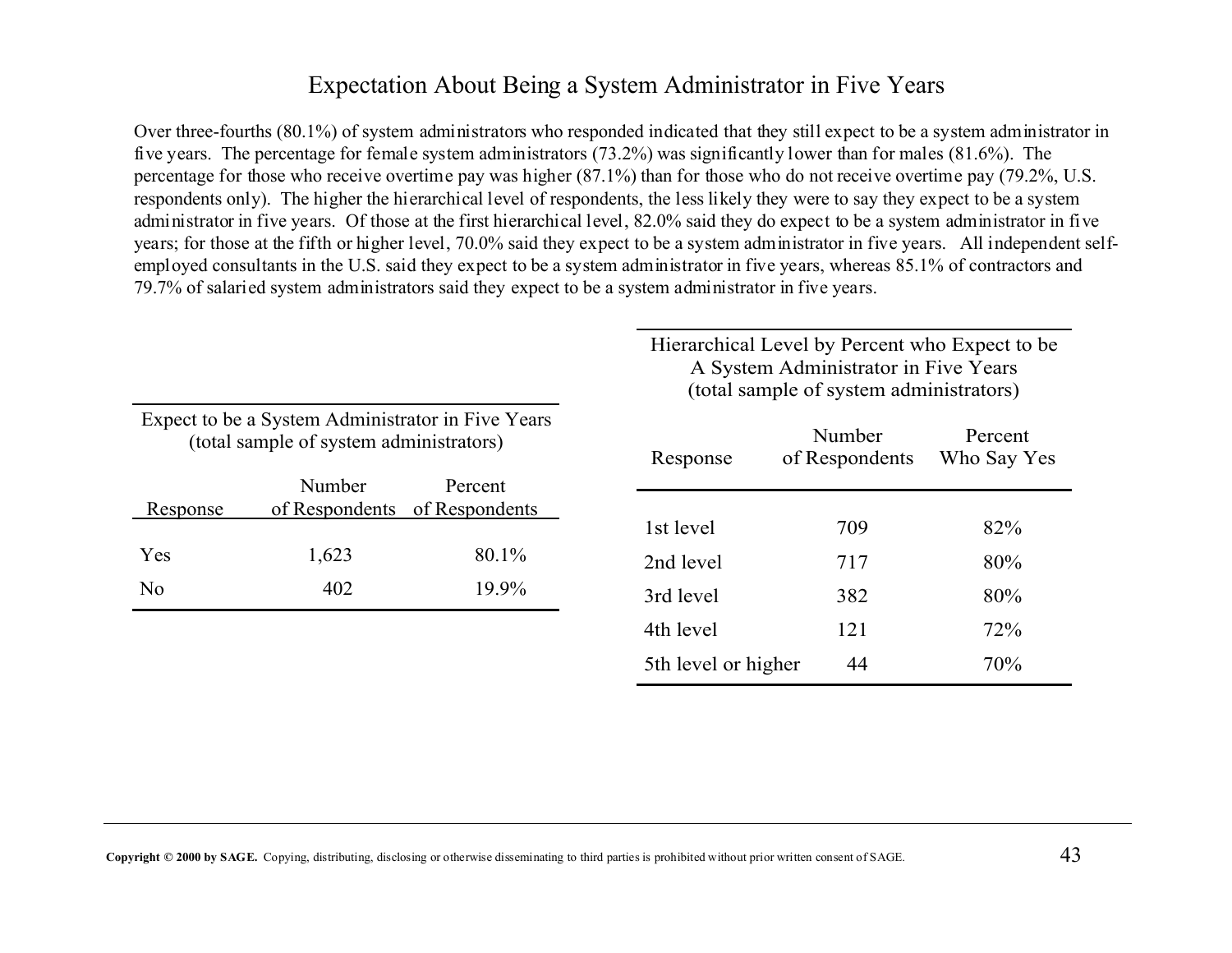#### Special Benefits or Working Conditions that Respondents Particularly Like

Almost half of all respondents (44.6%) wrote in a response to the question, "Does your organization provide any special benefits or working conditions that you particularly like?" Of the 1,031 responses, 23% (242) mentioned work schedules and hours. The most common categories included:

242 - Work schedules - 213 mentioned flexible hours; several described schedules as "very" or "extremely" flexible and some mentioned ability to attend school. Other comments mentioned working a compressed work week (4 days/40 hours, 3 days/36 hours, 9 days/80 hours).

150 - Characteristics of the work - having a variety of systems or tasks; autonomy; learning; enjoying the work; ability to innovate and develop ideas; challenge; meaningful work; only using open source software; working for a not-for-profit; and having responsibility or ability to control or influence decisions.

121 - Culture/atmosphere - an organization that is university-like, noncorporate, adult, casual, friendly, not bureaucratic, and/or not hierarchical.

97 - Managers, coworkers and users - good managers; respect; getting to work with scientists, other system administrators, or engineers; working with knowledgeable, smart, collaborative, friendly, cool, fun, and/or team-oriented coworkers; and having good users.

88 - Equipment for home offices provided by the employer - free internet service, ISDN lines, laptops, cell phones, PCs, etc.

84 - Casual dress or lack of a dress code.

78 - Free beverages and food.

76 - Telecommuting - comments mentioned being able to work at home all or part of the time or even working in a different city.

64 - Technology - access to new technology, good equipment or connections, good budgets, use of Unix or Linux, good vendor support, and open access to the internet.

61 - Compensation - good pay; special recognition schemes; extra pay for developing open-source software or recruiting; good stock, options, or profit sharing; gainsharing; getting a paid lunch hour; and getting paid overtime or receiving compensatory time for working overtime

57 - Benefits - excellent benefits overall or specific benefit plans they like, such as retirement (the amount of money contributed, number of investment options), sick leave (no fixed number of days, ability to contribute to a sick leave pool for those in need), full benefits with part time work, flexible benefit plans, flexible spending accounts, a sick child care program, family leave, and sabbaticals. Vacations, including comments about having four or more weeks, liking academic vacation schedules, and the ability to cash out vacation days or purchase more vacation days.

50 - Training and development - half mentioned training, including comments like "unlimited" or "loads of," or mentioning in-house or on-line training. Tuition assistance. Rewards for professional development or certification, paid conferences, and professional development speakers.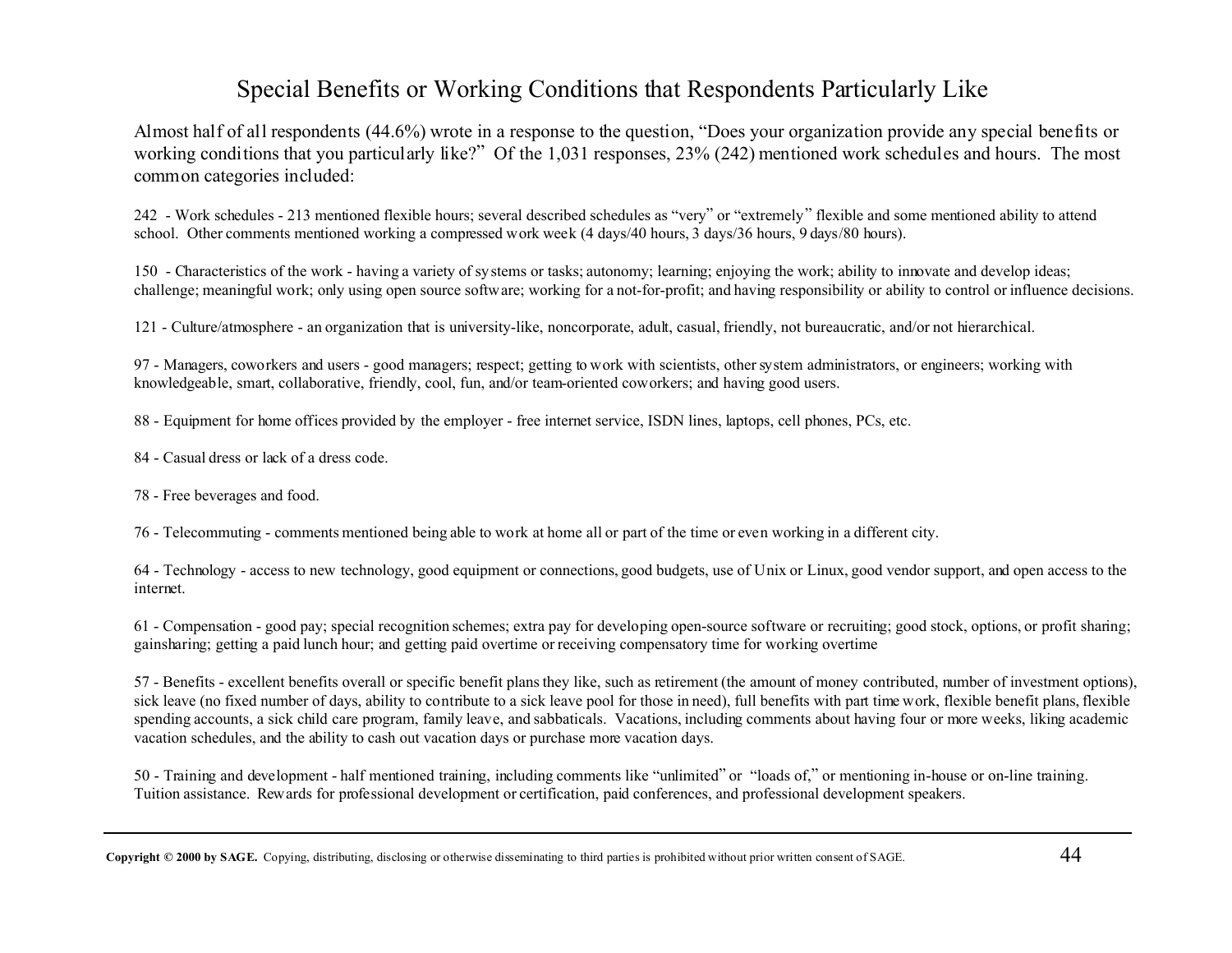# Most Problematic/Bothersome Aspects of the Job

1,339 respondents in the total sample (57.9%) provided some answer for the question, "What aspect of your job do you find most bothersome or problematic?" Topics mentioned were very similar to those mentioned under the item on special benefits or working conditions that were particularly liked.

278 - Management -"Dilbertesque" management style, lack of enforcement of policies, micromanagement, lack of management understanding of department needs, lack of management support for initiatives, or management that is stubborn or out-of-touch; technical decisions being made by non-technical people such as financial officers, and management ignoring or not seeking input from those in the field who are directly impacted by the decisions; disorganization, a lack of planning, and making the same mistakes over and over; being asked to support all types of equipment, even if not knowledgeable about it; a lack of vision or leadership, constantly changing priorities, and poor implementation of corporate initiatives; communication problems; lack of respect or appreciation.

234 - Work schedules and workload - long hours, being on call, and changing schedules; the difficulties of getting other job tasks done, "having a life," and scheduling personal time when one is always expected to be on call; heavy workload, not enough time to do all that is expected, intermittent or irregular work flow (sometimes a crisis time and other times nothing to do); and the difficulty of keeping up with ever-changing technology.

151 - Culture/atmosphere - office politics and bureaucracy; negative organizational change, in some cases as a result of mergers and acquisitions; problems with organizational structure and lack of consistency among departments.

112 - Compensation - no on-call or overtime pay; salary lower than the market; salary inequities for different people in the same job.

101 - Technology and resources - lack of funding for needed equipment; purchase of improper hardware/software; having to move machines; use of poor quality applications; lack of help desk or end user support.

97 - Characteristics of the work - boring assignments, too much routine, menial tasks, and lack of challenge; administrative tasks like meetings, report writing, and filing; interruptions due to the amount of e-mail, petty user problems, and fire fighting; tasks assigned with no regard for skill, preference, or workload.

91 - Users and clients - asking "stupid" questions, not using resources provided to solve problems themselves, not anticipating needs ahead of time, expecting immediate results, being indecisive, having unreasonable expectations, or being slow to pay.

76 - Training and development - lack of time, money, or opportunity for formal or informal training; lack of opportunity to learn from others on the job or difficulty getting professional development activities approved; lack of career development, including no opportunity for advancement, career path, or technical track for advancement.

70 - Understaffing - not having enough staff to do the work, difficulty in recruiting and filling positions, and problems with retention and inexperienced staff.

50 - Commuting and travel - long commutes, extensive travel, having to travel with little notice, and inability to telecommute.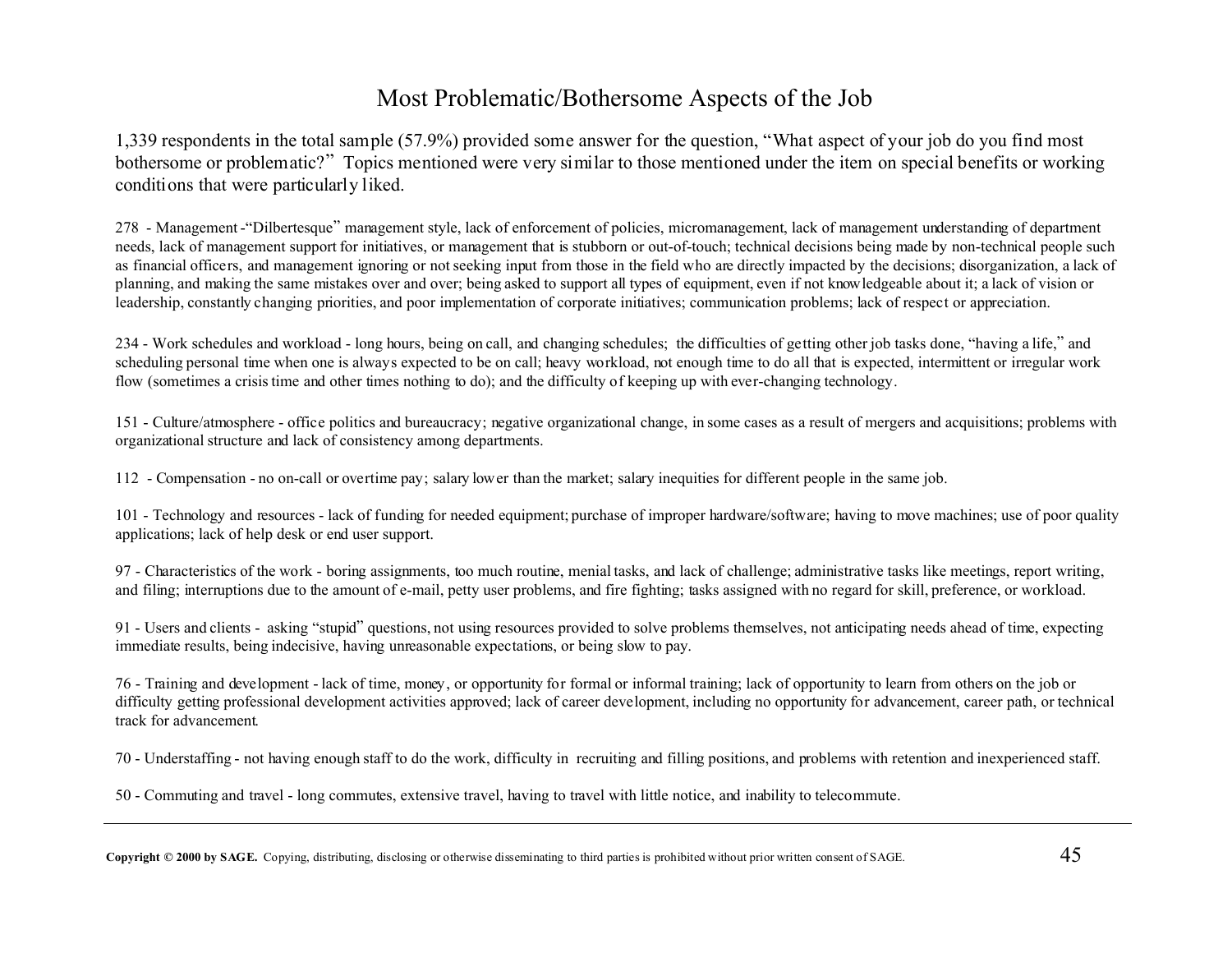# Thoughts on the Future of System Administration

Seventy-two respondents commented about the future of system administration. The following list describes the types of comments respondents provided on the subject of the future of system administration.

17 - Simplification - seven comments talked about the field being "dumbed down" and being replaced by "operators" with "cookbooks." Six talked about simplification of computer systems in a positive light, saying they hope the need for system administrators will level off as systems are easier to install and manage and people become more educated. Two expressed a need for providing a framework to automate tools to a customer's specifications or helping to figure out what needs to be done, rather than just automating processes. Another comment mentioned that the simplification of processes that one would expect has not occurred.

15 - Optimism about the field - comments expressed belief in a bright future for the field or a long future for the field. Some said they think the field will always exist and there will be opportunity because not everyone wants to do this type of work.

13 - Shift toward breadth vs. specialization - six comments expressed the belief that breadth of knowledge (multiple operating systems, both hardware and software, being a jack of all trades) is increasingly important. Two mentioned expectations of more specialization, and five talked about the need to move into system architecture and design and the blurring of system administration and network engineering.

7 - Need for greater knowledge of business - these comments talked about the importance of understanding how the field fits into a business and can add value to a business, the need to present a professional image, and the importance of communication, organizational, and problem solving skills.

4 - Negative feelings about quality of system administrators - concerns expressed included feeling that new system administrators do not have a sense of ethics and that organizations are replacing experienced system administrators with those who are untrained and inexperienced.

4 - Necessity of going into management - these comments discussed the fear that one must go into management to advance or increase one's income; one comment suggested that organizations need to reward employees for technical contributions, without requiring them to enter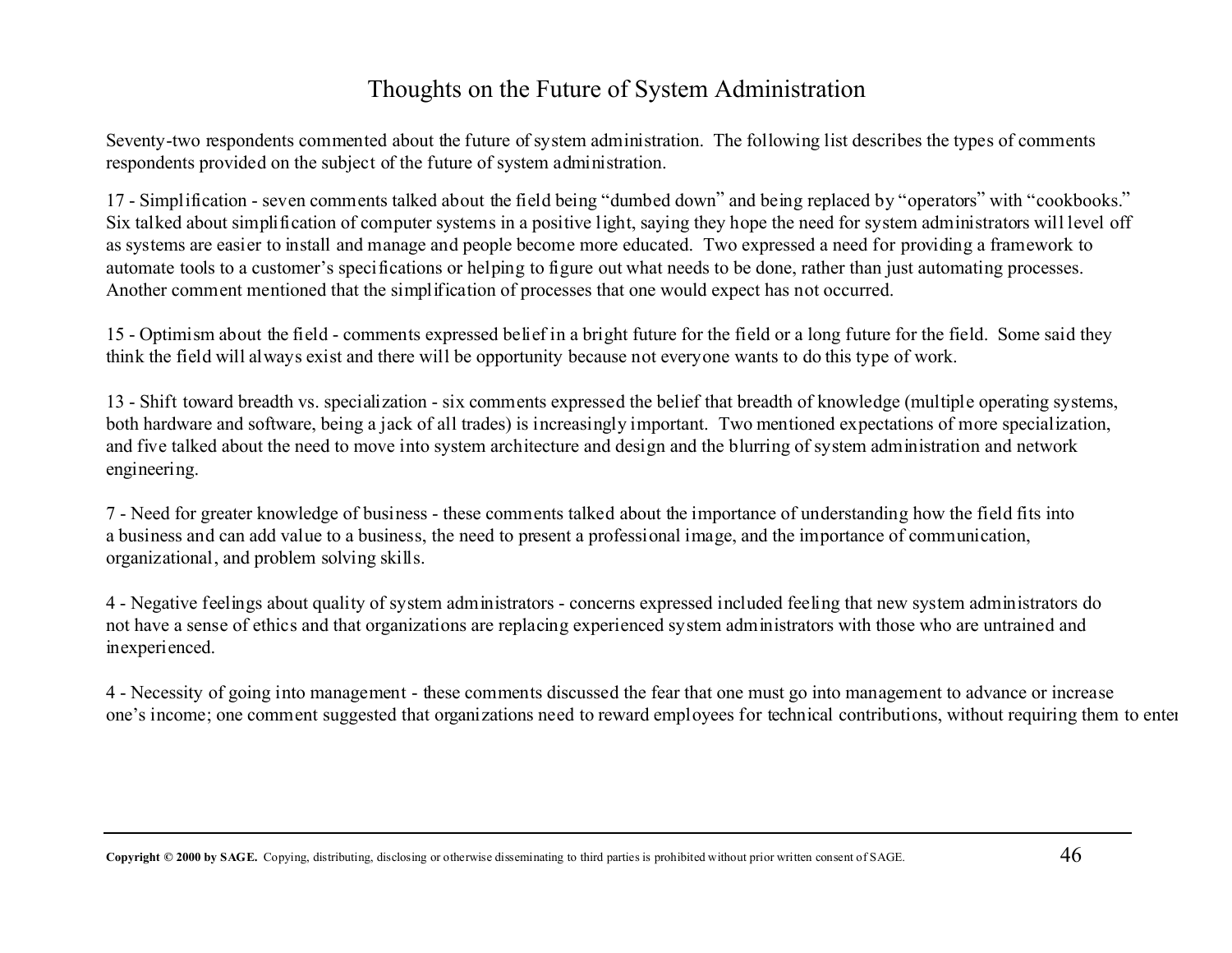# **FACTORS WITH THE STRONGEST RELATIONSHIP TO COMPENSATION**

Regression analyses were used to determine which of the various job, organizational, and personal background characteristics measured on the SAGE System Administrator Salary Profile were most strongly related to salary, total cash, and bonuses. In regression equations all of the characteristics could be included simultaneously in the same analysis.

The regression equation for salary indicated that 52.0% of the variation in salary levels among U.S. respondents to the survey could be accounted for by characteristics measured on the SAGE Profile. The regression equation for total cash indicated that 23.4% of the variation in amounts of total cash and 8% of the variation in bonuses of U.S. respondents could be accounted for by the same set of characteristics. These results suggest that it is easier to account for the amount of salary a system administrator receives with the types of information measured on the profile than it is to account for the amount of total cash or size of bonus. Results should not be interpreted to mean that these factors necessarily *cause* higher or lower salaries, but that they are related to higher or lower salaries.

#### Salary

In the regression equation for salary, these variables or factors had a statistically significant relationship with the amount of salary U.S. respondents earned. On average, these factors were related to making this much more (+) or less (-) salary:

| Being a consultant, rather than salaried                                                                                |        | $+$ \$27,821 |
|-------------------------------------------------------------------------------------------------------------------------|--------|--------------|
| Being a contractor, rather than salaried                                                                                |        | $+$ \$ 9,451 |
| Each higher level of responsibility respondents could use to describe their job (The SAGE Profile described four levels |        |              |
| of responsibility from "Perform routine tasks" to "Work under general direction from senior management.")               |        | $+$ \$ 4,475 |
| Each higher hierarchical level out of the number of levels respondents said there were for system administrators in     |        |              |
| their organization                                                                                                      |        | $+$ \$ 2,316 |
| Facilities management as a major job responsibility                                                                     |        | $+$ \$ 1,503 |
| Help desk as a major job responsibility                                                                                 |        | $-$ \$ 1,921 |
| Working for more than one employer, compared to working for one                                                         |        | $+$ \$ 3,045 |
| Getting paid overtime for hours exceeding 40 per week                                                                   |        | $+$ \$ 2,675 |
| Each additional hour per week worked                                                                                    |        | $+$ \$ 144   |
| Men compared to women                                                                                                   |        | $+$ \$ 3,531 |
| For each year of age                                                                                                    | $+$ \$ | 252          |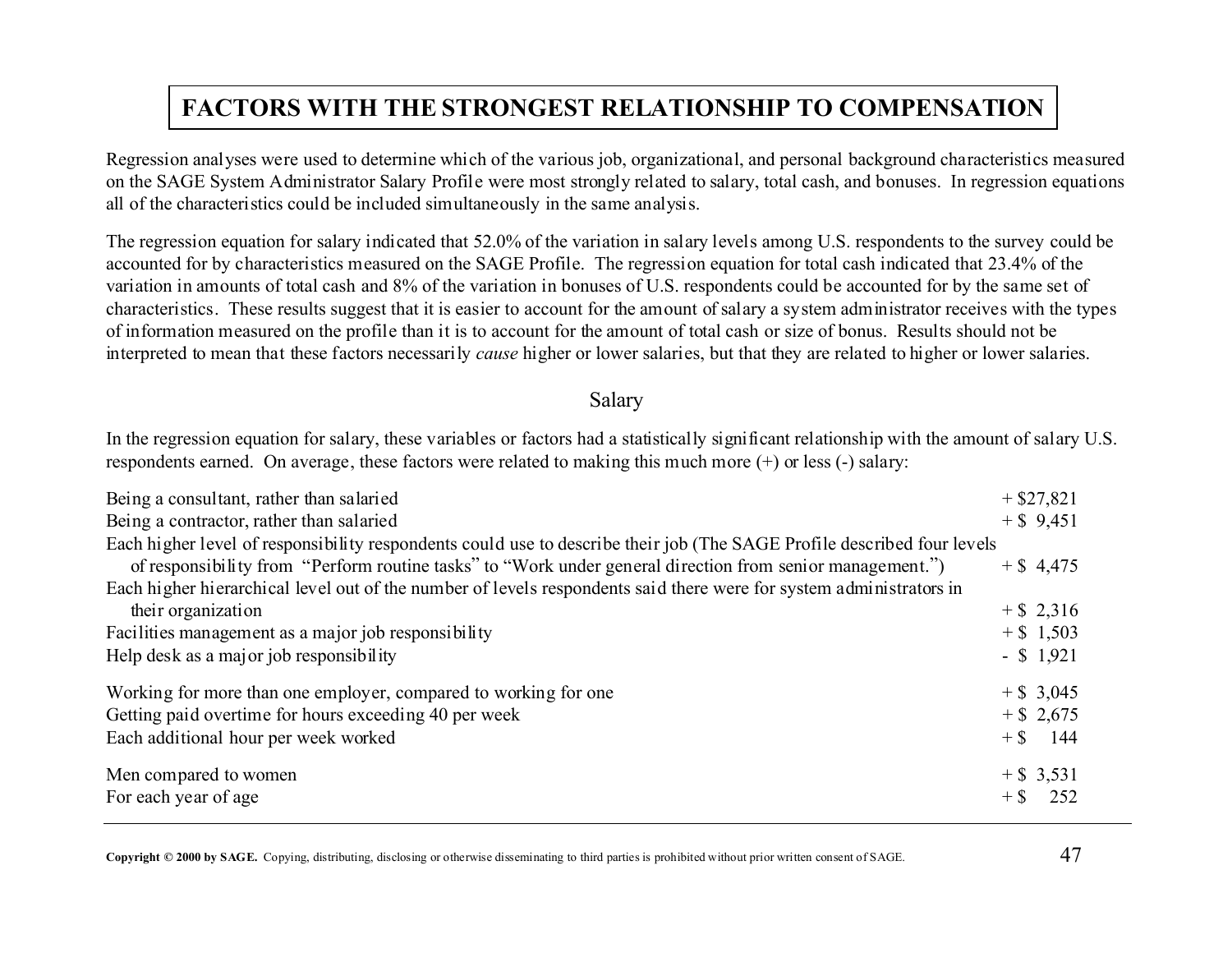#### Salary (continued)

| Each additional employer worked for during one's career                  | $+$ \$ 1,164  |
|--------------------------------------------------------------------------|---------------|
| Each additional year of system administration experience                 | 905<br>$+$ \$ |
| Having some college compared to having a bachelor's degree               | $-$ \$ 4,016  |
| Having an associate's degree compared to having a bachelor's degree      | $-$ \$ 6,758  |
| Working in Manhattan, NY, compared to other areas of the U.S.            | $+$ \$20,000  |
| Working in the San Francisco Metro area compared to others in the U.S.   | $+$ \$13,397  |
| Working in other New York Metro areas compared to others in the U.S.     | $+$ \$ 6,951  |
| Working in the Philadelphia Metro area compared to others in the U.S.    | $+ $7,702$    |
| Working in the Boston Metro area compared to others in the U.S.          | $+ $7,177$    |
| Working in the Washington D.C. Metro area compared to others in the U.S. | $+$ \$ 6,230  |
| Working in the Midwest compared to the Southwest                         | $-$ \$ 3,024  |
| Working in the Northeast compared to the Southwest                       | $-$ \$ 3,558  |
| Working with Net BSD                                                     | $+$ \$ 2,769  |
| Working with Solaris                                                     | $+$ \$ 1,734  |
| Working with Free BSD                                                    | $-$ \$ 2,625  |
| Working with Open BSD                                                    | $-$ \$ 2,761  |
| Working with DOS/Win 3.1                                                 | $-$ \$ 3,368  |
| Working in the Research Industry                                         | $-$ \$ 6,155  |
| Working for the Federal Government/Nonmilitary                           | $-$ \$ 8,631  |
| Working for the Military                                                 | $-$ \$10,800  |
| Working for a University/College                                         | $-$ \$11,667  |
| Working for a State/Local Government                                     | $-$ \$12,245  |

Factors not significantly related to salary in the regression equation were: other major job responsibilities (besides help desk and facilities management), number of employees one supervises, number of operating systems at the facility where one works, having a computer-related education, years worked for one's employer, membership in professional organizations, number of computers or users supported, number of employees or system administrators in one's organization, whether one's organization has a hard time filling system administrator positions, whether the organization pays for shift work, being on call/wearing a pager, other operating systems supported besides those above, having a certification, and being in another industry besides those mentioned above.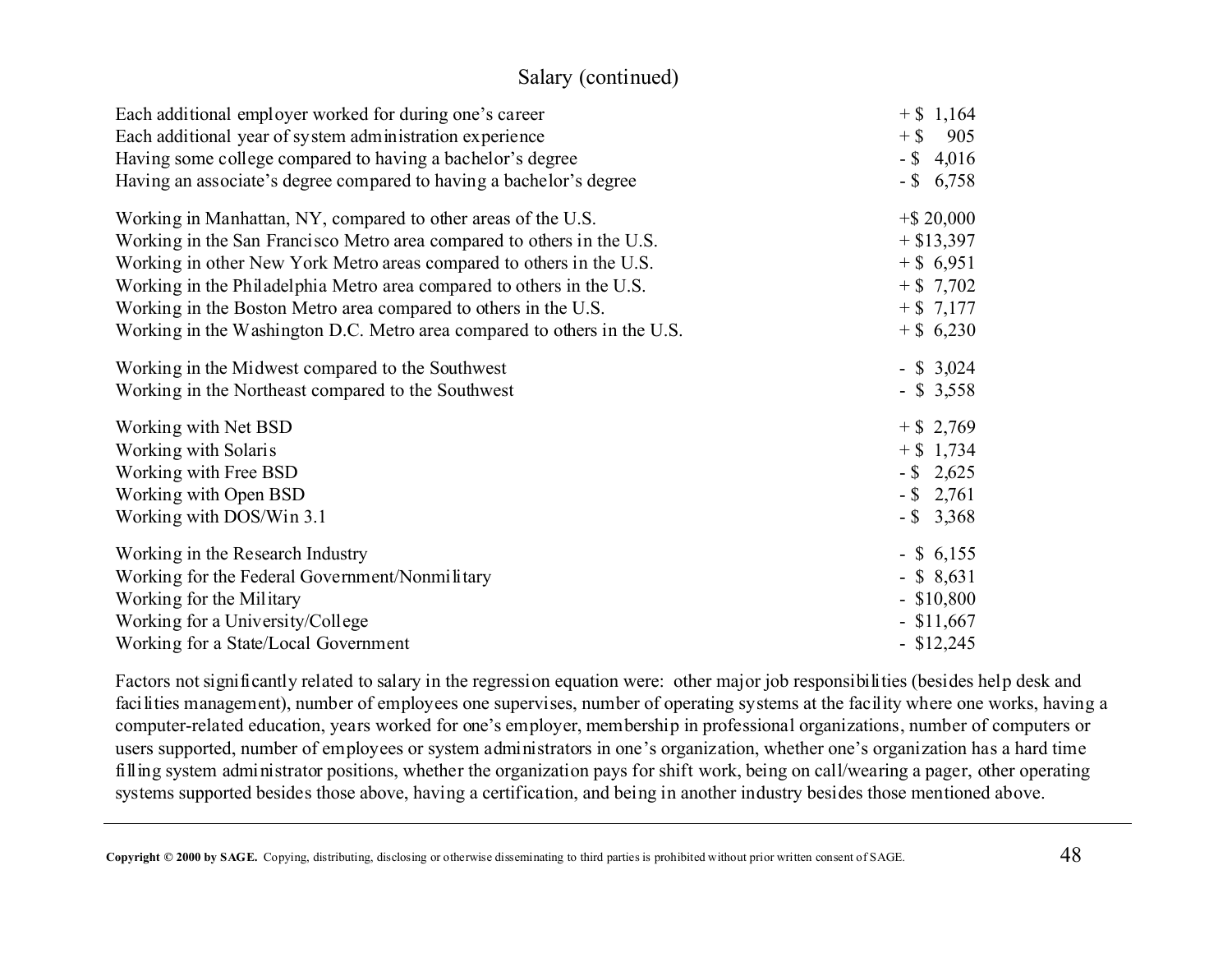#### Total Cash

| In the regression equation for total cash, fewer factors had a statistically significant relationship than in the results for salary: |              |
|---------------------------------------------------------------------------------------------------------------------------------------|--------------|
| Working in Manhattan, NY, compared to other areas of the U.S.                                                                         | $+$ \$29,073 |
| Working in the San Francisco Metro area compared to others in the U.S.                                                                | $+$ \$28,125 |
| Being a consultant, rather than salaried                                                                                              | $+$ \$25,650 |
| Being a member of IEEE                                                                                                                | $+$ \$ 6,621 |
| Working with BSDI                                                                                                                     | $+$ \$ 5,872 |
| Each higher level of responsibility respondents could use to describe their job. (The SAGE profile described 4 levels of              |              |
| responsibility from "Perform routine tasks" to "Work under general direction from senior management.")                                | $+$ \$ 4,547 |
| Each higher hierarchical level out of the number of levels respondents said there were in their organization                          | $+$ \$ 4,098 |
| Each additional employer worked for during one's career                                                                               | $+$ \$ 2,144 |
| Each additional year of system administration experience                                                                              | $+$ \$ 1,920 |
| Help desk as a major job responsibility                                                                                               | $-$ \$ 2,987 |
| Working with Free BSD                                                                                                                 | $-$ \$ 4,069 |
| Working for a University/College                                                                                                      | $-$ \$13,469 |

#### Bonus

Only five factors were significantly related to the size of bonus in the regression equation which considered all factors simultaneously: Working for an organization in the Retail Industry  $+ $7,243$ Females relative to maless  $+ $1,974$ Each higher hierarchical level out of the number of levels respondents said there were in their organization  $+ $ 878$ Getting paid for overtime hours worked over 40 hours per week - \$ 1,700 Working for a University/College - \$ 3,056

None of the other factors significantly accounted for differences in the size of total cash or bonus when included in the regression with the above factors. All of the same factors that were included in the equation for salary were included in these equations. The regression on salary indicates that, even after controlling for other factors such as years of experience, education, and organizational level, female system administrators made less salary than male system administrators. However, the regression on bonuses suggests that women made higher bonuses, when one took the other factors in the equation into account. The results from the regression on total cash suggest that lower salaries and higher bonuses resulted in no significant difference in total cash for the two sexes, after taking the other factors in the equation into account. It should be noted, though, that other factors that were not included in the SAGE Profile and regression equations might account for some of the differences between males' and females' salary and bonus levels.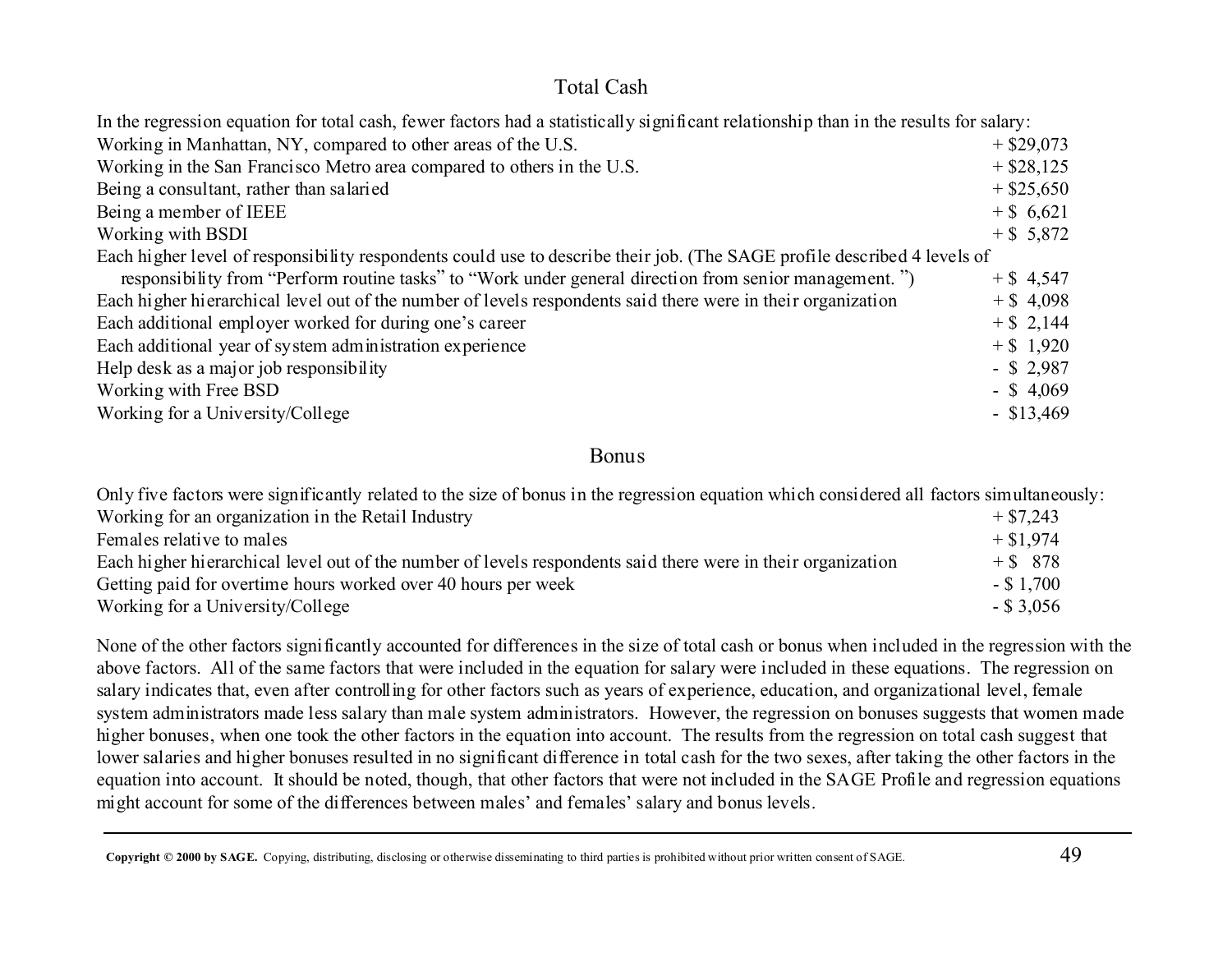# **BENEFITS**

# Paid Training and Time Off

For respondents who were system administrators in the U.S., half received 15 or fewer days vacation, 6 or fewer days sick leave, 9 or fewer paid holidays, and 7 or fewer days of paid training; half of respondents received this number of paid days or more for each type of paid time off.

| Distribution of Days of Paid Training and Time Off in the U.S.<br>(full-time U.S. system administrators)                                                                   |      |     |      |      |      |      |  |  |
|----------------------------------------------------------------------------------------------------------------------------------------------------------------------------|------|-----|------|------|------|------|--|--|
| 75 <sub>th</sub><br>90th<br>Mean<br>10 <sub>th</sub><br>25 <sub>th</sub><br>50th<br>Item<br>Percentile<br>Percentile<br>Percentile<br>Percentile<br>Percentile<br>(Median) |      |     |      |      |      |      |  |  |
| Number of Days of Paid                                                                                                                                                     |      |     |      |      |      |      |  |  |
| Vacation Per Year                                                                                                                                                          | 15.4 | 5.0 | 10.0 | 15.0 | 20.0 | 24.0 |  |  |
| Number of Days of Paid                                                                                                                                                     |      |     |      |      |      |      |  |  |
| Sick Leave Per Year                                                                                                                                                        | 11.1 | 0.0 | 2.0  | 6.0  | 12.0 | 15.0 |  |  |
| Number of Paid Holidays                                                                                                                                                    |      |     |      |      |      |      |  |  |
| Per Year                                                                                                                                                                   | 8.8  | 5.0 | 7.0  | 9.0  | 11.0 | 12.0 |  |  |
| Number of Days of Paid                                                                                                                                                     |      |     |      |      |      |      |  |  |
| Training Per Year                                                                                                                                                          | 8.3  | 0.0 | 5.0  | 7.0  | 10.0 | 15.0 |  |  |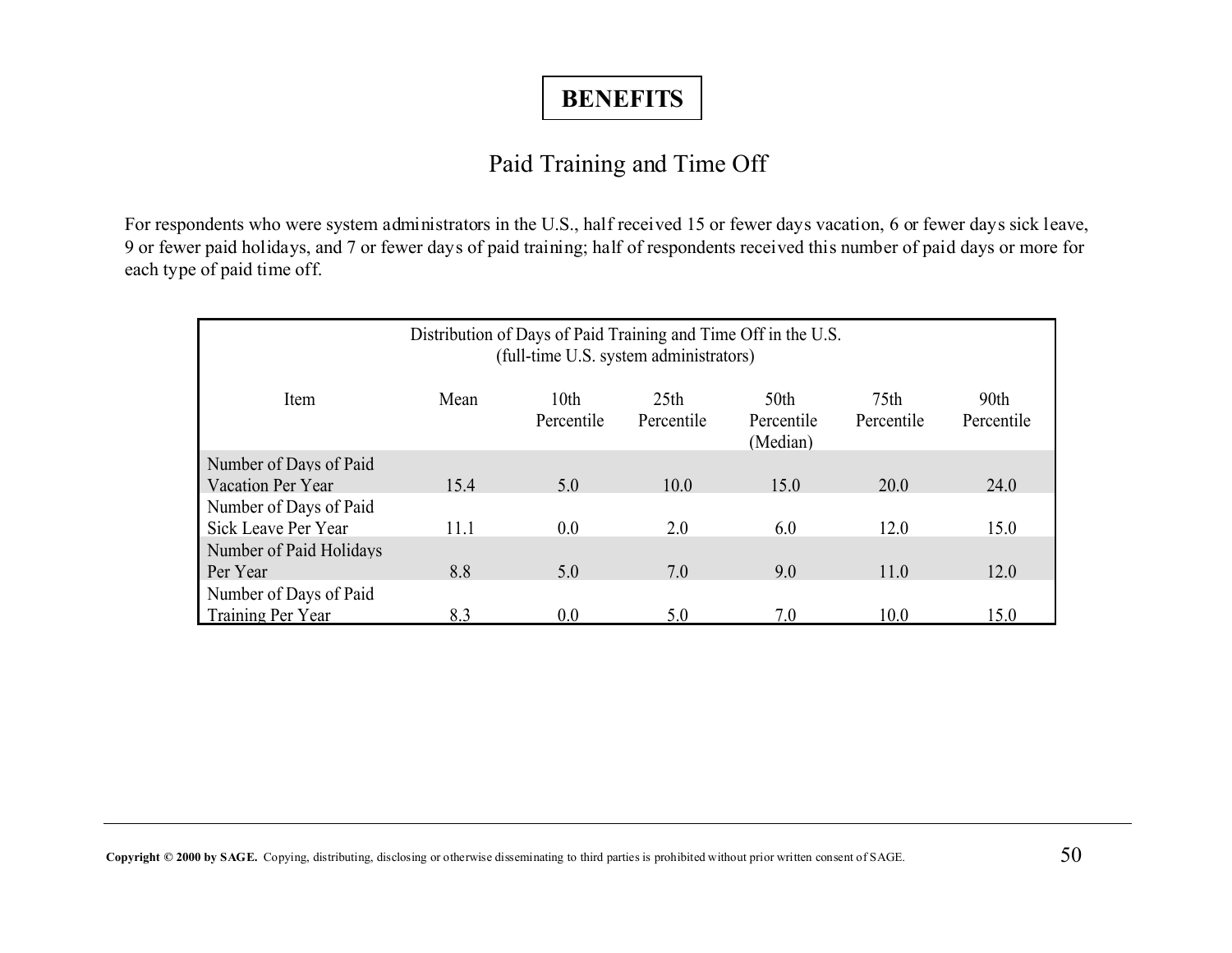There was greater variation among U.S. industries for mean paid vacation days and sick leave days than for paid holidays and paid training days. Paid vacation days ranged from 10.5 to 19.2, holidays from 6.7 to 11.1, sick leave from 4.7 to 15.5, and training days from 5.6 to 19.7 (the military had a much higher number of paid training days; the second highest was 10.2, and most industries were between 5.6 and 10.2).

| Paid Training and Time Off by Industry<br>(full-time U.S. system administrators) |                                      |                                 |                                          |                                      |  |  |  |  |
|----------------------------------------------------------------------------------|--------------------------------------|---------------------------------|------------------------------------------|--------------------------------------|--|--|--|--|
| Industry                                                                         | Mean Number of<br>Paid Vacation Days | Mean Number of Paid<br>Holidays | Mean Number of<br><b>Sick Leave Days</b> | Mean Number of<br>Paid Training Days |  |  |  |  |
| Advertising, Public Relations,                                                   |                                      |                                 |                                          |                                      |  |  |  |  |
| Communication, or Marketing                                                      | 11.3                                 | 7.6                             | 7.6                                      | 7.1                                  |  |  |  |  |
| Aerospace                                                                        | 14.2                                 | 10.3                            | 6.7                                      | 7.5                                  |  |  |  |  |
| Agriculture, Environmental                                                       |                                      |                                 |                                          |                                      |  |  |  |  |
| Services, Mining, or Energy                                                      | 17.4                                 | 9.3                             | 13.9                                     | 8.6                                  |  |  |  |  |
| Production                                                                       |                                      |                                 |                                          |                                      |  |  |  |  |
| Biotechnology                                                                    | 13.5                                 | 10.6                            | 10.8                                     | 8.8                                  |  |  |  |  |
| <b>Consulting and Business Services</b>                                          | 13.2                                 | 8.0                             | 5.2                                      | 7.8                                  |  |  |  |  |
| Computer, Software, and/or Internet                                              | 12.6                                 | 8.2                             | 6.2                                      | 8.8                                  |  |  |  |  |
| Education - College or University                                                | 18.4                                 | 10.0                            | 12.5                                     | 6.7                                  |  |  |  |  |
| Engineering                                                                      | 13.0                                 | 9.7                             | 6.8                                      | 8.7                                  |  |  |  |  |
| Entertainment                                                                    | 11.8                                 | 9.3                             | 8.4                                      | 5.6                                  |  |  |  |  |
| Federal Government, Nonmilitary                                                  | 18.0                                 | 10.1                            | 8.9                                      | 9.1                                  |  |  |  |  |
| Finance, Insurance, and Real Estate                                              | 14.2                                 | 8.5                             | 6.6                                      | 9.4                                  |  |  |  |  |
| Health Care/Medicine                                                             | 17.6                                 | 7.3                             | 4.7                                      | 6.5                                  |  |  |  |  |
| Manufacturing                                                                    | 12.4                                 | 8.4                             | 6.1                                      | 8.7                                  |  |  |  |  |
| Military                                                                         | 19.2                                 | 10.4                            | 5.6                                      | 19.7                                 |  |  |  |  |
| Not-for-Profit                                                                   | 18.2                                 | 11.1                            | 15.5                                     | 6.7                                  |  |  |  |  |
| Pharmaceuticals                                                                  | 11.9                                 | 9.0                             | 7.4                                      | 8.9                                  |  |  |  |  |
| Publishing                                                                       | 12.7                                 | 8.9                             | 4.8                                      | 9.1                                  |  |  |  |  |
| Research                                                                         | 17.8                                 | 9.1                             | 12.7                                     | 8.0                                  |  |  |  |  |
| Retail and Wholesale Trade                                                       | 11.7                                 | 6.7                             | 6.1                                      | 8.9                                  |  |  |  |  |
| <b>State or Local Government</b>                                                 | 14.5                                 | 10.1                            | 10.8                                     | 9.8                                  |  |  |  |  |
| Transportation                                                                   | 10.5                                 | 7.8                             | 7.7                                      | 8.0                                  |  |  |  |  |
| Utility                                                                          | 14.8                                 | 8.3                             | 6.2                                      | 10.2                                 |  |  |  |  |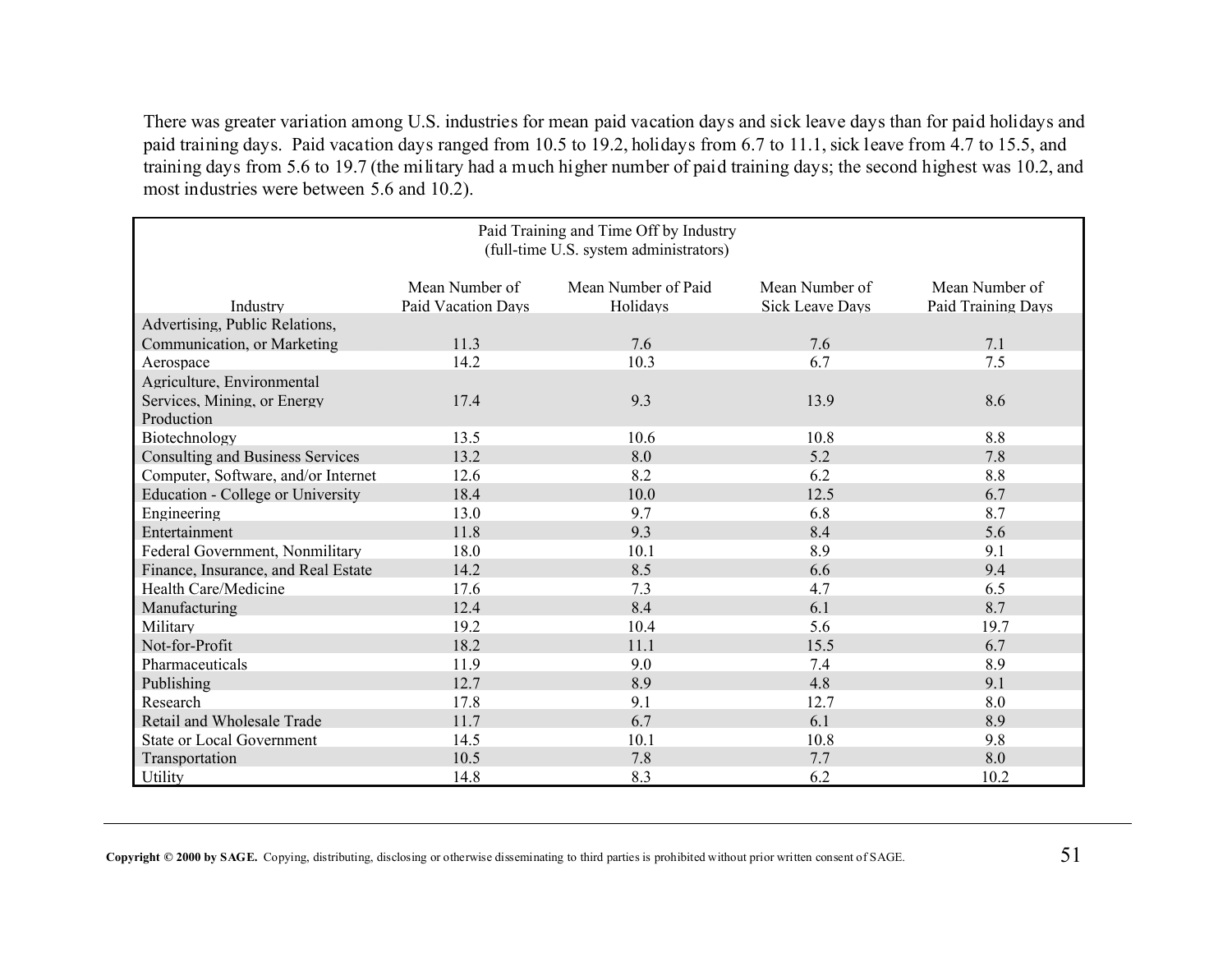#### Retirement Plans

Two types of plans employers use to fund retirement systems are "defined contribution" and "defined benefit" plans. In defined contribution plans, employers contribute a particular amount of money or percent of salary into a plan during the a year, and it is invested until an employee retires. The amount the employee receives when he/she is retired depends on how much it has increased over the years from the way it was invested. In the U.S., 401k and 403b plans are defined contribution plans, and employees can have the funds in these plans placed in such investments as mutual and money market funds. A defined benefit plan is what is commonly known as a pension. With a defined benefit plan, an employer agrees to pay a certain amount of salary once the employee is retired. This amount is not based on how it was invested over the years before retirement. Defined contribution plans have been on the increase and defined benefit plans on the decrease in the U.S. in recent years. On this survey, twice as many U.S. system administrators were covered by defined contribution plans as were covered by defined benefit plans. The mean percentage of salary contributed to a defined contribution type of retirement plan by their employer was 9.5%. Ten percent of respondents received 2% or less; 25% received 3% or less; 50% received 5% or less; and 75% received 8% or less. The top 10% reported 17% or higher contributions to their retirement plan by their employer. There was considerable variation among U.S. industries.

| Retirement Plans by Industry                        |                                        |                                             |                                  |  |  |  |  |  |  |  |
|-----------------------------------------------------|----------------------------------------|---------------------------------------------|----------------------------------|--|--|--|--|--|--|--|
|                                                     | (full-time U.S. system administrators) |                                             |                                  |  |  |  |  |  |  |  |
|                                                     |                                        |                                             |                                  |  |  |  |  |  |  |  |
|                                                     |                                        | Percentage with a Percentage with a Defined | Mean Percent of Salary           |  |  |  |  |  |  |  |
| Industry                                            | Defined Benefit or                     | Contribution Plan (e.g.,                    | <b>Employer Contributes to a</b> |  |  |  |  |  |  |  |
|                                                     | Pension Plan                           | 401k, 403b                                  | Defined Contribution Plan        |  |  |  |  |  |  |  |
| Advertising, P. Relations, Communication, Marketing | 27.8%                                  | 80.6%                                       | $7.1\%$                          |  |  |  |  |  |  |  |
| Aerospace                                           | 66.7%                                  | 84.6%                                       | 10.7%                            |  |  |  |  |  |  |  |
| Agriculture, Environmental Services, Mining, Energy | 64.3%                                  | 92.9%                                       | 7.6%                             |  |  |  |  |  |  |  |
| Biotechnology                                       | 10.0%                                  | 85.0%                                       | 4.2%                             |  |  |  |  |  |  |  |
| Consulting and Business Services                    | 15.3%                                  | 71.4%                                       | $10.0\%$                         |  |  |  |  |  |  |  |
| Computer, Software, and/or Internet                 | 14.0%                                  | 66.6%                                       | $10.8\%$                         |  |  |  |  |  |  |  |
| Education - College or University                   | 53.9%                                  | 66.5%                                       | 9.4%                             |  |  |  |  |  |  |  |
| Engineering                                         | 27.7%                                  | 79.2%                                       | $8.5\%$                          |  |  |  |  |  |  |  |
| Entertainment                                       | 11.1%                                  | 61.1%                                       | 13.5%                            |  |  |  |  |  |  |  |
| Federal Government, Nonmilitary                     | 44.6%                                  | 85.7%                                       | 8.3%                             |  |  |  |  |  |  |  |
| Finance, Insurance, and Real Estate                 | 51.8%                                  | 76.7%                                       | 7.4%                             |  |  |  |  |  |  |  |
| Health Care/Medicine                                | 47.6%                                  | 69.0%                                       | $6.2\%$                          |  |  |  |  |  |  |  |
| Manufacturing                                       | 39.4%                                  | 80.0%                                       | 10.2%                            |  |  |  |  |  |  |  |
| Military                                            | 47.6%                                  | 72.7%                                       | 5.4%                             |  |  |  |  |  |  |  |
| Not-for-Profit                                      | 38.5%                                  | 61.5%                                       | 7.6%                             |  |  |  |  |  |  |  |
| Pharmaceuticals                                     | 27.8%                                  | 84.2%                                       | $4.5\%$                          |  |  |  |  |  |  |  |
| Publishing                                          | 34.8%                                  | 78.3%                                       | 7.2%                             |  |  |  |  |  |  |  |
| Research                                            | 42.3%                                  | 90.6%                                       | 8.9%                             |  |  |  |  |  |  |  |
| Retail and Wholesale Trade                          | 22.6%                                  | 50.0%                                       | 11.1%                            |  |  |  |  |  |  |  |
| <b>State or Local Government</b>                    | 81.0%                                  | 40.9%                                       | $6.5\%$                          |  |  |  |  |  |  |  |
| Transportation                                      | 46.2%                                  | 92.3%                                       | 11.5%                            |  |  |  |  |  |  |  |
| Utility                                             | 54.1%                                  | 81.6%                                       | 14.6%                            |  |  |  |  |  |  |  |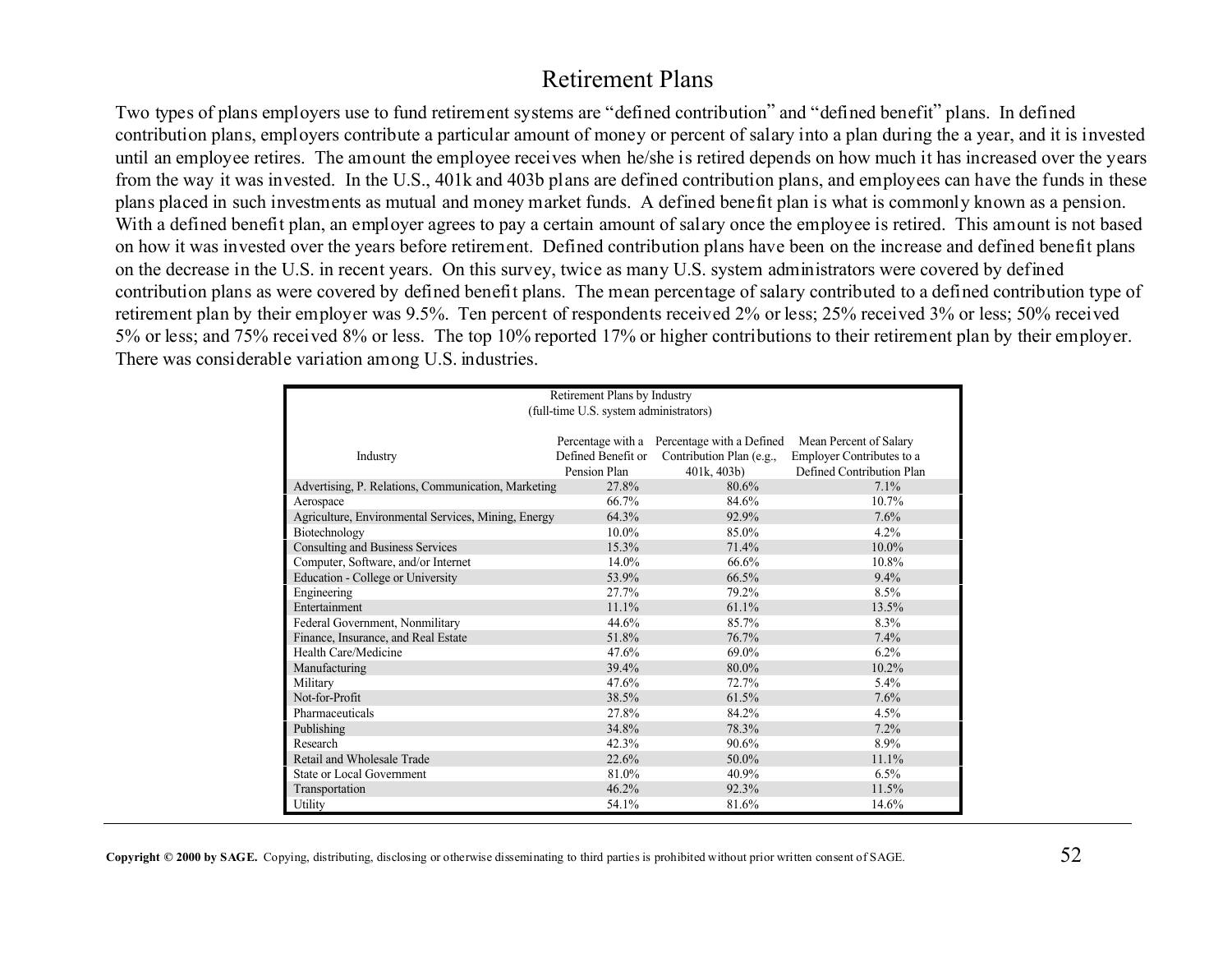# Insurance Benefits

The majority of full-time U.S. system administrators have at least part of their health, dental, vision care, life, and disability insurance paid by employers. The proportion who received insurance paid in full by their employer varied by industry. State/local government, entertainment, and utilities were among the most generous in providing fully paid insurance, although this varied by type of insurance. (Percentage who said partly paid by employer for industry can be found by subtracting "not paid" and "full paid" from 100%.)

|                                            | Insurance Benefits by Industry (full-time U.S. system administrators) |                     |                          |                         |                   |  |  |
|--------------------------------------------|-----------------------------------------------------------------------|---------------------|--------------------------|-------------------------|-------------------|--|--|
| Industry                                   | Health<br>Insurance                                                   | Dental<br>Insurance | Vision Care<br>Insurance | Disability<br>Insurance | Life<br>Insurance |  |  |
| Advertising, PR, Communication, Marketing  |                                                                       |                     |                          |                         |                   |  |  |
| Not paid by employer                       | 2.8%                                                                  | 5.6%                | 22.2%                    | 16.6%                   | 19.4%             |  |  |
| Fully paid by employer                     | 27.8%                                                                 | 38.9%               | 30.6%                    | 41.7%                   | 30.6%             |  |  |
| Aerospace                                  |                                                                       |                     |                          |                         |                   |  |  |
| Not paid by employer                       | $0.0\%$                                                               | 5.1%                | 23.1%                    | $5.1\%$                 | $5.1\%$           |  |  |
| Fully paid by employer                     | 23.1%                                                                 | 23.1%               | 12.8%                    | 33.4%                   | 38.5%             |  |  |
| Agriculture, Environ. Svcs, Mining, Energy |                                                                       |                     |                          |                         |                   |  |  |
| Not paid by employer                       | $0.0\%$                                                               | $0.0\%$             | 28.6%                    | 7.2%                    | $0.0\%$           |  |  |
| Fully paid by employer                     | 14.3%                                                                 | 14.3%               | 64.3%                    | 21.4%                   | 42.9%             |  |  |
| Biotechnology                              |                                                                       |                     |                          |                         |                   |  |  |
| Not paid by employer                       | $0.0\%$                                                               | $0.0\%$             | $15.0\%$                 | $0.0\%$                 | 10.0%             |  |  |
| Fully paid by employer                     | 40.0%                                                                 | 50.0%               | 45.0%                    | 75.0%                   | 65.0%             |  |  |
| <b>Consulting and Business Services</b>    |                                                                       |                     |                          |                         |                   |  |  |
| Not paid by employer                       | 3.5%                                                                  | 8.5%                | 59.8%                    | 10.6%                   | 13.6%             |  |  |
| Fully paid by employer                     | 42.7%                                                                 | 32.2%               | 11.1%                    | 57.3%                   | 53.2%             |  |  |
| Computer, Software and/or Internet         |                                                                       |                     |                          |                         |                   |  |  |
| Not paid by employer                       | 3.7%                                                                  | 8.1%                | 26.2%                    | 21.8%                   | 21.3%             |  |  |
| Fully paid by employer                     | 42.6%                                                                 | 38.2%               | 28.2%                    | 43.5%                   | 41.5%             |  |  |
| Education - College or University          |                                                                       |                     |                          |                         |                   |  |  |
| Not paid by employer                       | $2.0\%$                                                               | 14.3%               | 31.3%                    | 20.3%                   | 14.3%             |  |  |
| Fully paid by employer                     | 28.8%                                                                 | 26.3%               | 21.4%                    | 30.7%                   | 35.1%             |  |  |
| Engineering                                |                                                                       |                     |                          |                         |                   |  |  |
| Not paid by employer                       | $0.0\%$                                                               | 6.3%                | 22.9%                    | 6.3%                    | $6.3\%$           |  |  |
| Fully paid by employer                     | 20.8%                                                                 | 25.0%               | 22.9%                    | 35.4%                   | 39.6%             |  |  |
| Entertainment                              |                                                                       |                     |                          |                         |                   |  |  |
| Not paid by employer                       | 5.6%                                                                  | 5.6%                | 22.2%                    | 22.2%                   | 22.2%             |  |  |
| Fully paid by employer                     | 44.4%                                                                 | 50.0%               | 50.0%                    | 44.5%                   | 44.4%             |  |  |
| Federal Government, Nonmilitary            |                                                                       |                     |                          |                         |                   |  |  |
| Not paid by employer                       | 7.1%                                                                  | 16.1%               | 25.0%                    | 21.4%                   | 14.3%             |  |  |
| Fully paid by employer                     | 12.5%                                                                 | 17.9%               | 17.9%                    | 14.3%                   | 17.9%             |  |  |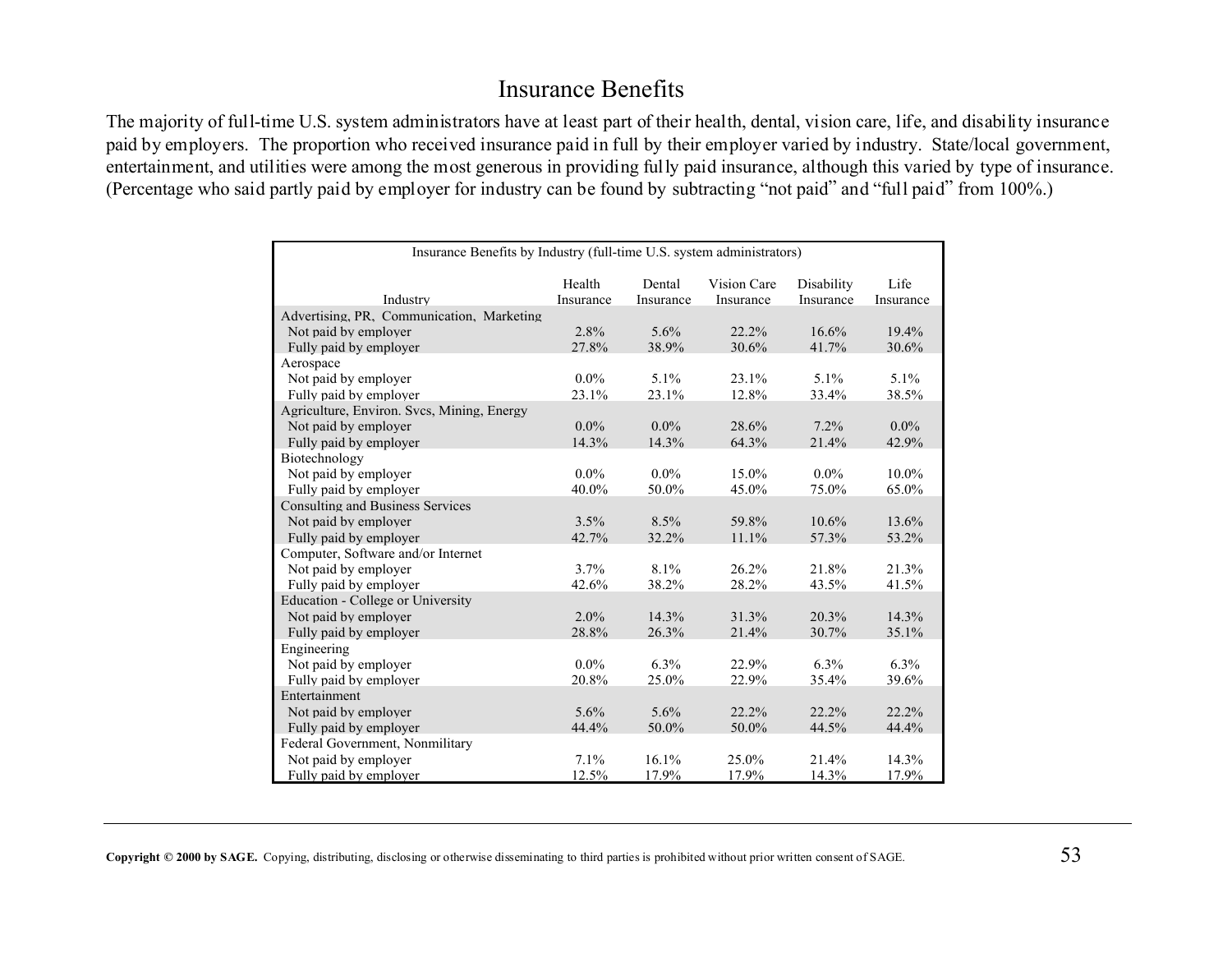| Insurance Benefits by Industry (full-time U.S. system administrators) |           |           |             |            |           |  |
|-----------------------------------------------------------------------|-----------|-----------|-------------|------------|-----------|--|
|                                                                       | Health    | Dental    | Vision Care | Disability | Life      |  |
| Industry                                                              | Insurance | Insurance | Insurance   | Insurance  | Insurance |  |
| Finance, Insurance, and Real Estate                                   |           |           |             |            |           |  |
| Not paid by employer                                                  | 7.0%      | 8.1%      | 36.0%       | 18.6%      | 11.6%     |  |
| Fully paid by employer                                                | 16.3%     | 16.3%     | 8.1%        | 34.9%      | 37.2%     |  |
| Health Care/Medicine                                                  |           |           |             |            |           |  |
| Not paid by employer                                                  | 4.8%      | 11.9%     | 33.3%       | 7.1%       | 14.3%     |  |
| Fully paid by employer                                                | 23.8%     | 16.7%     | 33.3%       | 38.1%      | 38.1%     |  |
| Manufacturing                                                         |           |           |             |            |           |  |
| Not paid by employer                                                  | 7.4%      | 11.6%     | 32.6%       | 12.6%      | 15.8%     |  |
| Fully paid by employer                                                | 25.3%     | 24.2%     | 18.9%       | 35.8%      | 42.1%     |  |
| Military                                                              |           |           |             |            |           |  |
| Not paid by employer                                                  | 4.5%      | 22.7%     | 31.8%       | 13.6%      | 9.1%      |  |
| Fully paid by employer                                                | 22.7%     | 22.7%     | 22.7%       | 18.2%      | 45.5%     |  |
| Not-for-Profit                                                        |           |           |             |            |           |  |
| Not paid by employer                                                  | 15.4%     | 23.1%     | 30.8%       | 7.6%       | 15.4%     |  |
| Fully paid by employer                                                | 23.1%     | 15.4%     | 15.4%       | 46.2%      | 53.8%     |  |
| Pharmaceuticals                                                       |           |           |             |            |           |  |
| Not paid by employer                                                  | 10.5%     | 15.8%     | 47.4%       | 26.3%      | 31.6%     |  |
| Fully paid by employer                                                | 15.8%     | 21.1%     | 21.1%       | 47.4%      | 31.6%     |  |
| Publishing                                                            |           |           |             |            |           |  |
| Not paid by employer                                                  | $0.0\%$   | 4.3%      | 17.4%       | 13.0%      | 4.3%      |  |
| Fully paid by employer                                                | 34.8%     | 39.1%     | 13.0%       | 39.1%      | 34.8%     |  |
| Research                                                              |           |           |             |            |           |  |
| Not paid by employer                                                  | 1.9%      | 1.9%      | 30.2%       | 11.3%      | 18.9%     |  |
| Fully paid by employer                                                | 37.7%     | 43.4%     | 24.5%       | 45.3%      | 41.5%     |  |
| Retail and Wholesale Trade                                            |           |           |             |            |           |  |
| Not paid by employer                                                  | 3.1%      | 6.3%      | 43.8%       | 18.8%      | 15.6%     |  |
| Fully paid by employer                                                | 28.1%     | 28.1%     | 18.8%       | 53.1%      | 59.4%     |  |
| <b>State or Local Government</b>                                      |           |           |             |            |           |  |
| Not paid by employer                                                  | $0.0\%$   | 9.1%      | 27.3%       | 27.3%      | 13.6%     |  |
| Fully paid by employer                                                | 54.5%     | 54.5%     | 27.3%       | 45.5%      | 45.5%     |  |
| Transportation                                                        |           |           |             |            |           |  |
| Not paid by employer                                                  | $0.0\%$   | 7.7%      | 15.4%       | 7.7%       | 15.4%     |  |
| Fully paid by employer                                                | 38.5%     | 30.8%     | 15.4%       | 30.8%      | 15.4%     |  |
| Utility                                                               |           |           |             |            |           |  |
| Not paid by employer                                                  | 7.9%      | 7.9%      | 21.1%       | 26.3%      | 10.5%     |  |
| Fully paid by employer                                                | 47.4%     | 50.0%     | 31.6%       | 34.2%      | 36.8%     |  |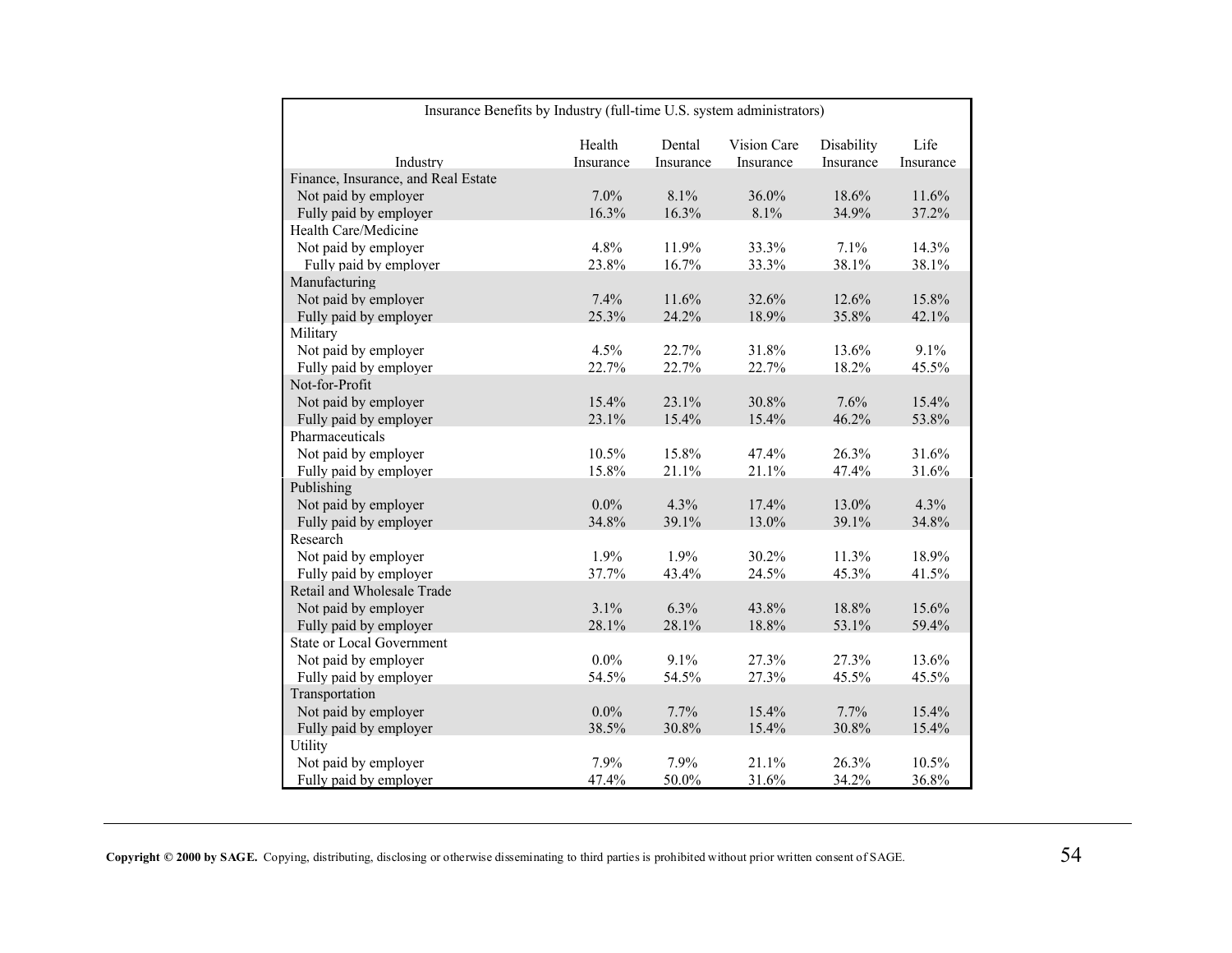#### Other Benefits by Industry

The most generous industries in terms of paying for system administrators' association memberships were Biotechnology, Research, and Agriculture/Environmental Services/Mining/Energy Production. Over half in all industries, except Consulting and Business Services and Retail/Wholesale Trade, were in organizations that provided tuition assistance. The highest percentages of respondents who said their organization provided an employee stock ownership plan (ESOP) were in Biotechnology, Computer/Software/ Internet, and Engineering. In the U.S. overall, 25.1% said they get paid memberships, 61.5% tuition assistance, and 40.1% an ESOP. For U.S. system administrators, only 8.2% said received childcare assistance, while 34.6% said they could telecommute, and 53.2% said they had flextime. The percent who received childcare assistance tended to be low for all industries, with the highest percentage in Biotechnology. Percentages who said they could telecommute were highest in Biotechnology, Computer/Software/Internet, Pharmaceuticals, and Publishing and lowest in the Federal Government and Military.

| Other Benefits by Industry<br>(full-time U.S. system administrators) |                                                                   |                                                                  |                                                                                     |                                                     |                                      |                                       |  |
|----------------------------------------------------------------------|-------------------------------------------------------------------|------------------------------------------------------------------|-------------------------------------------------------------------------------------|-----------------------------------------------------|--------------------------------------|---------------------------------------|--|
| Industry                                                             | Percentage with<br>Association<br>Memberships Paid by<br>Employer | Percentage who<br>Receive Tuition<br>Assistance from<br>Employer | Percentage in an<br>Organization with an<br><b>Employee Stock</b><br>Ownership Plan | Percentage who<br>Receive Child-<br>care Assistance | Percentage who<br>May<br>Telecommute | Percentage who<br>May Use<br>Flextime |  |
| Advertising, Public Relations.<br>Communication, or Marketing        | 5.6%                                                              | 22.2%                                                            | 25.0%                                                                               | 19.4%                                               | 72.2%                                | 50.0%                                 |  |
| Aerospace                                                            | 7.7%                                                              | 35.9%                                                            | 61.5%                                                                               | 25.6%                                               | 74.4%                                | 38.5%                                 |  |
| Agriculture, Environmental Services.<br>Mining, or Energy Production | 7.1%                                                              | 28.6%                                                            | 42.9%                                                                               | 42.9%                                               | 85.7%                                | 42.9%                                 |  |
| Biotechnology                                                        | 30.0%                                                             | 45.0%                                                            | $60.0\%$                                                                            | 50.0%                                               | 50.0%                                | 75.0%                                 |  |
| <b>Consulting and Business Services</b>                              | $6.0\%$                                                           | 29.1%                                                            | 42.2%                                                                               | 16.1%                                               | 43.2%                                | 50.3%                                 |  |
| Computer, Software, and/or Internet                                  | 8.1%                                                              | 40.0%                                                            | 50.2%                                                                               |                                                     |                                      |                                       |  |
|                                                                      |                                                                   |                                                                  |                                                                                     | 24.4%                                               | 55.6%                                | 63.4%                                 |  |
| Education - College or University                                    | $4.0\%$                                                           | 34.5%                                                            | 61.9%                                                                               | 28.4%                                               | 75.7%                                | 1.2%                                  |  |
| Engineering                                                          | 16.7%                                                             | 35.4%                                                            | 62.5%                                                                               | 33.3%                                               | 72.9%                                | 72.9%                                 |  |
| Entertainment                                                        | 11.1%                                                             | 27.8%                                                            | 38.9%                                                                               | 22.2%                                               | 55.6%                                | 38.9%                                 |  |
| Federal Government, Nonmilitary                                      | 7.1%                                                              | 17.9%                                                            | 66.1%                                                                               | 23.2%                                               | 73.2%                                | 17.9%                                 |  |
| Finance, Insurance, and Real Estate                                  | 16.3%                                                             | 34.9%                                                            | 58.1%                                                                               | 29.1%                                               | 61.6%                                | 43.0%                                 |  |
| Health Care/Medicine                                                 | 7.1%                                                              | 35.7%                                                            | 52.4%                                                                               | 23.8%                                               | 54.8%                                | 14.3%                                 |  |
| Manufacturing                                                        | 14.7%                                                             | 36.8%                                                            | 50.5%                                                                               | 22.1%                                               | 68.4%                                | 49.5%                                 |  |
| Military                                                             | $0.0\%$                                                           | 13.6%                                                            | 45.5%                                                                               | $13.6\%$                                            | 68.2%                                | 22.7%                                 |  |
| Not-for-Profit                                                       | 7.7%                                                              | 30.8%                                                            | 92.3%                                                                               | 23.1%                                               | 61.5%                                | $0.0\%$                               |  |
| Pharmaceuticals                                                      | $0.0\%$                                                           | 42.1%                                                            | 52.6%                                                                               | 26.3%                                               | 63.2%                                | 57.9%                                 |  |
| Publishing                                                           | 13.0%                                                             | 47.8%                                                            | 56.5%                                                                               | 39.1%                                               | 60.9%                                | 52.2%                                 |  |
| Research                                                             | 7.5%                                                              | 34.0%                                                            | 54.7%                                                                               | 45.3%                                               | 77.4%                                | 20.8%                                 |  |
| Retail and Wholesale Trade                                           | 3.1%                                                              | 25.0%                                                            | 46.9%                                                                               | 15.6%                                               | 43.8%                                | 25.0%                                 |  |
| <b>State or Local Government</b>                                     | 13.6%                                                             | 22.7%                                                            | 59.1%                                                                               | 31.8%                                               | 68.2%                                | 9.1%                                  |  |
| Transportation                                                       | $0.0\%$                                                           | 38.5%                                                            | 84.6%                                                                               | 23.1%                                               | 53.8%                                | 30.8%                                 |  |
| Utility                                                              | 7.9%                                                              | 34.2%                                                            | 60.5%                                                                               | 21.1%                                               | 73.7%                                | 52.6%                                 |  |